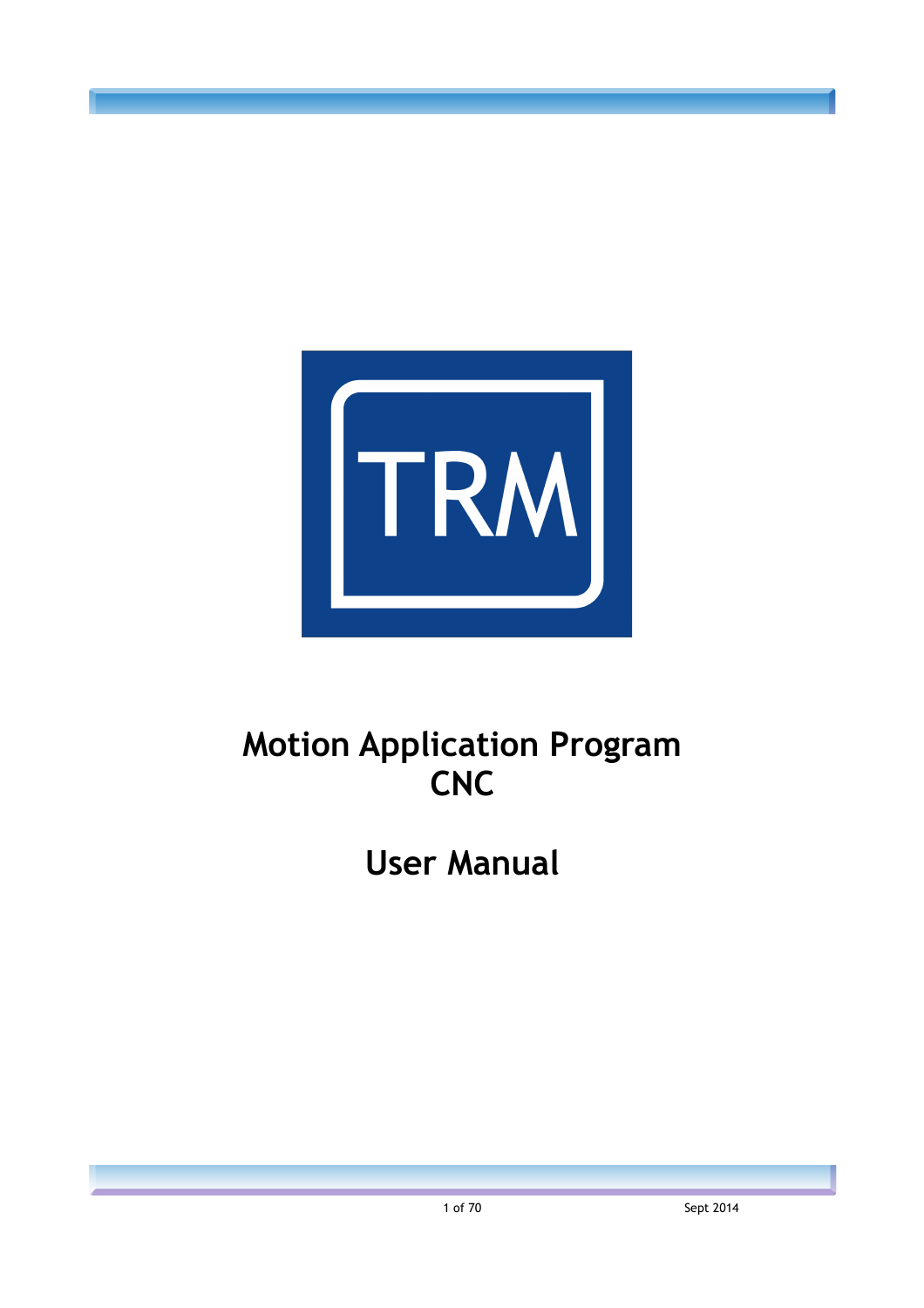# **Table of Contents**

|         | .5  |
|---------|-----|
|         |     |
|         |     |
|         |     |
|         |     |
|         |     |
|         |     |
|         |     |
|         |     |
|         |     |
|         |     |
|         |     |
|         |     |
|         |     |
|         |     |
|         |     |
| ARC.    |     |
|         |     |
|         |     |
|         |     |
|         |     |
|         |     |
| MOVE.   |     |
|         |     |
|         |     |
|         |     |
|         |     |
|         |     |
| SPEED.  |     |
|         |     |
|         |     |
|         |     |
|         |     |
|         |     |
|         |     |
| Gcode.  |     |
|         |     |
| PLANES. |     |
|         |     |
|         | .27 |
|         |     |
|         |     |
|         |     |
|         |     |
|         |     |
|         |     |
|         |     |
|         |     |
|         |     |
|         |     |
|         |     |
|         |     |
|         |     |
|         |     |
|         |     |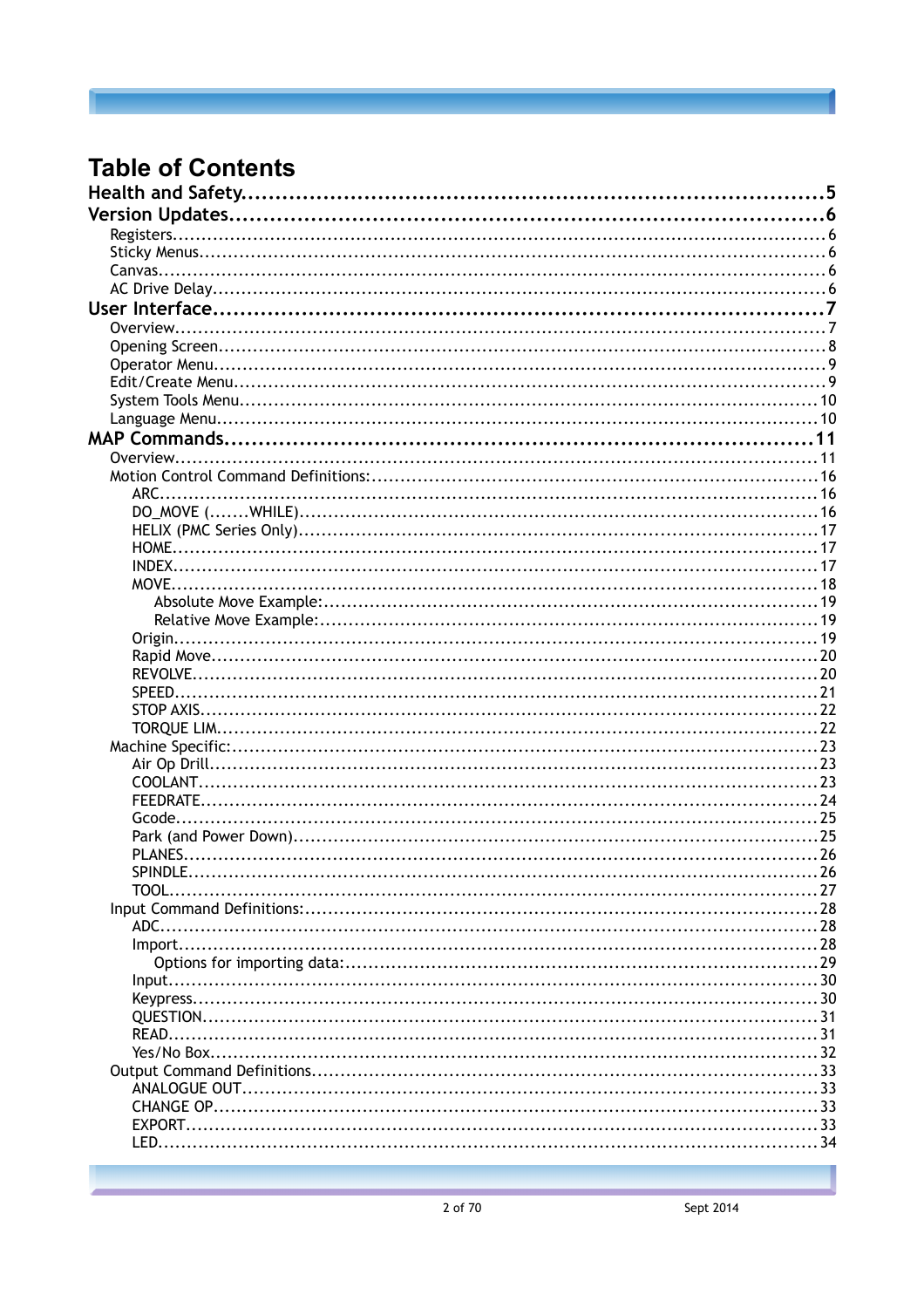| MESSAGE. |  |
|----------|--|
|          |  |
|          |  |
| WRITE    |  |
|          |  |
|          |  |
|          |  |
|          |  |
|          |  |
|          |  |
|          |  |
|          |  |
|          |  |
|          |  |
|          |  |
|          |  |
|          |  |
|          |  |
|          |  |
|          |  |
|          |  |
|          |  |
|          |  |
|          |  |
|          |  |
|          |  |
|          |  |
|          |  |
|          |  |
|          |  |
|          |  |
|          |  |
|          |  |
|          |  |
|          |  |
|          |  |
|          |  |
|          |  |
|          |  |
|          |  |
|          |  |
|          |  |
|          |  |
|          |  |
|          |  |
|          |  |
|          |  |
|          |  |
|          |  |
|          |  |
|          |  |
|          |  |
|          |  |
|          |  |
|          |  |
|          |  |
|          |  |
|          |  |
|          |  |
|          |  |
|          |  |
|          |  |
|          |  |
|          |  |
|          |  |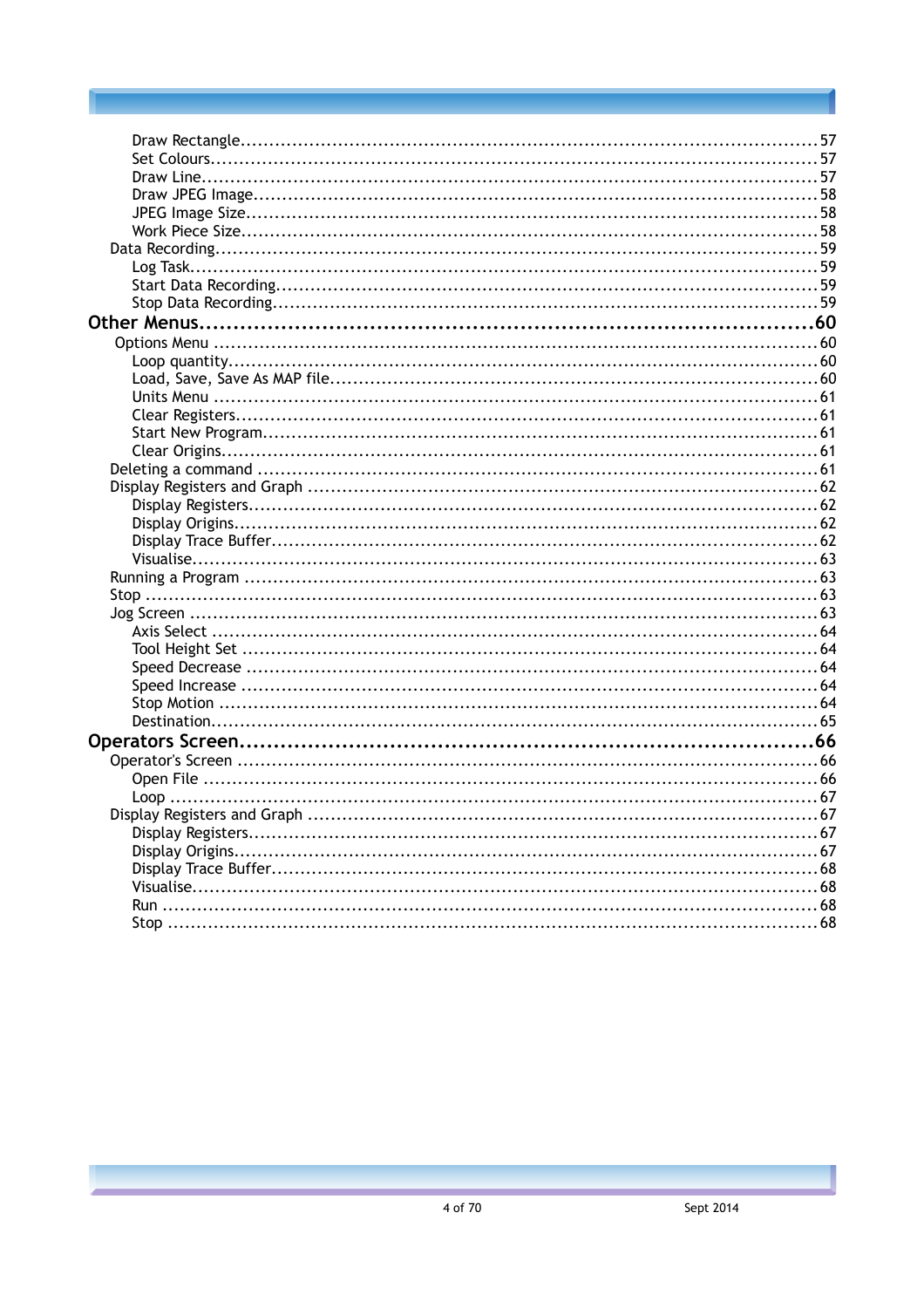# **Health and Safety.**

- 1. The user should ensure that safe working practices are adhered to and that correct Personal Protective Equipment (PPE) is used at all times relevant to the nature of work undertaken and the type of machinery being operated.
- 2. Before powering up or using MAP CNC, the user should ensure that the machine being operated is clean, debris free and is being operated in a safe manner as required by the Laws, Rules, Regulations and Best Working Practices in force for the Country in which the equipment is being operated and that all safety devices are in undamaged and correct operating order.
- 3. This software (MAP) should not be used by personnel that have not been trained in the use of such software or the machinery it is used on.
- 4. TRM cannot be held liable for the miss-operation or incorrect programming of the system be it operating program or setup parameters.
- 5. Training and operation of machinery is solely the user's/owners responsibility and appropriate Risk Assessment records should be kept at all times.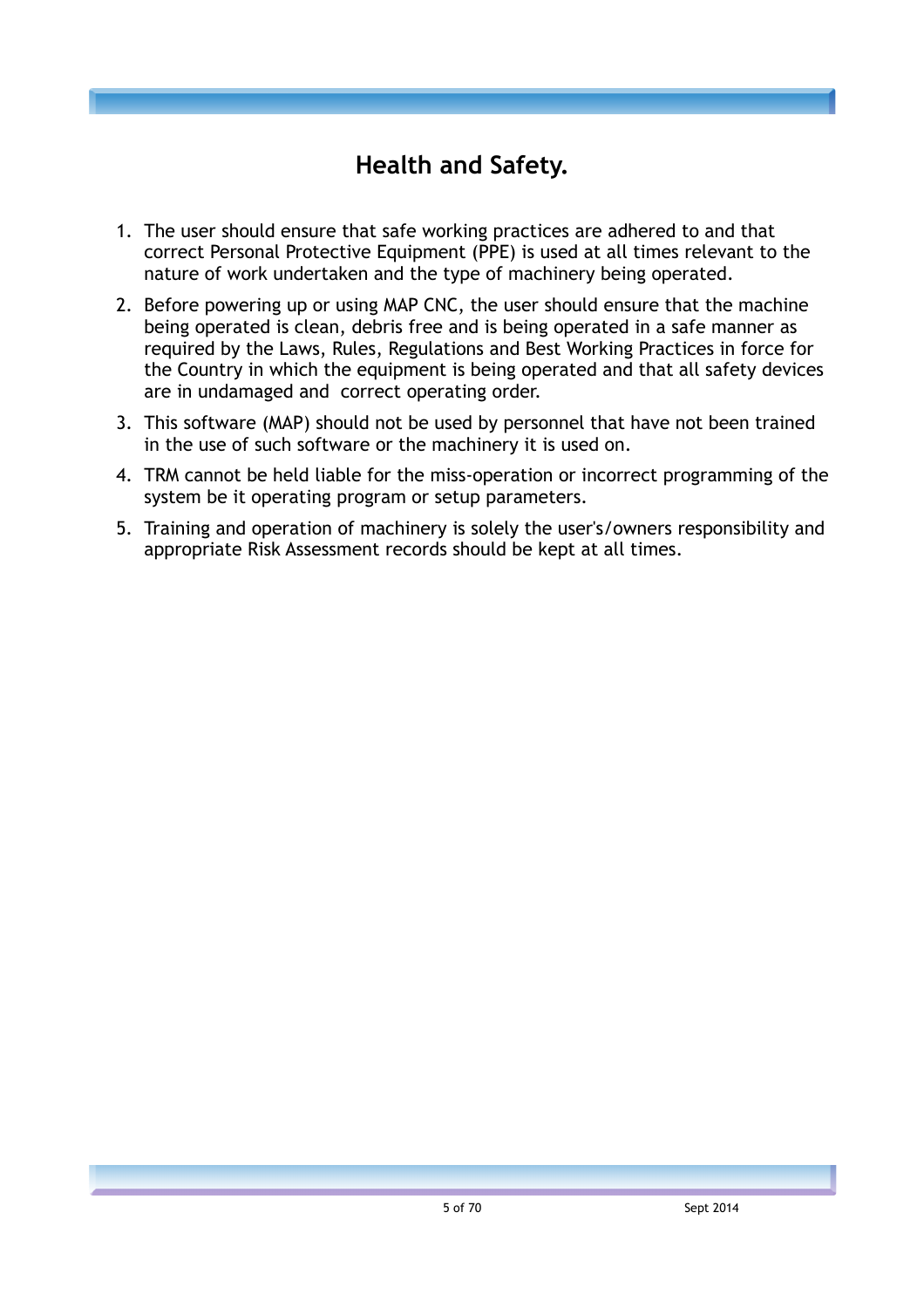# **Version Updates**

#### **Registers**

Number of registers available increased from 32 to 256.

#### **Sticky Menus**

Menu Selections are now 'sticky' saving time on navigation and data entry.

#### **Canvas**

Canvas facility added to allow personalisation of screens.

## **AC Drive Delay**

Timer delay added to allow drives to power up and avoid 'kick' in the motor.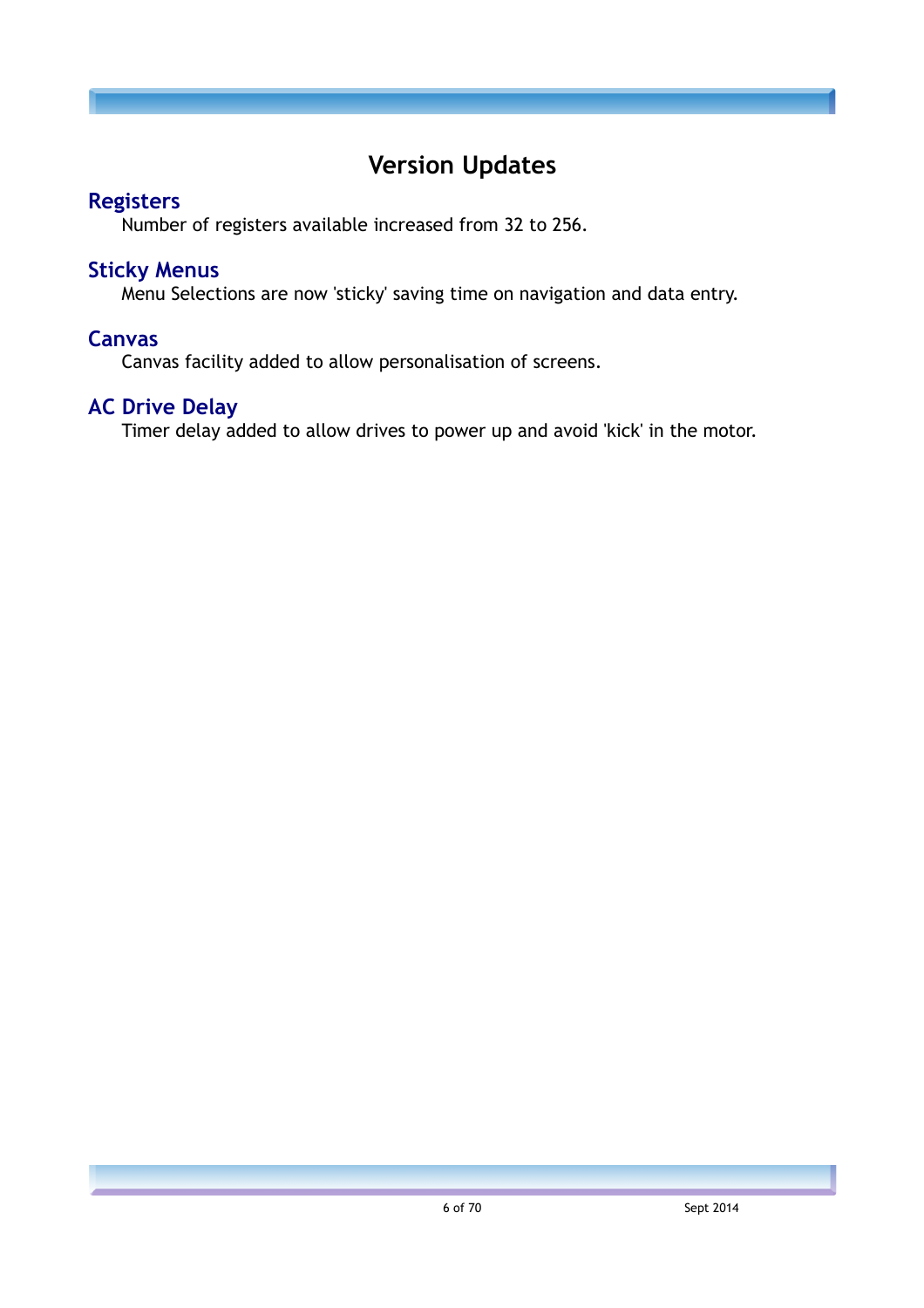# **User Interface**

#### **Overview**

Motion Application Program (MAP) CNC is a new way to programme motion control systems. The programme consists of a database manager and a motion control kernel. The database is used to store commands and position data for the motion control command sequence. The end user is presented with a user friendly front end with which to manipulate the database. The database can contain up to 65,000 different commands and due to the structure of MAP, it is a simple matter to change the system to suit another application.

Map is a very flexible language written in 'C'. It is easily adapted to other applications, as each of the user functions is written as a case statement. Adding commands is a quick and easy matter and for custom requirements we can 'roll up' a number of commands into a single macro command.

The user interface consists of an icon driven interface with scroll bar menus. The motion editor has a user friendly interface and has a pull-down menu system. Upon accessing the commands menu for example, the user is presented with a list of possible commands, the up and down arrow keys are then used to highlight the commands the user wishes to insert into the programme. Once the command is highlighted it may be entered in to the database by pressing the Enter key, then by using the right or left Arrow keys the user simply moves the cursor to the information they wish to edit. The system is programmed to accept data in a strict format which prevents the end user from entering erroneous data. If the end user attempts to enter data incorrectly the system will prompt advising the user of the data limits.

From a users point of view, a major benefit of using MAP is that no technical knowledge is required in order to programme the system. Using the MAP database principle any advanced application programme may be written such that the program can be run from a simple operator interface.

A MAP system requires calibration information in order to operate to standard measurements. The installer must programme the limits for the system which include motor and encoder details, axis dimension limits and operational options.

Please note that most menu's have a line number associated with that item, However that number is not shown for clarity. The top item will be 0.

For example bring up the commands menu and press 3 and then 6, the system will insert a 'Print Reg' command. This can be a great time saver for frequently used commands.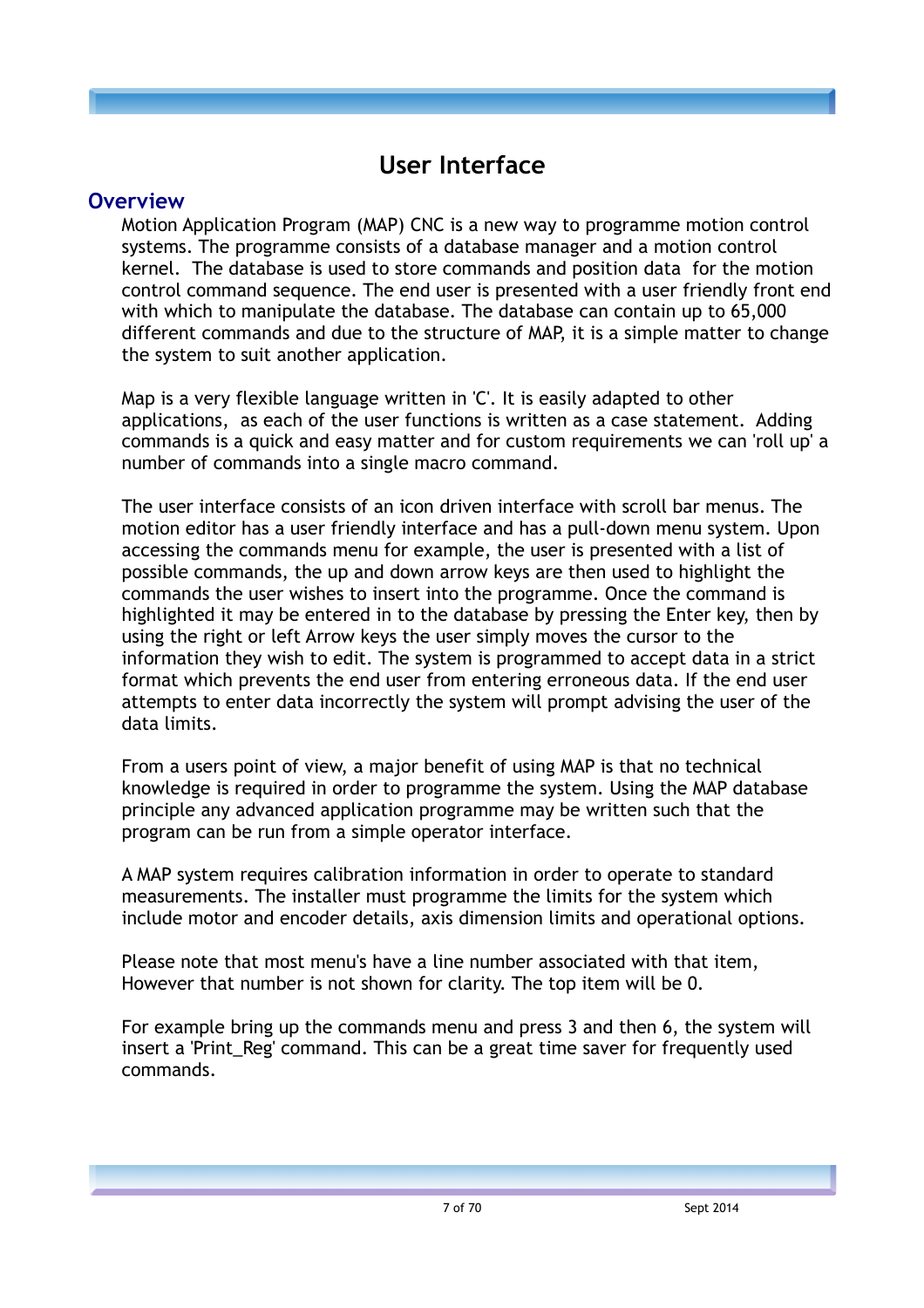#### **Opening Screen**

As shown below the opening screen for MAP is a very simple icon driven interface. At the top of the screen the revision number is shown so that when upgrades become available the user can check to see if there are any new features that may be useful and can then decide to upgrade if necessary.



At the bottom of the screen are four Icons which take you into the Operator Interface, Edit/Create Screen, System Tools Menu and the Language Picker. On nontouchscreen controllers, pressing the corresponding button below or to the side of the Icon will activate that option.

The central blue area can display a JPEG image 320 x 200 pixels of the machine, company logo or similar.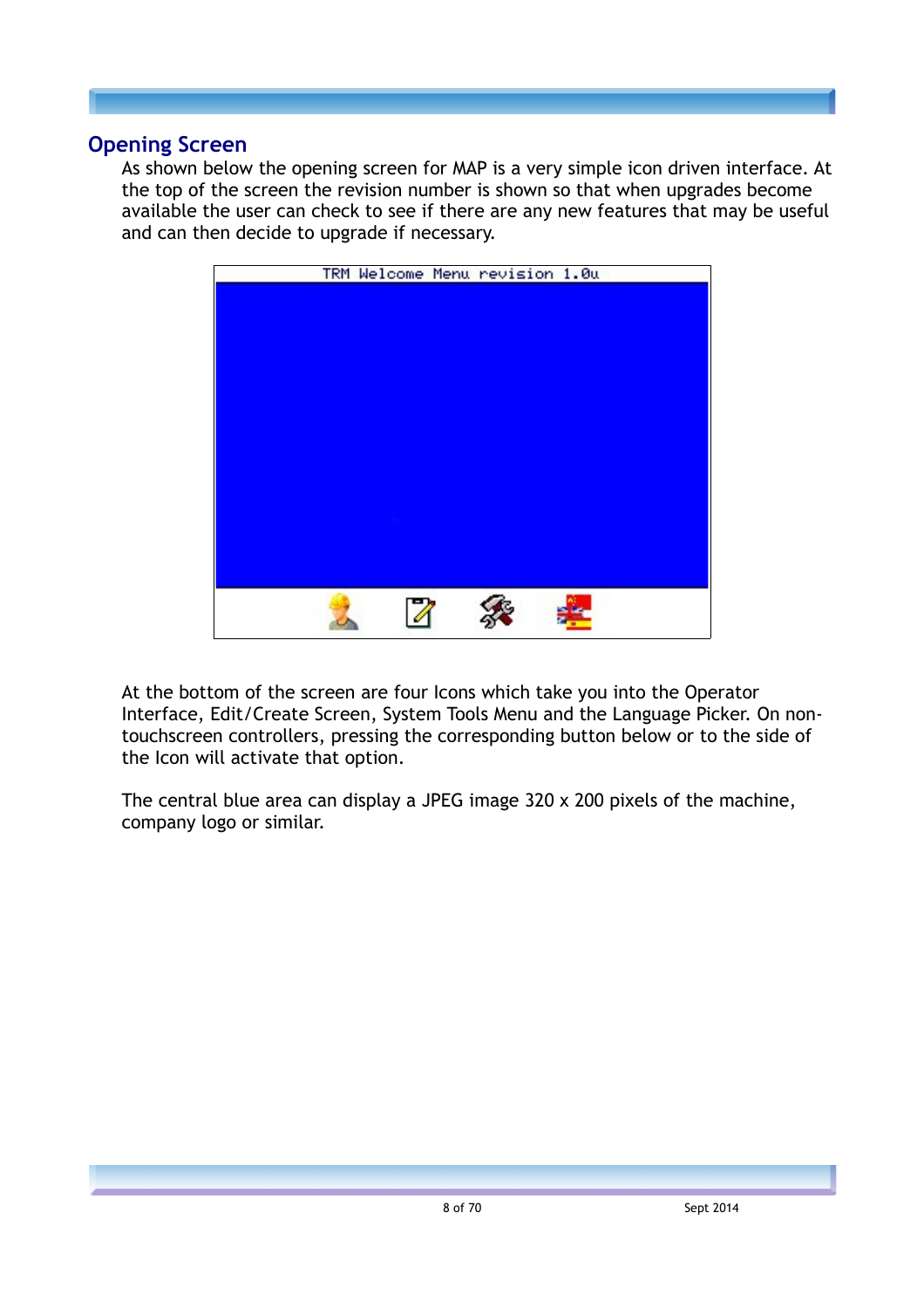#### **Operator Menu**

When the Operator menu is selected a simplified run screen is displayed. This gives the operator the information required to run the machine without the ability to edit and change machine settings or program flow.



#### **Edit/Create Menu**

When the Edit/Create menu is selected the controller will display the screen below:



The text in the box at the top of the screen is intended to help with data entry as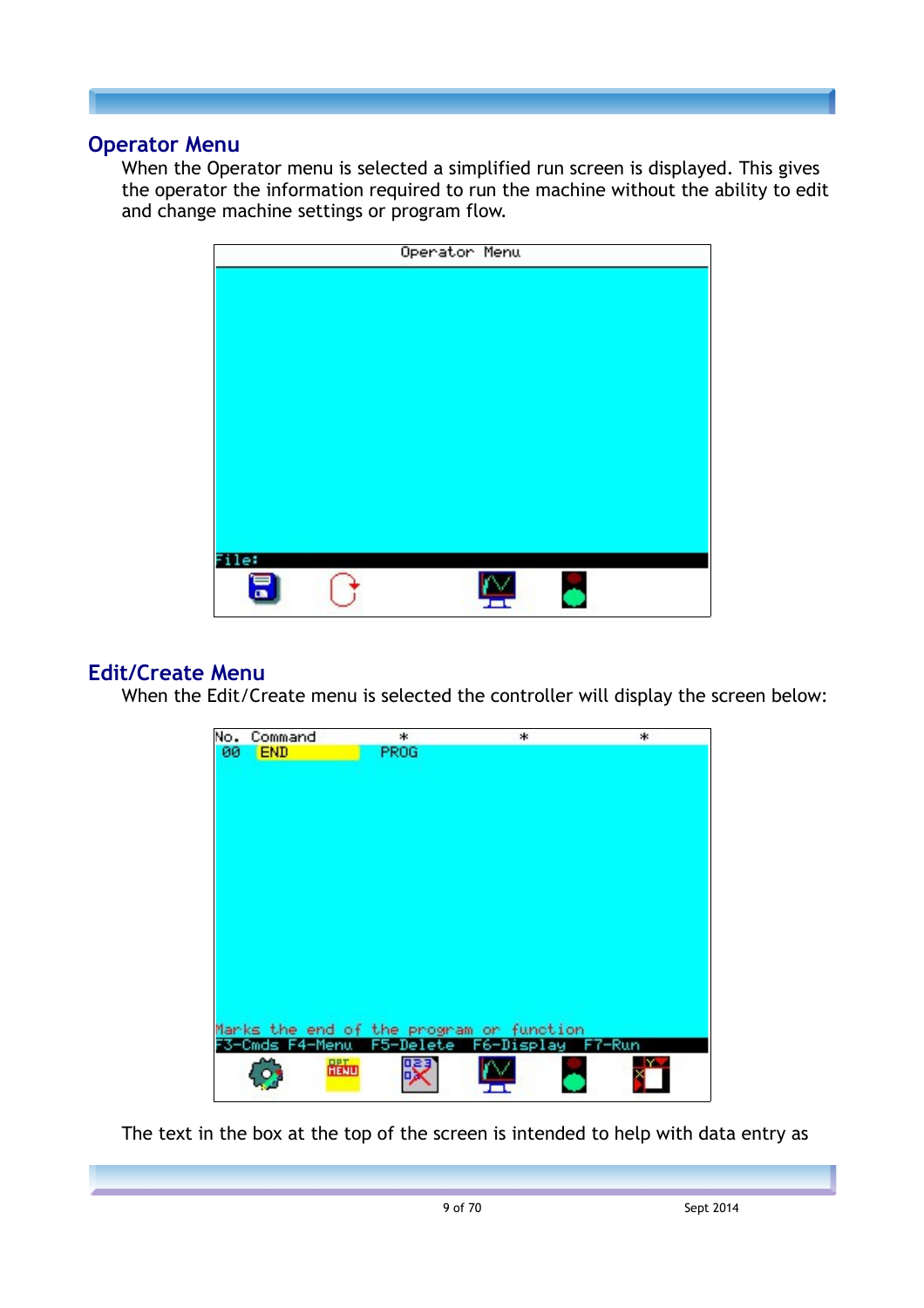each command has it's own header. 'No.' represents the line number of the program, 'Command' is the name of the MAP command used and \*,\*,\* are the three heading that will change based on the command. Where a valid command is selected and a column displays '\*', no data should or can be entered.

The menu has a hint which is displayed in the information line, this hint changes to indicate to the operator what information is required.

#### **System Tools Menu**

All the technical information the controller needs to run the machine is stored here and most menus are password protected for security. For more information please review the MAP CNC Installation Manual.



#### **Language Menu**

Selecting the Language option will display a pop-up box on screen with a list of languages available. Should your language not appear in the list please check with TRM's sales or support teams for updates or electronic manuals in that particular language.

Scroll to the language required and press enter, the box will disappear and the system will now work in the chosen language. There is no need to re-boot the controller.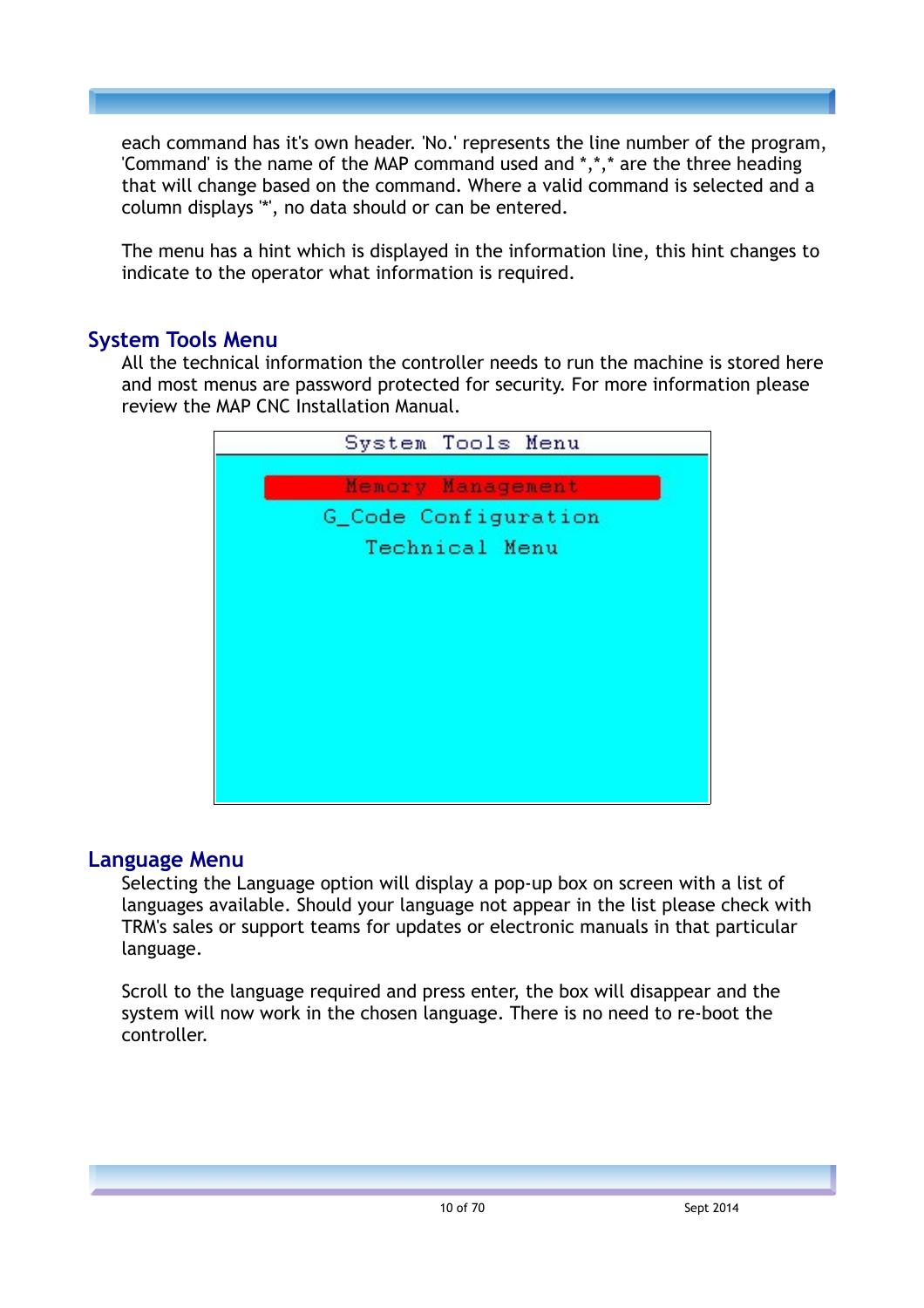# **MAP Commands**

#### **Overview**

The commands that can be used for a MAP program are organised into categories to make them easier and quick to find. A new feature in MAP CNC is a 'sticky' cursor, This was implemented so that returning to the same command or category is quick and eliminates many key presses from the previous versions of MAP.

| No. | Command        | *                                        | * | *      |
|-----|----------------|------------------------------------------|---|--------|
| 00  | <b>END</b>     | PROG                                     |   |        |
|     |                |                                          |   |        |
|     | Motion Control |                                          |   |        |
|     |                | Machine Specific                         |   |        |
|     | Inputs         |                                          |   |        |
|     | Outputs        |                                          |   |        |
|     | Program Flow   |                                          |   |        |
|     | Maths          |                                          |   |        |
|     | Timers         |                                          |   |        |
|     |                | Variables & Data                         |   |        |
|     | Canvas Drawing |                                          |   |        |
|     |                |                                          |   |        |
|     |                |                                          |   |        |
|     |                | Marks the end of the program or function |   |        |
|     |                |                                          |   | F7-Run |
|     | 4-Menu         | F5                                       |   |        |
|     | 旤              |                                          |   |        |

The desired command is selected by moving the cursor to the line required using the arrow keys. Once the desired command is highlighted pressing the ENTER key will cause the command to be entered on the current highlighted line. Any existing commands will be moved down one position. If the menu has been selected in error pressing the Esc key will exit the menu without changing the database.

After entering a command the controller will now display the new command in the database. Move the cursor to the first data location (I.E. to the right of the command) and enter data using the number keys followed by the Enter or right arrow key. Some commands require data to be entered for two axis or that other values be selected by using the enter key or  $+/-$  keys, this will be indicated by a heading above the column and an information line towards the bottom of the screen. If a value is entered that exceeds the system maximums a message box will be drawn, this will prompt the user with the maximum data value. When the user acknowledges the error, the system will enter the maximum value in the database.

If a typing error is made, the left hand ARROW key can be used to delete the last character typed.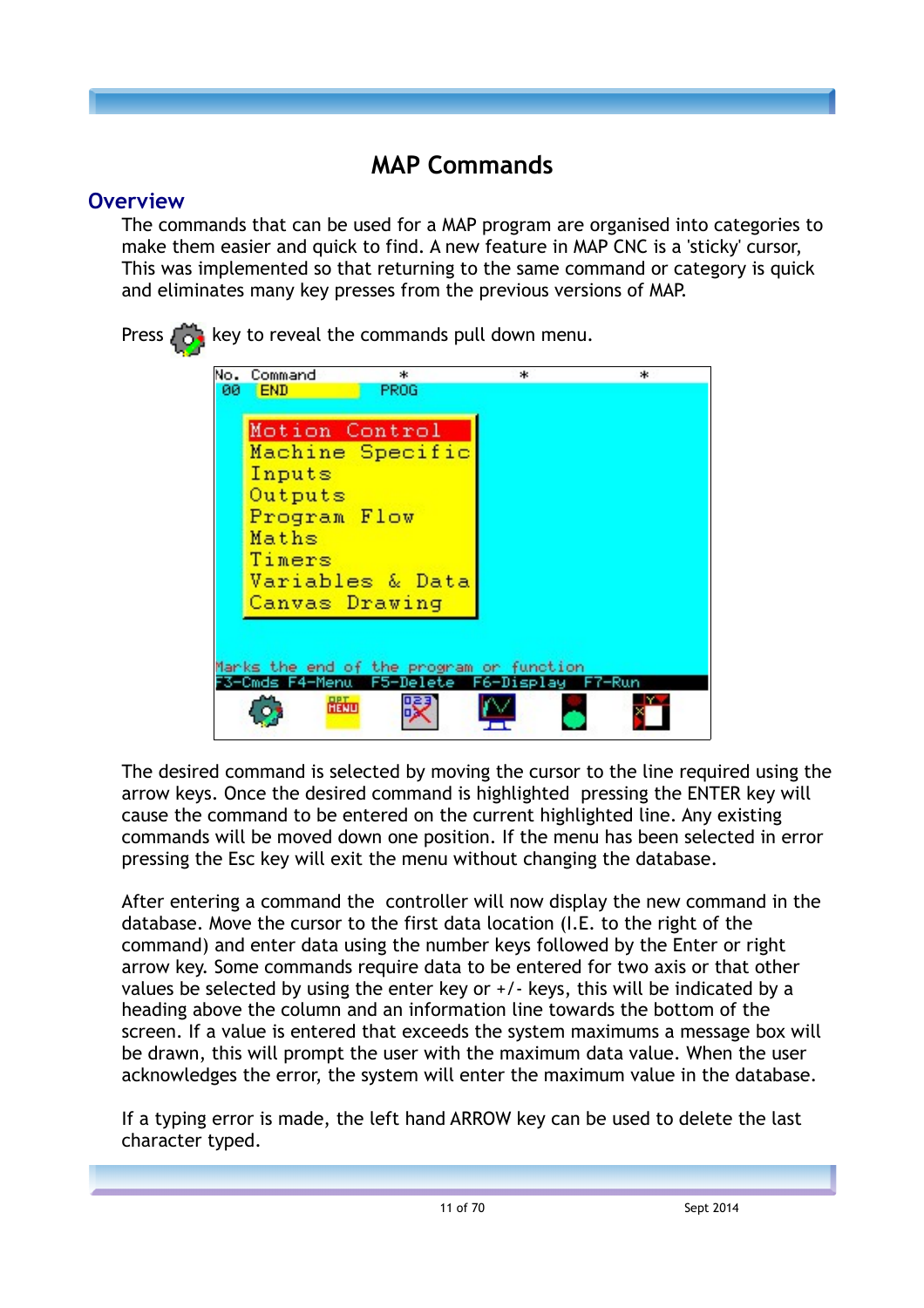Following are a list of the available categories:

| Main Menu                |
|--------------------------|
| <b>Motion Control</b>    |
| <u> Machine Specific</u> |
| <b>Inputs</b>            |
| <b>Outputs</b>           |
| <b>Program Flow</b>      |
| Maths                    |
| <b>Timers</b>            |
| Variables & Data         |
| <b>Canvas Drawing</b>    |
| <u>Data Recording</u>    |

Selecting an item from the above menu will display one of the following lists of commands:\*\*

| <b>Motion Control Commands</b> |
|--------------------------------|
| Arc                            |
| Do Move                        |
| Helix                          |
| Home                           |
| Index                          |
| Move                           |
| Origin                         |
| Rapid_Move                     |
| Revolve                        |
| Speed                          |
| <b>Stop Axis</b>               |
| <b>Torque Lim</b>              |

*\*\* Note: The actual list of commands will depend on the model of controller used.*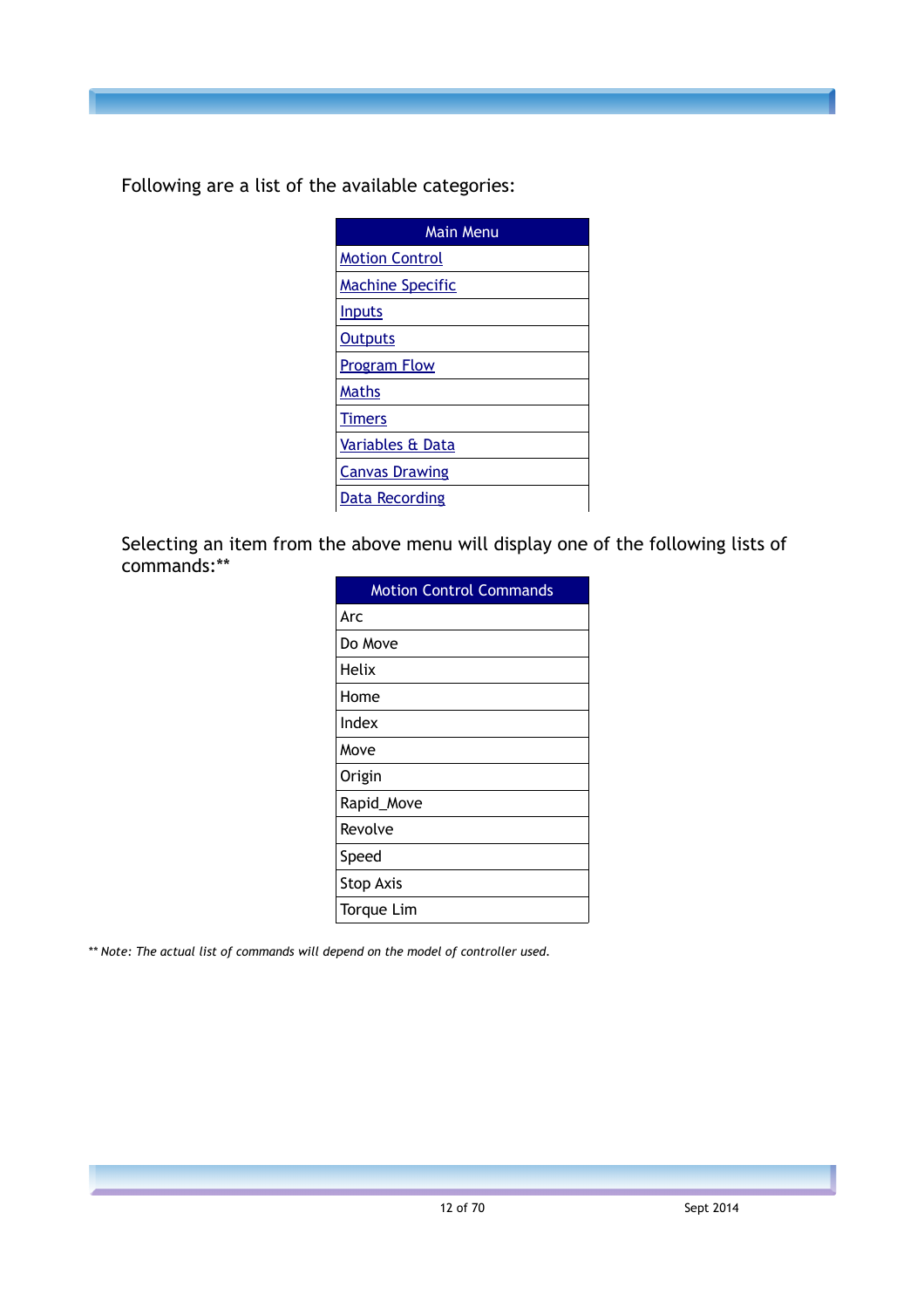#### Machine Specific Commands

| Air Op Drill      |
|-------------------|
| Coolant           |
| <b>Feed Rate</b>  |
| G-Code            |
| Park & Power Down |
| Planes            |
| Spindle           |
| Tool              |
|                   |

| <b>Input Commands</b> |
|-----------------------|
| ADC (Analogue In)     |
| Import                |
| Input                 |
| Keypress              |
| Question              |
| <b>Read File</b>      |
| YesNo Box             |

| <b>Output Commands</b> |
|------------------------|
| Analogue Out           |
| Change Op              |
| Export                 |
| Led                    |
| Message                |
| Output                 |
| Print Register         |
| PWM (PMC4 Only?)       |
| Write                  |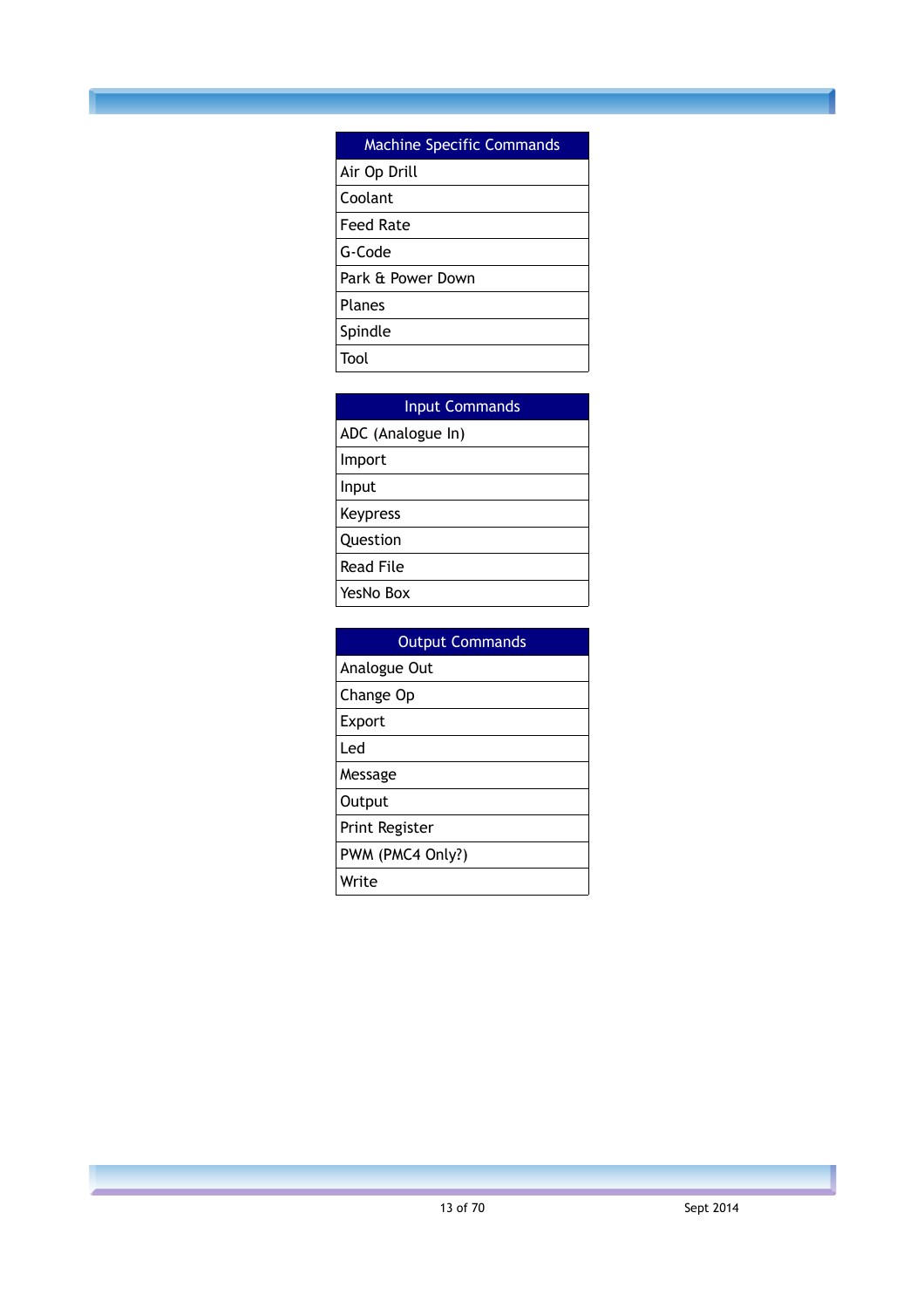| <b>Program Flow Commands</b> |
|------------------------------|
| Begin                        |
| Branch not true              |
| Call MAP Program             |
| Call Subroutine              |
| Dec Jump                     |
| Do                           |
| End                          |
| Exit                         |
| ١f                           |
| Jump                         |
| Main_Section                 |
| Repeat_If_True (PMC4 only)   |
| While                        |

| <b>Maths Commands</b> |
|-----------------------|
| Average               |
| Cosine                |
| <b>Find Maximum</b>   |
| <b>Find Minimum</b>   |
| Logic Operators       |
| Math                  |
| Raise to the Power    |
| Sine                  |
| Square Root           |
| Sum                   |
| Tangent               |

|       | <b>Timer Commands</b> |
|-------|-----------------------|
| Halt  |                       |
| Timer |                       |
| Wait  |                       |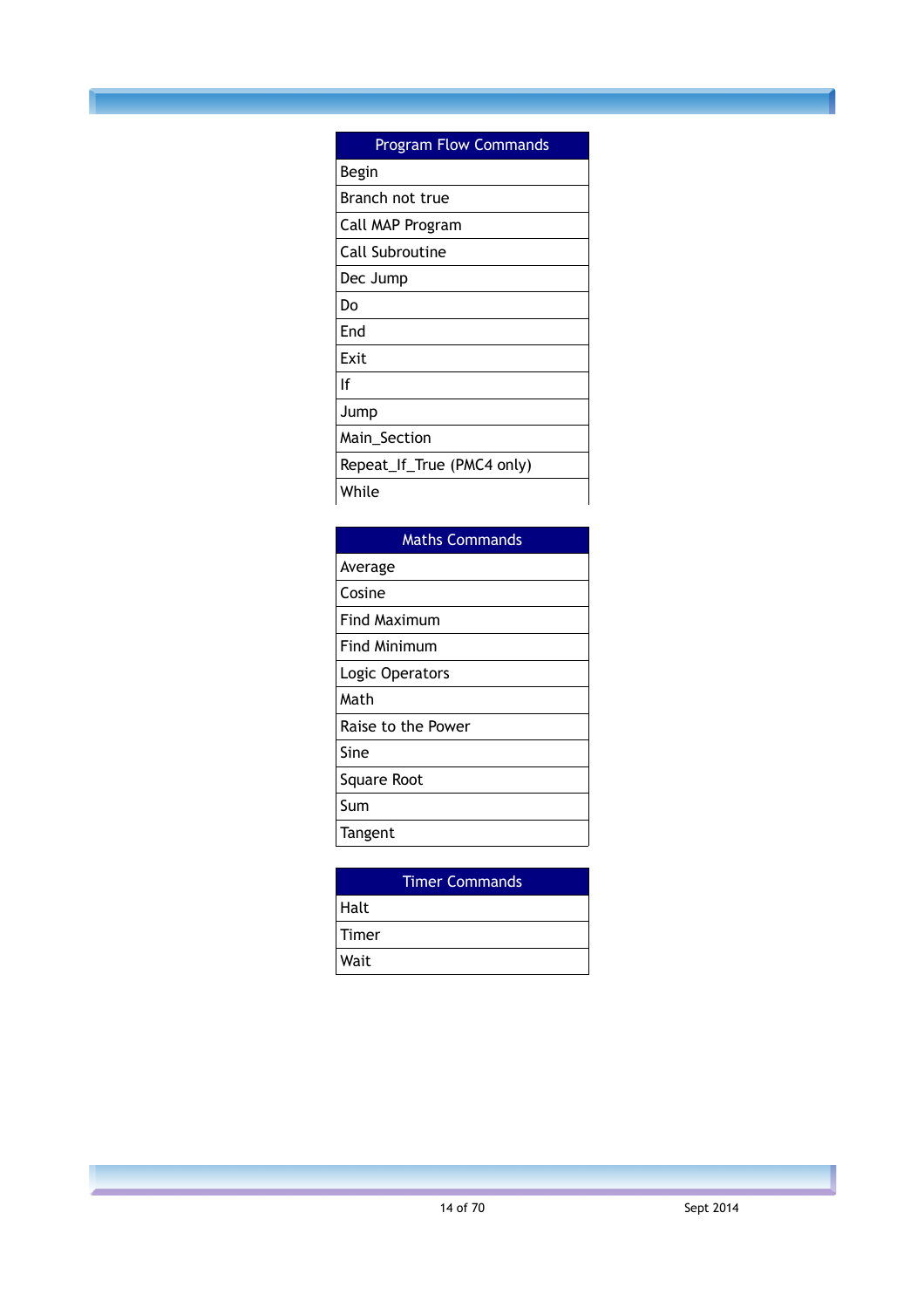## Variables & Data Commands Copy Child Registers Load Register Load Counter Load File Data Load Multiple Load Parameter File Load System Vars Parse File Register Type Rewind File Pointer

| <b>Canvas Drawing Commands</b> |
|--------------------------------|
| Draw Canvas                    |
| Clear Canvas                   |
| Canvas Draw Pointer            |
| Filled Circle                  |
| Draw Rectangle                 |
| Set Colours                    |
| Draw Line                      |
| Draw JPEG Image                |
| JPEG Image Size                |
| Work Piece Size                |

#### Data Recording

Data Logger Task Start Data Recording Stop Data Recording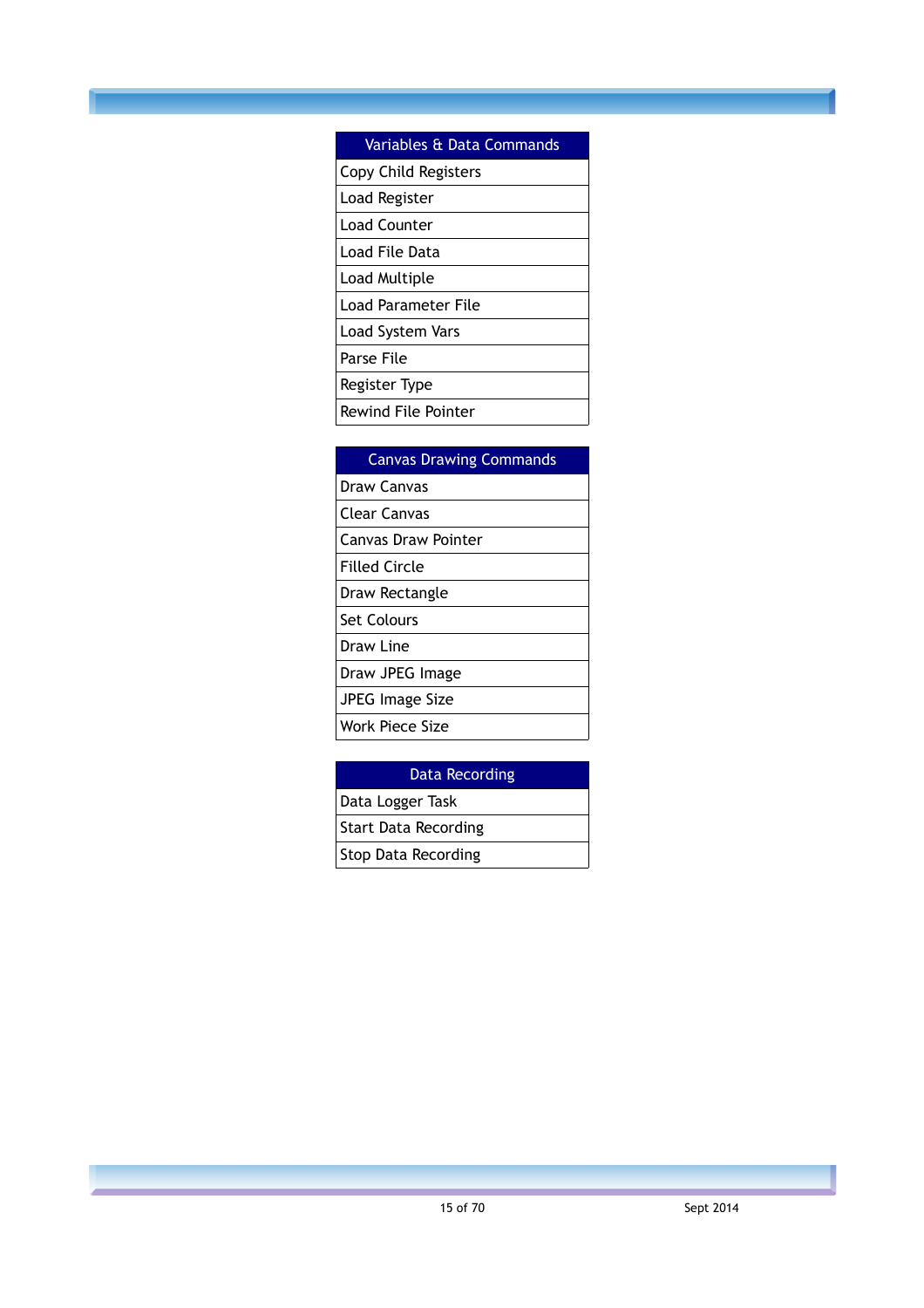## <span id="page-15-0"></span>**Motion Control Command Definitions:**

## **ARC**

This command allows the user to execute arcs or complete circles between X and Y axis. ARC must never be the first command in a program, always precede with a move, index or similar motion command. The user has to specify the centre point (X,Y) and the angle of the circle, a positive angle will be a counter clockwise arc and a negative angle will be a clockwise arc. The current position will be the starting point of the circle.

| No              | <b>Command</b> | Data1  | Data2   | Data3 | <b>Explanation</b>                                                                                                                                                                                                                                                                                                                                              |
|-----------------|----------------|--------|---------|-------|-----------------------------------------------------------------------------------------------------------------------------------------------------------------------------------------------------------------------------------------------------------------------------------------------------------------------------------------------------------------|
| 00              | <b>MOVE</b>    | 110.00 | 100.00  |       | Turn ON the LED's.                                                                                                                                                                                                                                                                                                                                              |
| 101             | <b>ARC</b>     | 0.00   | $-5.00$ | 90.00 | The ARC will start at position X=<br>110.0, $Y=100,00$ . The centre point is<br>always specified relative to the<br>current position with Data1 and<br>Data2 parameters. Therefore the<br>centre point is located in X: 110.00 +<br>$(0.00)$ = 110.00 = Xc and for Y: 100.00<br>$+ (-5.00) = 95.00 = Yc$<br>The arc will have an angle of 90<br>degrees (Data3) |
| 02              |                |        |         |       |                                                                                                                                                                                                                                                                                                                                                                 |
| 03              |                |        |         |       |                                                                                                                                                                                                                                                                                                                                                                 |
| $\overline{04}$ |                |        |         |       |                                                                                                                                                                                                                                                                                                                                                                 |
| 05              |                |        |         |       |                                                                                                                                                                                                                                                                                                                                                                 |
| 06              | <b>END</b>     |        |         |       | End of program.                                                                                                                                                                                                                                                                                                                                                 |

# **DO\_MOVE (.......WHILE)**

This command is a conditional Move command and is similar to the Do … While command except that it includes a position for each axis to move to. It will move the distance set by the user unless the condition is not true. Note that this command requires the user to "close" the command by entering a WHILE command.

|     | No Command   | Data1             | Data2 | Data3 | Explanation                           |
|-----|--------------|-------------------|-------|-------|---------------------------------------|
|     | 00 DO MOVE   | 100.00            | 0.00  |       | The axis 0 (Data1) will start to move |
|     |              |                   |       |       | to 100.00 and axis 1 (Data2) will     |
|     |              |                   |       |       | remain in 0.                          |
| 101 | LOAD         | RO5<br>IP.b       | 2     |       | Loads the Register 5 (R05) with the   |
|     |              |                   |       |       | logic value of the input 2 (Data2).   |
| 02  | <b>WHILE</b> | <b>R05</b><br>$=$ | 10    |       | This is the end of the DO_MOVE-       |
|     |              |                   |       |       | WHILE command.                        |
|     | 03  MOVE     | 0.00              | 0.00  |       | Moves axis 0 and axis1 (Data1 and     |
|     |              |                   |       |       | Data2) to zero                        |
|     | 04 END       |                   |       |       | End of program.                       |

The Loop will repeat as long as the condition stated here is met or the DO\_MOVE distance has not reached its target set (100.00 in this example). In this example, if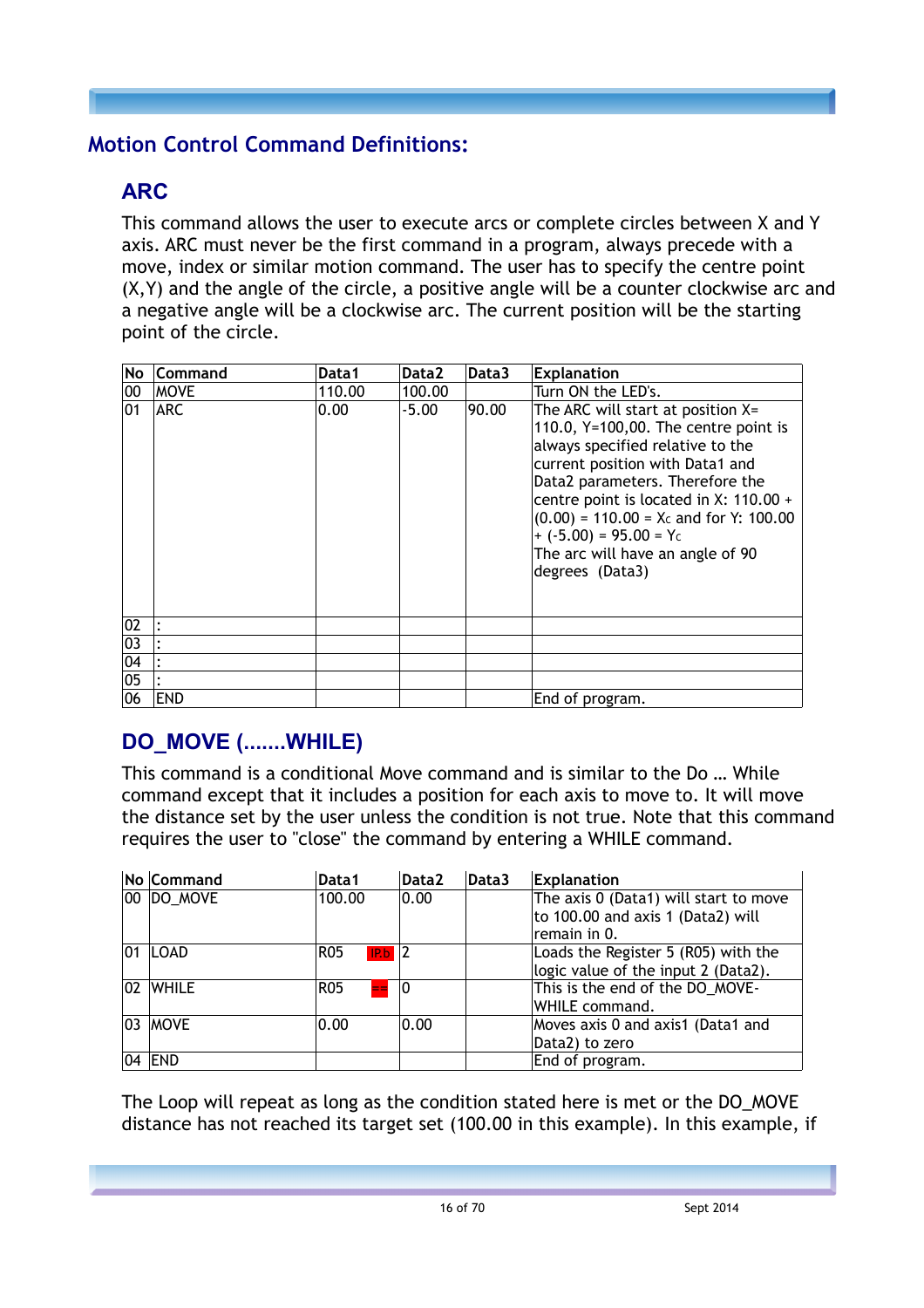the register R05 is loaded with '0' the execution of the program will jump to the DO\_MOVE command and execute all the lines in between, in this case only the LOAD command. The  $==$  parameter is accessed by placing the cursor on data1 or data2 of this command and pressing ENTER. A pop up window appears with multiple options.

## **HELIX (PMC Series Only)**

The Helix command is a 3 axis command moving X and Y in a circular movement whilst changing Z in the required direction at a rate to give the required step. This is also used by the Gcode G2 clock wise arc command. There are four parameters to the command to determine the required result:

 $Data[0] = x$  constant or register (float) relative X centre point

 $Data[1] = y$  constant or register (float) relative Y centre point

Data[2] = Angle constant or register (float) angle of rotation

Data[3] = Height constant or register (float) the relative height change

The controller will automatically calculate the speeds based on the angle and Z final position. A 180º angle will only give half a rotation, 360º a full rotation and 720º two full rotations. Increase the angle to the desired number of revolutions based on the finish required.

#### **HOME**

The HOME Command allows the user to re-calibrate to the home sensor at any time. If there is no Home sensor allocated the current position will be set to zero. If a sensor has been set then the display will show 'setting neutral' and the axes will all move back to the home switches.

Usually the MAP system will home on first run and then retain this setting and remain accurate however if a system is liable to change due to temperature, wear or some other means, a Home command can be used to reset the zero point as often as necessary.

#### **INDEX**

This command is similar to the [MOVE](#page-17-0) command however it is a relative position move.

Therefore if the command is INDEX 5 , the axis will advance 5 units from the current position. The data entered is the same for both Absolute and Relative axis as it is an increment from the current position not from 'Home 0,0'.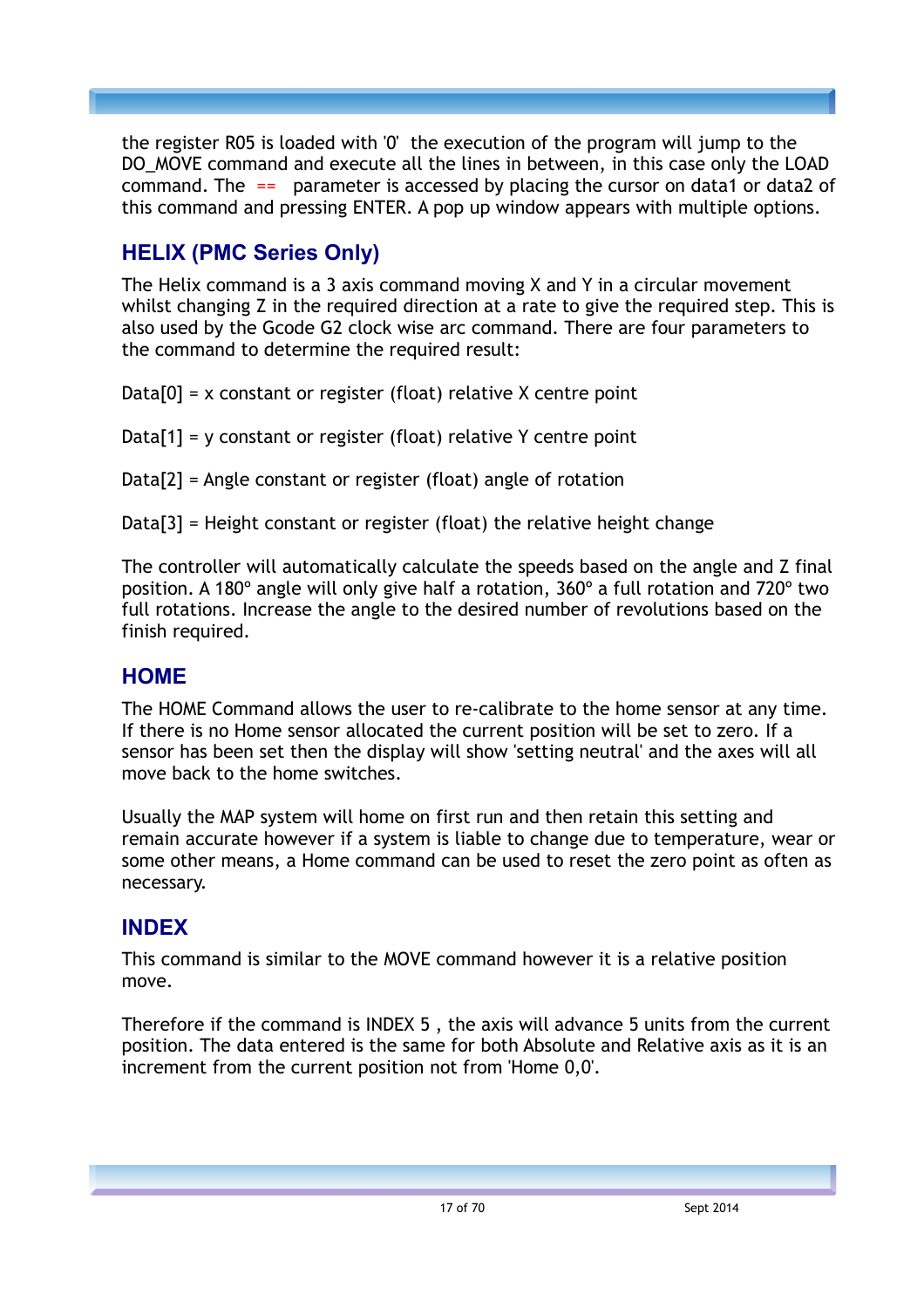| <b>No Command</b> | Data1  | Data2  | Data3 | <b>Explanation</b>                                                                          |
|-------------------|--------|--------|-------|---------------------------------------------------------------------------------------------|
| 00 MOVE           | 100.00 | 200.00 | 0.00  | Move axis '0' to 100 mm and axis '1' to<br>200                                              |
| <b>INDEX</b>      | 75.00  | 10.00  | 0.00  | lindex advance 75 mm from the<br>current<br>position for axis '0' and 10 mm for<br>axis '1' |
| <b>END</b>        |        |        |       | End of program.                                                                             |

## <span id="page-17-0"></span>**MOVE**

The move command as it might suggest causes the controller to move one or more axis. All moves are automatically interpolated moves. Since an axis will only move when the system encounters a MOVE (or INDEX) command there must be a difference in the old/new positions.

Therefore it is simple to move only one axis if required by changing the position data for only one axis between two or more MOVE commands. The Move command works by taking the current position and moving all the axis in an interpolated move, therefore if an axis has its current and new positions programmed the same, then the axis will not move, only the axis which have a new and different destination will move.

The movement will take place in the following sequence:

- 1. The controller will calculate the distance of each axis relative to its current position.
- 2. The controller will then work out which is the master axis (the master axis is the one which is moving the greatest distance), where more than 1 axis are Masters because all are moving the same amount, the controller will use the lowest number as the master i.e. AX0, AX1, AX2.....
- 3. The controller will then ensure that none of the axis will be running at greater than its maximum speed, the speed therefore, is the maximum speed of the slowest axis. The move Command may include positive or negative moves if the axis has been programmed to accept negative moves in the calibration menu.

|    | No Command  | Axis 0 | Axis 1 | Axis <sub>2</sub> | Explanation                                                                                                             |
|----|-------------|--------|--------|-------------------|-------------------------------------------------------------------------------------------------------------------------|
|    | 100   MOVE  | 100.00 | 200.00 | 0.00              | Move axis '0' to 100 and axis '1' to 200.<br>Please remember that MOVE<br>command is a Linear interpolation<br>command. |
| 01 | <b>MOVE</b> | 150.00 | 300.00 | 0.00              | Move axis '0' to 150 and axis '2' to 300.<br>Please remember that MOVE<br>command is a Linear interpolation<br>command. |
|    | <b>IEND</b> |        |        |                   | End of program.                                                                                                         |

Note: in the example above we assume that the axis are set as 'Absolute' in the technical menu, the data could be mm, inch or degrees etc.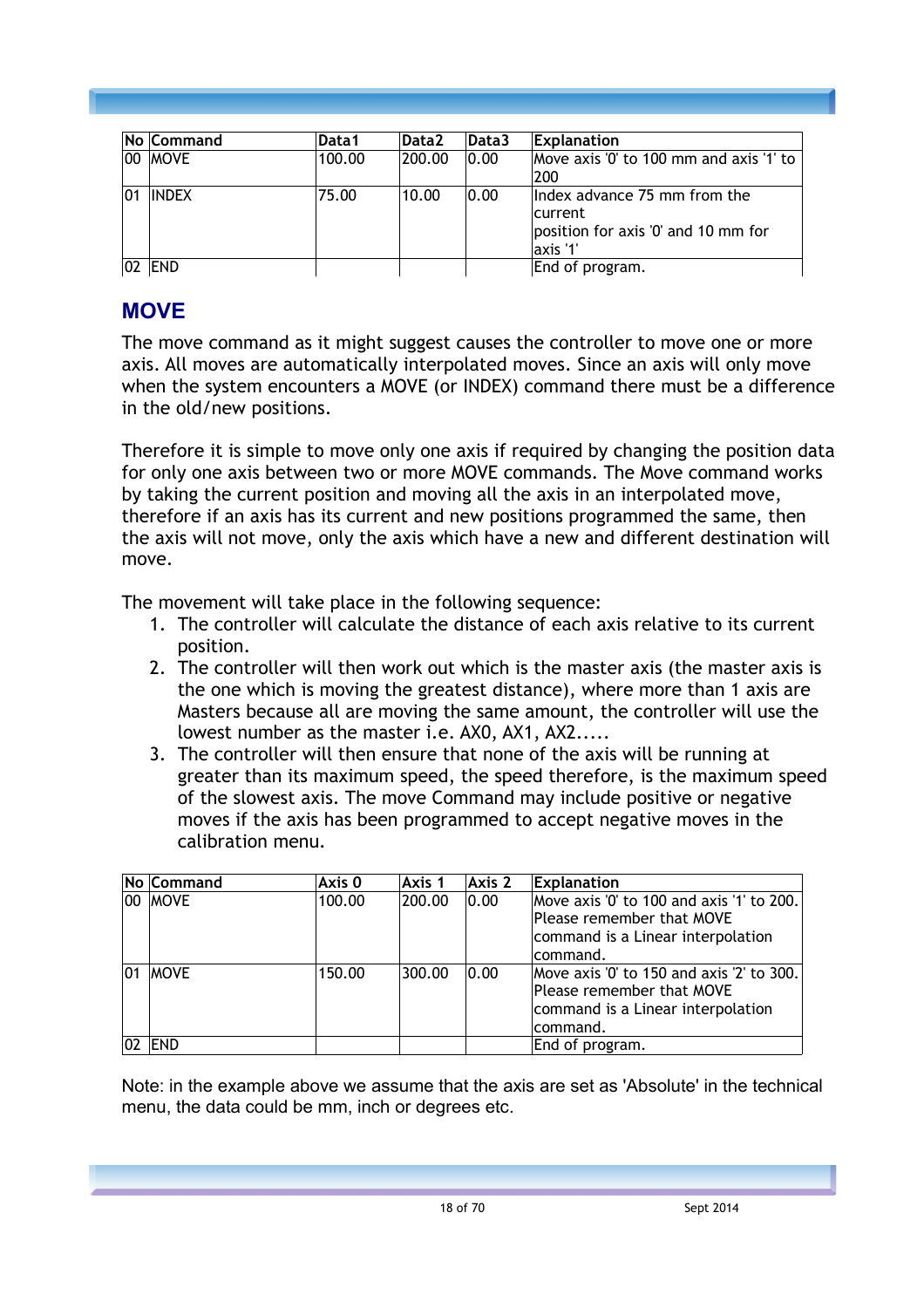#### *Absolute Move Example:*

|    | No Command  | Axis 0 | Axis 1 | Axis 2 | <b>Explanation</b>                                              |
|----|-------------|--------|--------|--------|-----------------------------------------------------------------|
|    | 00  MOVE    | 100.00 | 200.00 | 0.00   | From start at 0,0 both axis move                                |
| 01 | <b>MOVE</b> | 100.00 | 300.00 | 0.00   | Axis 0 holds position while Axis 1<br>moves another 100 to 300. |
|    | 02 MOVE     | 200.00 | 300.00 | 0.00   | Axis 1 holds position while Axis 0<br>moves 100 to 200.         |
|    | 03   END    |        |        |        | End of program.                                                 |

If the value for an axis between two move commands does not change then there will be no movement.

#### *Relative Move Example:*

|    | No Command  | Axis 0 | Axis 1 | Axis 2 | <b>Explanation</b>                                              |
|----|-------------|--------|--------|--------|-----------------------------------------------------------------|
|    | 00  MOVE    | 100.00 | 200.00 | 0.00   | From start at 0,0 both axis move                                |
| 01 | <b>MOVE</b> | 0.00   | 300.00 | 0.00   | Axis 0 holds position while Axis 1<br>moves another 300 to 500. |
|    | 02 MOVE     | 200.00 | 0.00   | 0.00   | Axis 1 holds position while Axis 0<br>moves 200 to 300.         |
|    | <b>END</b>  |        |        |        | End of program.                                                 |

If the value for an axis is not zero on the second move command then the axis will move by the amount programmed relative to where the machine is currently positioned.

#### **Origin**

This command is used to offset the position of an axis. The user has to select the axis and the value to offset that axis. The offset value can also be stored in a register and use that register in the offset value. In order to select a register the user has to position the cursor on the offset column and press the '+' key, then write the number of the register from 0 to 255 (there are 256 registers available).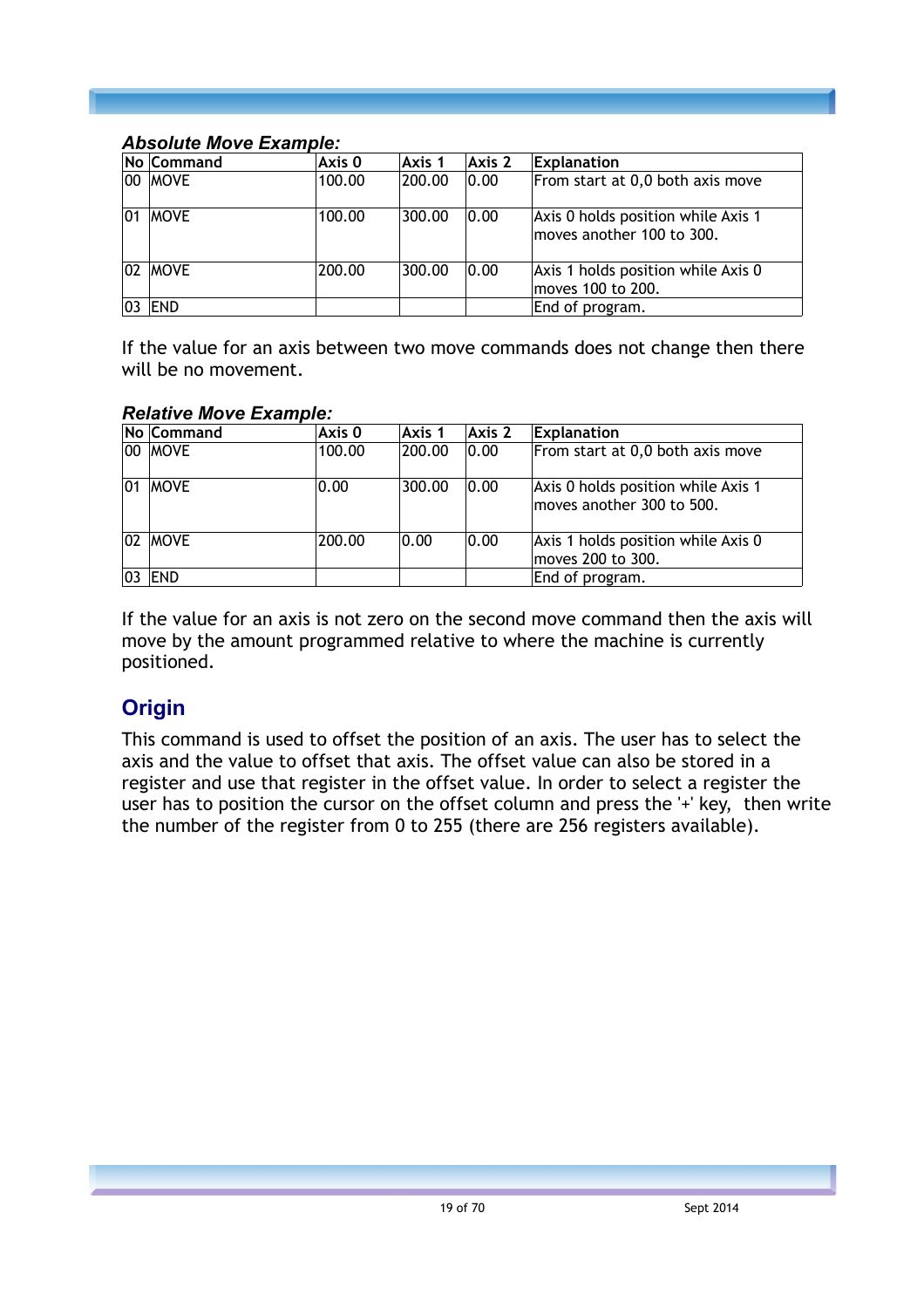| No | Command       | Data1              | Data2          | Data3 | <b>Explanation</b>                                                                                                                                                                                                                                                                                                                                                                                                                                                        |
|----|---------------|--------------------|----------------|-------|---------------------------------------------------------------------------------------------------------------------------------------------------------------------------------------------------------------------------------------------------------------------------------------------------------------------------------------------------------------------------------------------------------------------------------------------------------------------------|
|    | 00 LOAD REG   | R05<br><b>VorR</b> | 10             |       | The Register 5 (R05) is being loaded<br>with the value 10. The VorR (Value or<br>Register) parameter is accessed by<br>placing the cursor on top of the data1<br>data2 of this command<br>or<br>and<br>pressing ENTER. A pop up window<br>appears. In this example we choose<br>"Value or Register" (VorR) which<br>indicates that the data2 has to be a<br>value or a register. Please note that<br>the data2 is attached to the option<br>selected.                     |
| 01 | <b>INDEX</b>  | 75.00              | 10.00          |       | 0.00 Index advance 75 from the current<br>position for axis '0' and 10 for axis '1'                                                                                                                                                                                                                                                                                                                                                                                       |
|    | 02 MATH       | <b>R05</b>         | $\overline{2}$ |       | The value stored in the Register 5<br>(R05) will be multiplied for 2 and the<br>result will be stored again in R05. The<br>parameter is accessed by placing<br>the cursor on data1 or data2 of this<br>command and pressing ENTER. A pop<br>up window appears.                                                                                                                                                                                                            |
|    | 03 ZERO Pos.  | 1<br>Val           | 5.00           |       | The axis 1 (data1) will be offset 5<br>and the axis will remain offset 5 until a<br>used. The<br>Val<br>new value is<br>parameter is accessed by placing the<br>cursor on data1 or data2 of this<br>command and pressing ENTER. A pop<br>up window appears with 2 options. If<br>the Man(Manual) option is selected<br>the program will run normally but at<br>this command the user will be required<br>to offset manually the axis specified in<br>data1 (e.g.: axis 1) |
|    | 04 MOVE       | 50.00              | 70.00          |       | 0.00 Move axis '0' to 100 mm and axis '1' to<br>200                                                                                                                                                                                                                                                                                                                                                                                                                       |
|    | 05 <b>END</b> |                    |                |       | End of program.                                                                                                                                                                                                                                                                                                                                                                                                                                                           |

## **Rapid Move**

Moves the programmed axis at it's maximum set speed which is setup by the machine installer in the defaults menu. A position to move to can be entered in each of the available axis columns. Test the process without tooling initially to ensure no collision or damage will occur. The alternative to this command is to set a 100% Speed command, a Move command followed by another Speed command to return to the required system speed.

# **REVOLVE**

This command allows an axis to continuously revolve at a desired speed. In order to do that the axis has to be set as a relative axis without limits in the installation menu (see installation manual). The command has 3 settings, the first one is the number of axis, the second one is to select if the axis will be affected in a move command in another part of the program or not and finally the speed set to revolve.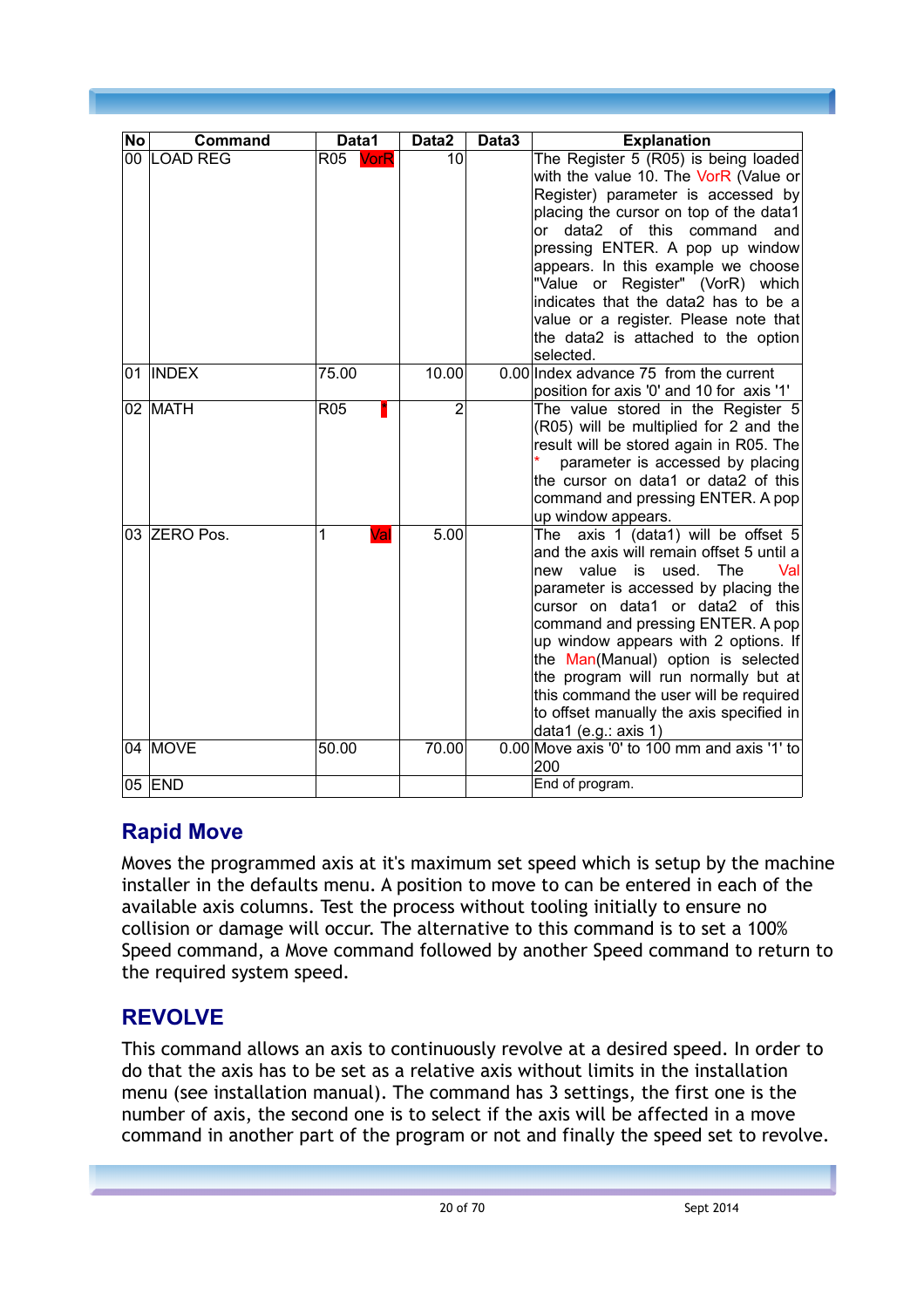In order to have access to the 2nd 'type' parameter the user has to position the cursor over the Command name and press 'ENTER', this will give the user 2 options: "Relinked on Move" and "Solo Axis". By selecting "Solo Axis" the axis will remain revolving when a MOVE command appears in a different part of the program. Selecting "Relinked on Move" will mean that the axis revolves and executes the rest of the program, when a move command is processed the axis is then moved by the distance programmed.

This latter option may be useful for conveyor type situations where, the conveyor runs until eventually a product is detected via an Input command, the process then has to move a set distance for an operation to be performed and once complete starts revolving again until the next product comes along.

|     | No Command     | Data1       | Data2      | Data3 | <b>Explanation</b>                     |
|-----|----------------|-------------|------------|-------|----------------------------------------|
|     | 00   LOAD REG  | R05<br>VorR | 10         |       | The Register 5 (R05) is being loaded   |
|     |                |             |            |       | with the value 10                      |
| 101 | INDEX          | 75.00       | 10.00      | 0.00  | Index advance 75 mm from the           |
|     |                |             |            |       | current                                |
|     |                |             |            |       | position for axis '0' and 10 mm for    |
|     |                |             |            |       | axis '1'                               |
|     | 102   MATH     | R05         | 2          |       | The value stored in the Register 5     |
|     |                |             |            |       | (R05) will be multiplied for 2 and the |
|     |                |             |            |       | result will be stored again in R05     |
| 03  | <b>REVOLVE</b> |             | Solo 85.00 |       | The axis number 1 (data1 column)       |
|     |                |             |            |       | will revolve continuously at 85.00%.   |
|     |                |             |            |       | Please note that the user can select   |
|     |                |             |            |       | between SOLO or RELINK ON MOVE         |
|     |                |             |            |       | [] by pressing the ENTER key           |
|     |                |             |            |       | when the cursor is on one of the data  |
|     |                |             |            |       | columns of the REVOLVE command.        |
|     | 04 REVOLVE     | 0           | <b>R05</b> |       | The axis number 0 will revolve         |
|     |                |             |            |       | continuously at the speed set in R05.  |
| 05  | <b>END</b>     |             |            |       | End of program.                        |

## **SPEED**

This allows the user to adjust the speed as a percentage of the maximum speed of each axis set in the Speed Settings Menu (see installation manual). The speed is set in percentage of maximum speed where 100 is maximum and 0.01 is the minimum.

|     | <b>No Command</b> | Data1  | Data2  | Data3 | <b>Explanation</b>                       |
|-----|-------------------|--------|--------|-------|------------------------------------------|
|     | 100 ISPEED        | 80.00  | 100.00 | 0.00  | Sets the speed of axis '0' to 80% and    |
|     |                   |        |        |       | laxis                                    |
|     |                   |        |        |       | "1' to 100% of the maximum speed.        |
| 101 | <b>MOVE</b>       | 100.00 | 200.00 | 0.00  | Move axis '0' to 100 and axis '1' to 200 |
|     | 102 IINDEX        | 75.00  | 10.00  | 0.00  | Advance 75 mm from the current           |
|     |                   |        |        |       | position for axis '0' and 10 mm for      |
|     |                   |        |        |       | axis '1'                                 |
|     | END               |        |        |       | End of program.                          |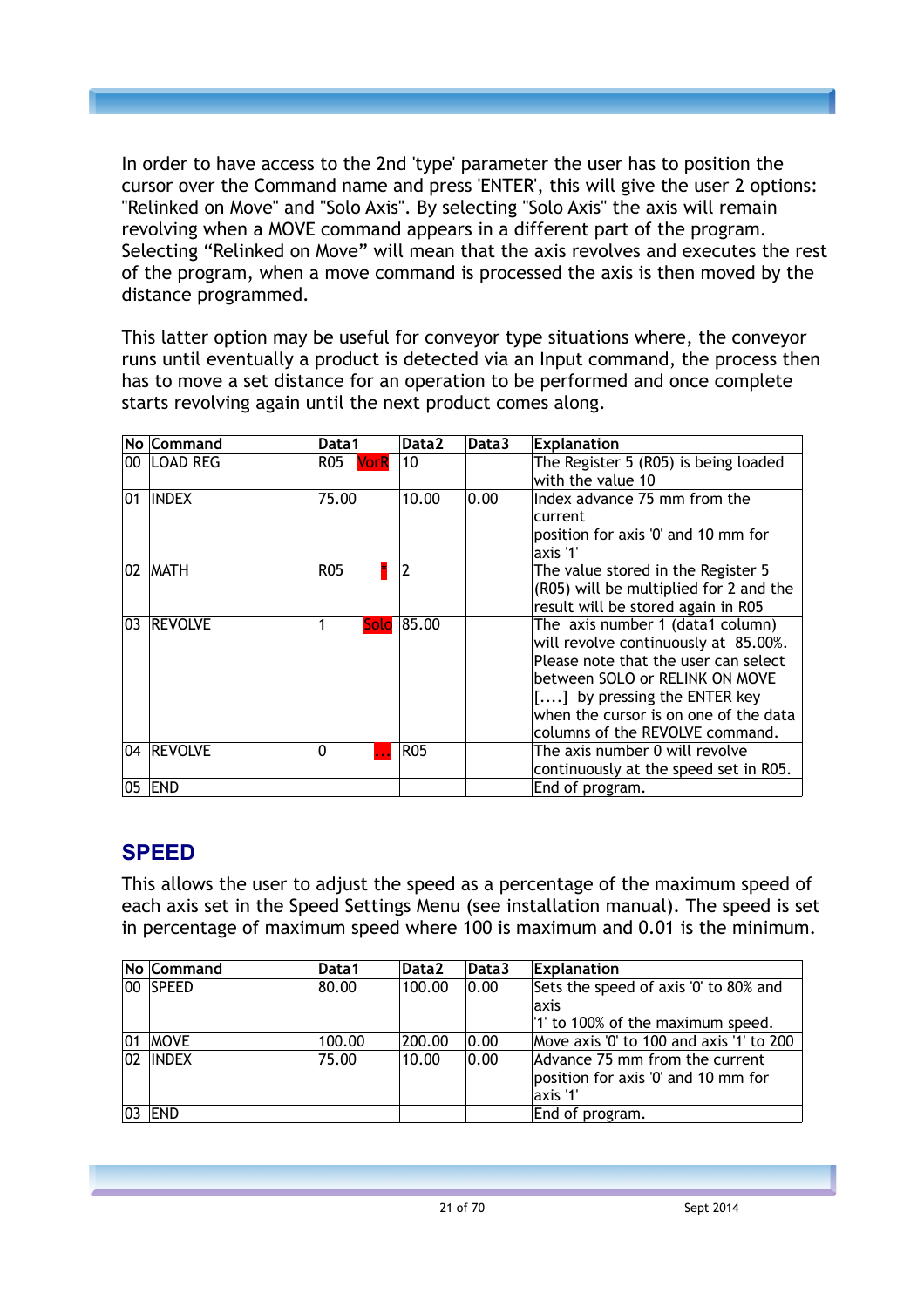#### **STOP AXIS**

This command allows the user to stop an axis revolving following the use of a Revolve command. This just has 1 parameter which is the axis number to be stopped.

|     | No Command     | Data1         | Data2      | Data3 | <b>Explanation</b>                                   |
|-----|----------------|---------------|------------|-------|------------------------------------------------------|
|     | 00 ILOAD REG   | R05 I<br>VorR | 10         |       | The Register 5 (R05) is being loaded                 |
|     |                |               |            |       | with the value 10                                    |
| 101 | <b>INDEX</b>   | 75.00         | 10.00      | 0.00  | Index advance 75 mm from the                         |
|     |                |               |            |       | current position for axis '0' and 10 for<br>axis '1' |
|     | 102   MATH     | <b>R05</b>    | 2          |       | The value stored in the Register 5                   |
|     |                |               |            |       | (R05) will be multiplied by 2 and the                |
|     |                |               |            |       | result will be stored again in R05                   |
| 03  | <b>REVOLVE</b> |               | Solo 85.00 |       | The axis number 1 (data1 column)                     |
|     |                |               |            |       | will revolve continuously at 85.00%.                 |
|     |                |               |            |       | Please note that the user can select                 |
|     |                |               |            |       | lbetween SOLO or RELINK ON MOVE                      |
|     |                |               |            |       | $[]$ by pressing the ENTER key                       |
|     |                |               |            |       | when the cursor is on one of the data                |
|     |                |               |            |       | columns of the REVOLVE command.                      |
|     | 04 ISTOP AXIS  | ი             |            |       | This command will stop the axis 0                    |
|     |                |               |            |       | (Data1) revolving.                                   |
| 05  | <b>END</b>     |               |            |       | End of program.                                      |

## **TORQUE LIM**

This command allows the user to limit the output torque for the selected axis (i.e.. current). The command has 2 parameters which are the Axis and "power %" which is the maximum limit in percentage. "Power %" sets the limit for torque.

|              | No Command        | Data1           | Data <sub>2</sub> | Data3 | <b>Explanation</b>                        |
|--------------|-------------------|-----------------|-------------------|-------|-------------------------------------------|
|              | 00 LOAD REG       | R05 VorR 10     |                   |       | The Register 5 (R05) is being loaded      |
|              |                   |                 |                   |       | with the value 10                         |
| $ 01\rangle$ | <b>INDEX</b>      | 75.00           | 10.00             | 0.00  | Index advance 75 from the current         |
|              |                   |                 |                   |       | position for axis '0' and 10 for axis '1' |
|              | 02 MATH           | R <sub>05</sub> |                   |       | The value stored in the Register 5        |
|              |                   |                 |                   |       | (R05) will be multiplied by 2 and the     |
|              |                   |                 |                   |       | result will be stored again in R05        |
|              | 03 REVOLVE        |                 | Solo 85.00        |       | Axis 1 (data1 column) will revolve        |
|              |                   |                 |                   |       | continuously at 85.00%.                   |
| 04           | <b>TORQUE LIM</b> |                 | 50.00             |       | This command will limit the torque of     |
|              |                   |                 |                   |       | axis 1 (data1) to 50% of the maximum      |
|              | 05 END            |                 |                   |       | End of program.                           |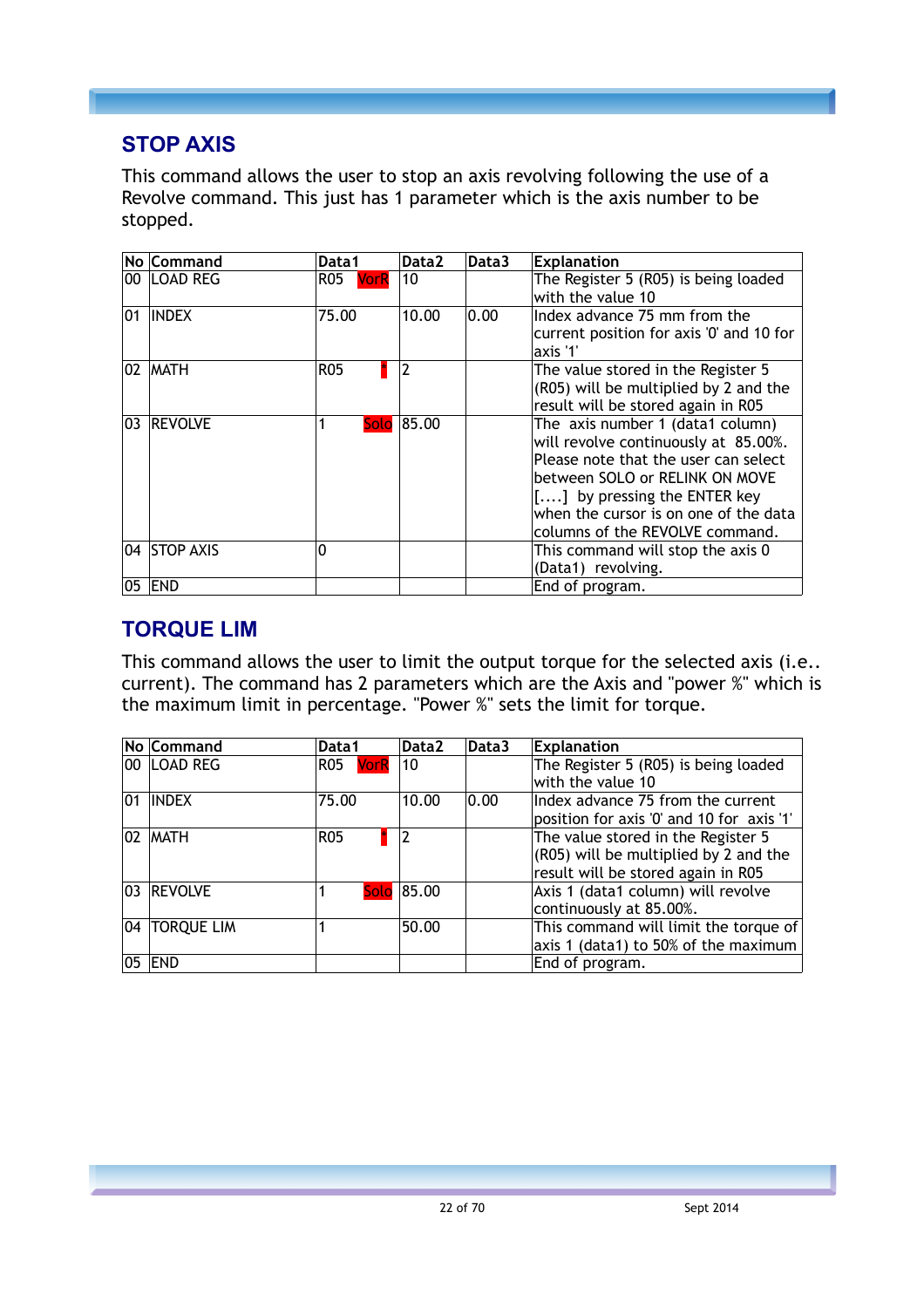#### <span id="page-22-0"></span>**Machine Specific:**

## **Air Op Drill**

The drill command is used where an axis needs to be sensed in the up position before movement can occur and once in position a 'go' signal is given which then waits for a 'down' position sensor to be triggered before turning off the output and if required turning on another output to reverse the drill action. The second output is sometimes not required as many drill heads have a spring or pneumatic automatic return.

The parameters for the command are quite straight forward, there are 2 columns for the X/Y positions of the hole to be drilled and the third column is for the head number to be used. X/Y Offsets for a maximum of 3 heads can be programmed in the installation menu along with 6 inputs and 6 outputs in the IO installation menu (see installation manual for further details on setup).

| No Command | Data1 | Data <sub>2</sub> | Data3 | <b>Explanation</b>            |
|------------|-------|-------------------|-------|-------------------------------|
| 00 Drill   | 25    | つら                |       | Set X, Y and Head to be used. |
| 01 Drill   | 50    | 25                |       | Set X, Y and Head to be used. |
| 02 Drill   | 100   | 75                |       | Set X, Y and Head to be used. |
| 05 END     |       |                   |       | End of program.               |

Further MAP commands can be added around and in-between the drill commands to achieve the correct procedure for the machine being used.

The X/Y positions can also be set from registers and these in turn can be set from a downloaded file to speed up the programming cycle. This enables the operator to use one Drill command in a loop to read multiple drilling positions; see [Load](#page-53-0)  [Parameter File](#page-53-0) and [Parse Parameter File](#page-54-0) commands for further details.

| No Command     | Data1                 | Data <sub>2</sub> | Data3       | <b>Explanation</b>                |
|----------------|-----------------------|-------------------|-------------|-----------------------------------|
| 00 REG_TYPE    | R000 <b>Flpt</b> R002 |                   |             | Set register type to float to use |
|                |                       |                   |             | decimal points.                   |
| 01 LD_PAR_FILE | <b>RS232</b>          |                   |             | Load the data via serial port.    |
| 02 MAIN SECT   | 0->1                  |                   |             | Start of the main section.        |
| 03 PARSE FILE  | R000                  | R <sub>002</sub>  | R003        |                                   |
| $ 04 $ Drill   | R000                  | R <sub>001</sub>  | <b>R002</b> |                                   |
| 05 END         |                       |                   |             | End of program.                   |

## **COOLANT**

Pressing enter while the cursor is over the Coolant command will pop-up a menu with 3 options. These Also relate to the three G code commands M7, 8 and 9 which are as follows:

M7 Coolant Spray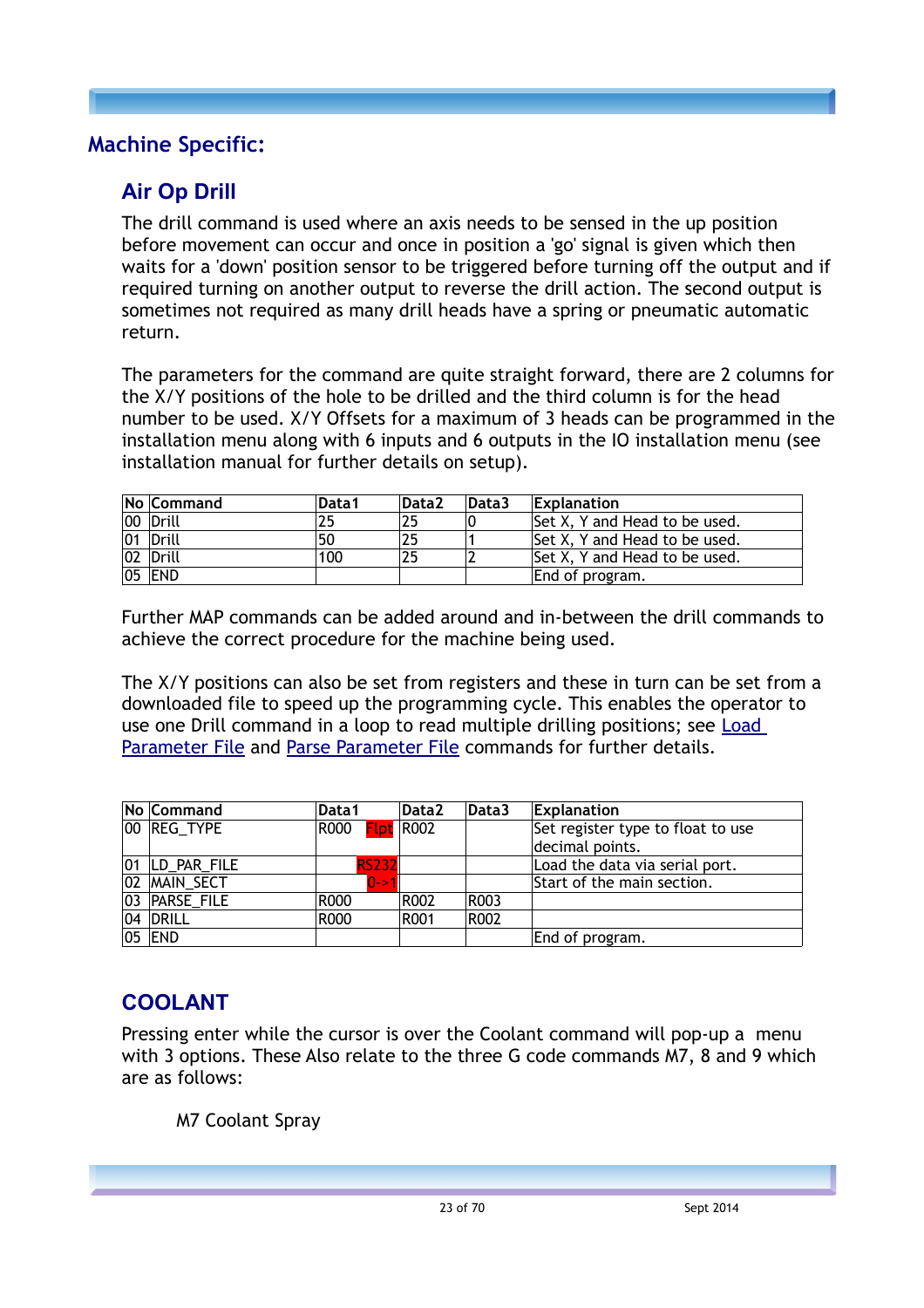M8 Coolant Flood M9 Coolant OFF

Select the option required. The outputs used by these commands are setup in the "Assign Outputs" menu in the Technical Setup Manu.

When the program is run initially all the outputs will be in the OFF state. Once a Coolant command is run with M7 or M8 the associated output will be turned on and will stay on until either a M9 is used or the program is terminated. If the program ends or is stopped all outputs will be turned off automatically.

Throughout a program M7 can be followed with M8 and back plus M9 where necessary to suit the cut being performed.

#### **FEEDRATE**

This is a single parameter command and affects all axis moved on the following motion commands until reset to another value. Feedrate sets the feed rate in feet per minute or metres per minute according to the data in data[0]. It Automatically adiusts the speed depending on the measurement standard in use.

Data[0] = the feed rate in constant float or register representing travel in mm or inches per minute.

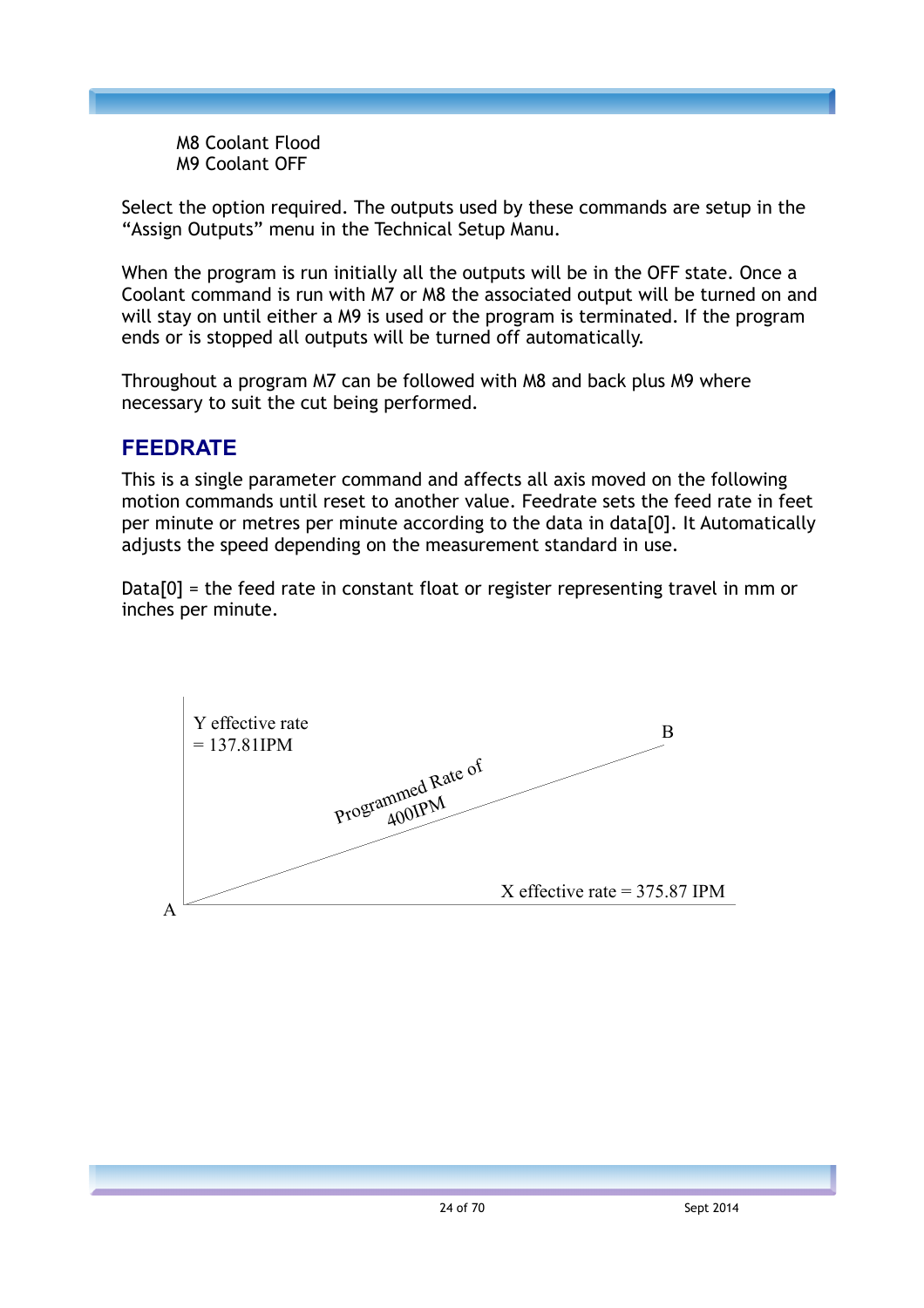#### **Gcode**

This command allows the execution of a G-code program created externally. This is an excellent command for multi-axis CNC machines. The user generates the G-code via a CAD/CAM package or manually with text editor and then by using the USB port, the user loads the file into the controller and executes it.

|     | <b>No Command</b> | Data1 | Data2          | Data3 | <b>Explanation</b>                     |
|-----|-------------------|-------|----------------|-------|----------------------------------------|
|     | 00 OUTPUT         | 0000  |                |       | Turns off all outputs                  |
|     | 01 MOVE           | 0     | l0             | 10    | Ensures that all axis are at zero      |
|     |                   |       |                |       | position.                              |
|     | <b>02 INPUT</b>   |       | 0              |       | Waits for input 7 to read 0 input      |
|     | 03 MAIN_SECT      |       |                |       | Start of the main section. Commands    |
|     |                   |       |                |       | above this line will only be run once. |
|     | $ 04 $ G CODE     |       |                |       | When this line is run a file selector  |
|     |                   |       |                |       | box appears and the Gcode file can     |
|     |                   |       |                |       | be selected that is to be run.         |
|     | <b>05 WAIT</b>    | 10    |                |       | Machine waits for 10 seconds           |
| 06  | <b>JUMP</b>       | 20    | $\overline{4}$ |       | Always jumps to line 4 which will      |
|     |                   |       |                |       | cause the file selector box to re-open |
|     |                   |       |                |       | for the next Gcode program to be       |
|     |                   |       |                |       | selected.                              |
| 107 | <b>END</b>        |       |                |       | End of program.                        |

In the above example program we have setup an initialisation section that will ensure the machine is ready for use. In reality this will probably be a longer section as sensors may need to be tested, safety features checked for and other sensors/outputs of the machine setup.

The MAIN\_SECT command defines where the operating part of the program starts and in this case we are asking for a Gcode file. Once the program is selected from the pop-up box the Gcode will be checked for consistency and any errors advised.

The user then has the option to setup their origins and start the processing of the Gcode. If selected a live drawing will be shown that informs the operator where the machine is currently up to and what the part should look like.

Once the Gcode has completed the machine will pause at the wait command before jumping back to the Gcode line and asking for a new file.

This provides a simple way of running files continuously with out having to re-run MAP.

## **Park (and Power Down)**

If there is a need for an operator to access the machine to remove or reload parts then as a safety precaution the machine needs to be powered down. This can be done however with the head left in an inconvenient position it would be difficult to reload the machine.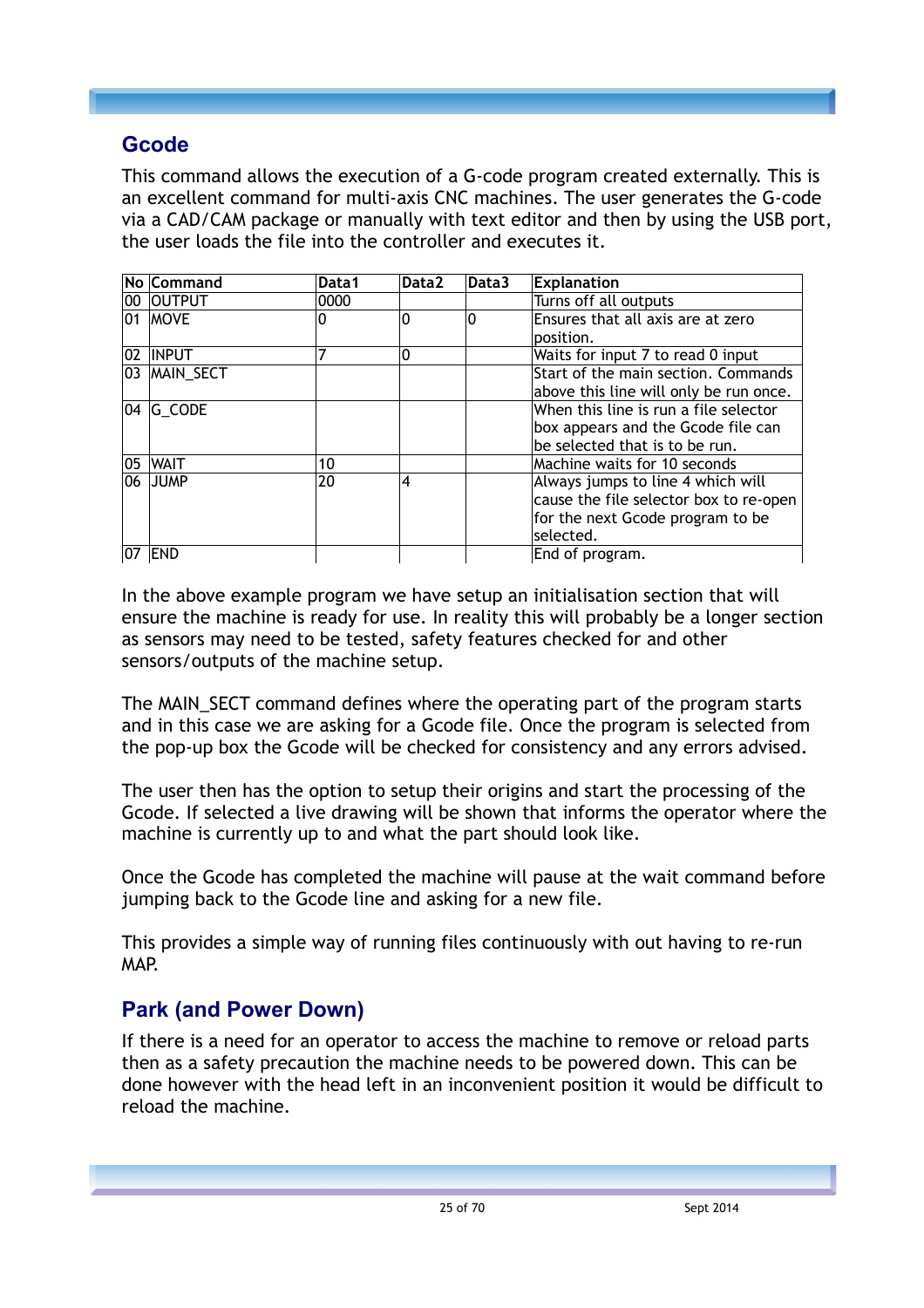This parameter accepts XYZ positions which is where the controller can move the head to so the machine is safe and the tool or part cannot be damaged. Also as most machines will have custom IO not only for electrical but also pneumatic operations it may not always be desirable to turn off cylinders or extraction facilities.

By placing the cursor over the Park command and pressing enter a pop-up box will appear giving two choices. Park and turn off all Outputs or Park and Preserve outputs.

Please note that the Z axis will retract before any other axis moves to ensure that the tool is clear of the job to avoid damage to either the tool or the part.

#### **PLANES**

MAP Planes command is used to the set the arc planes of travel. It uses no data fields but there are 3 condition code options:

Condition code  $= 0$ , XY are the set planes Condition code  $= 1$ , XZ are the set planes Condition code  $= 2$ , YZ are the set planes

The planes command is to be used before the Arc command and by highlighting the command and pressing enter a pop-up box will appear allowing you to select the plane required. This is a persistent command and any following arc will use the planes set by this command. Use another Planes command to reset to normal axis.

## **SPINDLE**

Spindle Has two parameters and also a pop-up menu. Highlight the Spindle command and press enter, the options given are:

M5 Spindle Off M4 Spindle CCW M3 Spindle CW G96 + M3 CSS CW G96 + M4 CSS CCW

When Spindle is set to M5 Spindle OFF neither parameter has any affect as the output is off.

The M4 and M3 direction commands are setup in the "Assign Outputs" in the Technical Setup Menu. These outputs would be linked to a drive to automatically set rotation direction – useful for tapping applications. A lot of machines may never use reverse rotation and therefore if the drive is hard wired the output type can be ignored and only the speed set.

 $Data[0] = RPM$  setting from a constant or a register number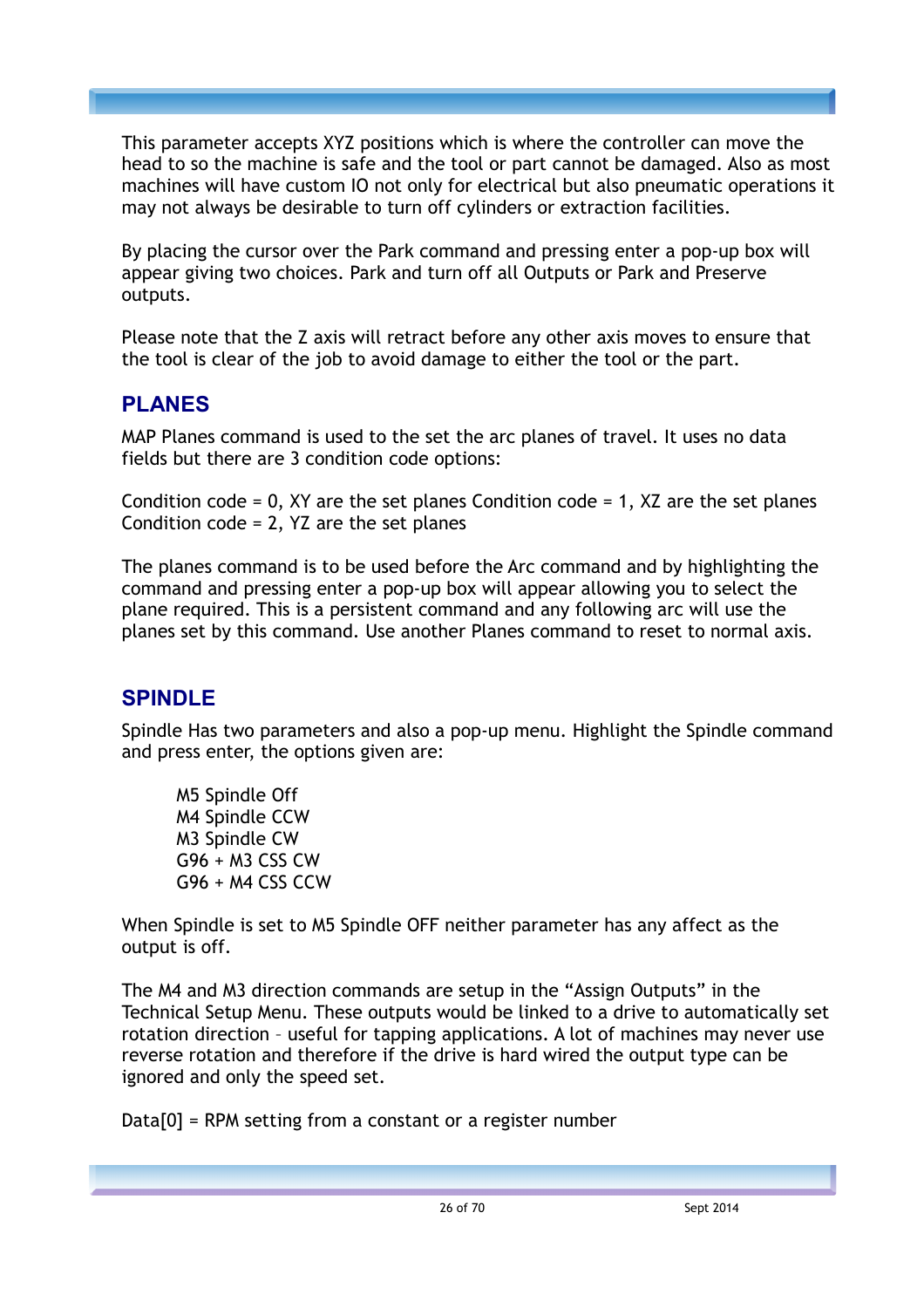Data[1] = Maximum speed in the CSS mode only from a constant or a register number

Also be aware that using the "Output" command to write directly to the drivers will affect the outputs set by this command.

## **TOOL**

\*\* Please note that this command is to be removed in future releases.

The Tool command has only the one parameter and this is to select the number of the too to be used. The user Creates a tool.map file for this command to use.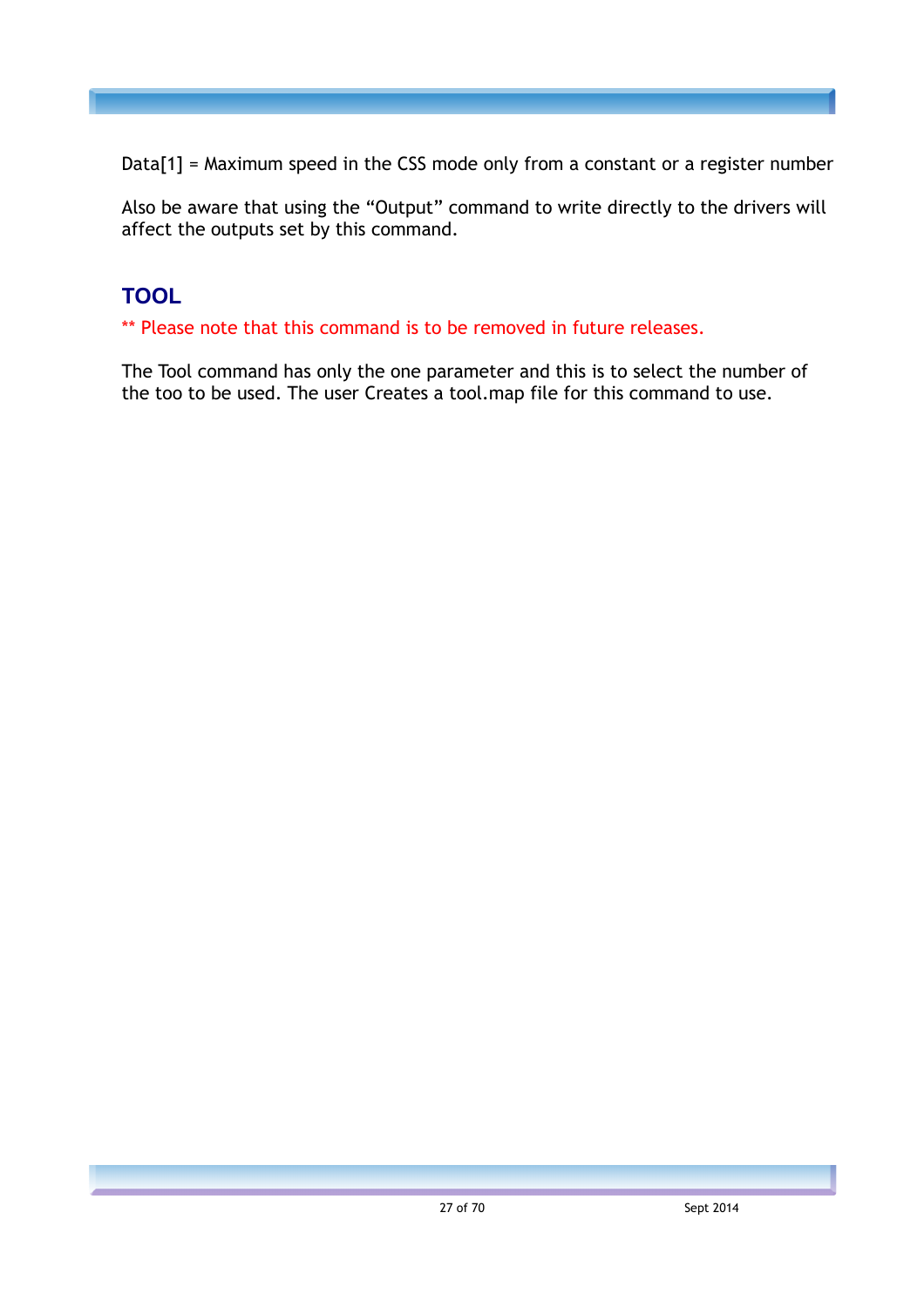## <span id="page-27-0"></span>**Input Command Definitions:**

## **ADC**

This command is used to store the digital value of the analogue input in a register(s).

|     | No Command    | Data1                     | Data2      | Data3      | <b>Explanation</b>                     |
|-----|---------------|---------------------------|------------|------------|----------------------------------------|
|     | 00 ILOAD REG  | <b>R05</b><br><b>VorR</b> | 10         |            | The Register 5 (R05) is being loaded   |
|     |               |                           |            |            | with the value 10                      |
| 101 | <b>INDEX</b>  | 75.00                     | 10.00      | 0.00       | Index advance 75 mm from the           |
|     |               |                           |            |            | current                                |
|     |               |                           |            |            | position for axis '0' and 10 mm for    |
|     |               |                           |            |            | laxis '1'                              |
|     | 02 MATH       | <b>R05</b>                | 2          |            | The value stored in the Register 5     |
|     |               |                           |            |            | (R05) will be multiplied for 2 and the |
|     |               |                           |            |            | result will be stored again in R05     |
|     | 03 REVOLVE    |                           | Solo 85.00 |            | The axis number 1 (data1 column)       |
|     |               |                           |            |            | will revolve continuously at 85.00%.   |
|     | $ 04 $ ADC    | 2                         | <b>R00</b> | <b>R02</b> | The digital value of the analogue      |
|     |               |                           |            |            | input 2 (Data1) will be stored in R00, |
|     |               |                           |            |            | R01 and R02                            |
|     | <b>05 END</b> |                           |            |            | End of program.                        |

The ADC command uses just one or a range of registers. If a range is to be used, the first time the command is processed the value read will be written to the first register, the next time the ADC is read the register number is indexed and the value written. This way a loop can be used to write to a number of registers and then by using an average command on those registers any noise or drift can be nulled out.

#### **Import**

This command is used to receive data into the controller from a computer (a program from TRM has to be installed into the PC first.) or from another controller running compatible software. The data received is stored into the registers for future use. The controller has to be connected to the computer via a serial lead using the RS232 connector.

Before using this command, the user has to set up the speed of communications (Baud Rate) in Technical Menu ---> Set Up Menu ---> Serial Comms Menu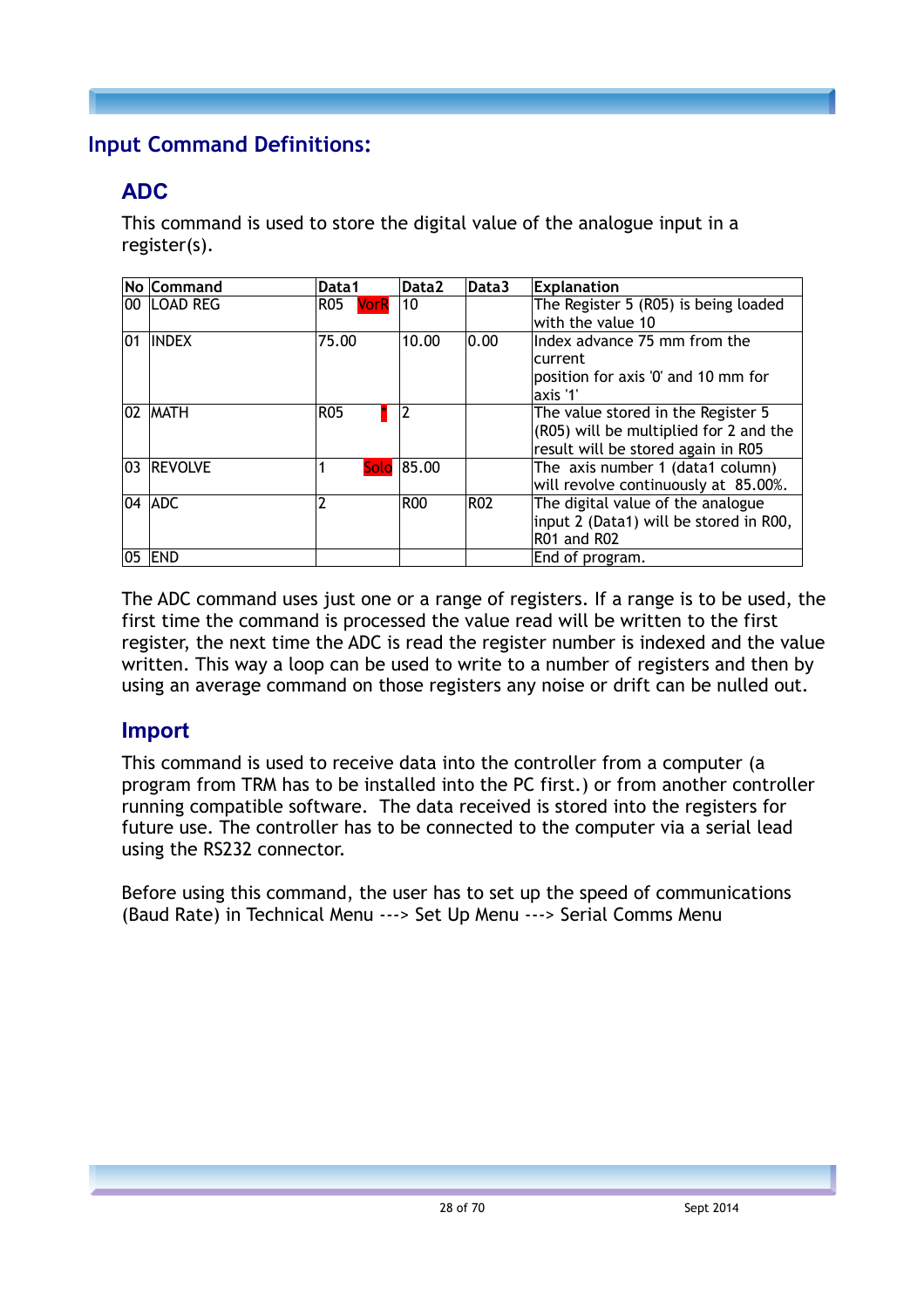|                | No Command      | Data 1                          | Data2           | Data3            | <b>Explanation</b>                           |
|----------------|-----------------|---------------------------------|-----------------|------------------|----------------------------------------------|
| 0              | <b>LOAD REG</b> | $\overline{R31}$<br><b>VorR</b> | 5               |                  | Register 31 (R31) is loaded with the         |
|                |                 |                                 |                 |                  | value 5 (data2). In this program             |
|                |                 |                                 |                 |                  | Register 31 is only in use as a flag and     |
|                |                 |                                 |                 |                  | when sending the data from the               |
|                |                 |                                 |                 |                  | controller be sure to load '0'. The          |
|                |                 |                                 |                 |                  | VorR parameter is accessed by                |
|                |                 |                                 |                 |                  | placing the cursor on data1 or data2         |
|                |                 |                                 |                 |                  | of this command and pressing ENTER.          |
|                |                 |                                 |                 |                  | A pop up window appears.                     |
| 1              | <b>IMPORT</b>   | <b>R00</b><br>LDR               | R31             |                  | Please remember to use the register          |
|                |                 |                                 |                 |                  | 31 as a flag only for this example.          |
|                |                 |                                 |                 |                  | Load it with a value '0'. Here the           |
|                |                 |                                 |                 |                  | controller will import the information       |
|                |                 |                                 |                 |                  | from R00 (data1) to R31 (data2). The         |
|                |                 |                                 |                 |                  | LDR parameter is accessed by placing         |
|                |                 |                                 |                 |                  | the cursor on data1 or data2 of this         |
|                |                 |                                 |                 |                  | command and pressing ENTER. A pop            |
|                |                 |                                 |                 |                  | up window appears. An explanation            |
|                |                 |                                 |                 |                  | of each options below this table.            |
| $\overline{2}$ | IF              | R31                             | $\mathbf 0$     | 1                | The If test is comparing the flag            |
|                |                 |                                 |                 |                  | register 31 is equal to '0' and will         |
|                |                 |                                 |                 |                  | jump to line No 1 if it is NOT '0'. In       |
|                |                 |                                 |                 |                  | other words it is waiting for data           |
|                |                 |                                 |                 |                  | from computer. The $==$ parameter            |
|                |                 |                                 |                 |                  | is accessed by placing the cursor on         |
|                |                 |                                 |                 |                  | data1 or data2 of this command and           |
|                |                 |                                 |                 |                  | pressing ENTER. A pop up window              |
|                |                 |                                 | R <sub>03</sub> | $\overline{RO6}$ | appears.                                     |
| 3              | <b>MOVE</b>     | $\overline{ROO}$                |                 |                  | Lines 3 to 5 and on are the program          |
|                |                 |                                 |                 |                  | you want to run if the register R31 is<br>0. |
| 4              | <b>MOVE</b>     | <b>R01</b>                      | <b>R04</b>      | <b>R07</b>       | Please remember that the register 31         |
|                |                 |                                 |                 |                  | is used as a flag so do not use it for       |
|                |                 |                                 |                 |                  | importing data. Always load R31 with         |
|                |                 |                                 |                 |                  | 0 for this example                           |
| 5              | <b>MOVE</b>     | $\overline{RO2}$                | R05             | R <sub>08</sub>  |                                              |
| 6              | <b>END</b>      |                                 |                 |                  | End of program. The program will             |
|                |                 |                                 |                 |                  | start again waiting to receive data          |
|                |                 |                                 |                 |                  | from the computer unless it is               |
|                |                 |                                 |                 |                  | already received the data while              |
|                |                 |                                 |                 |                  | moving.                                      |

#### *Options for importing data:*

- **Load Data & Clear Stat (LDR):** when the data is sent out to the controller, it is stored in the buffer even if the controller is executing another command. When the data is stored in the buffer the status flag (Stat) is set to '1' which means there is data ready to be loaded. By selecting this option the controller will load the data already in the buffer and after will clear the status flag (Stat). If there is no data ready (stat flag is cleared) the program will continue to the next instruction command without loading any data.
- **Load if Data Present (LDP):** The same as LDR but will not clear the Status flag (Stat).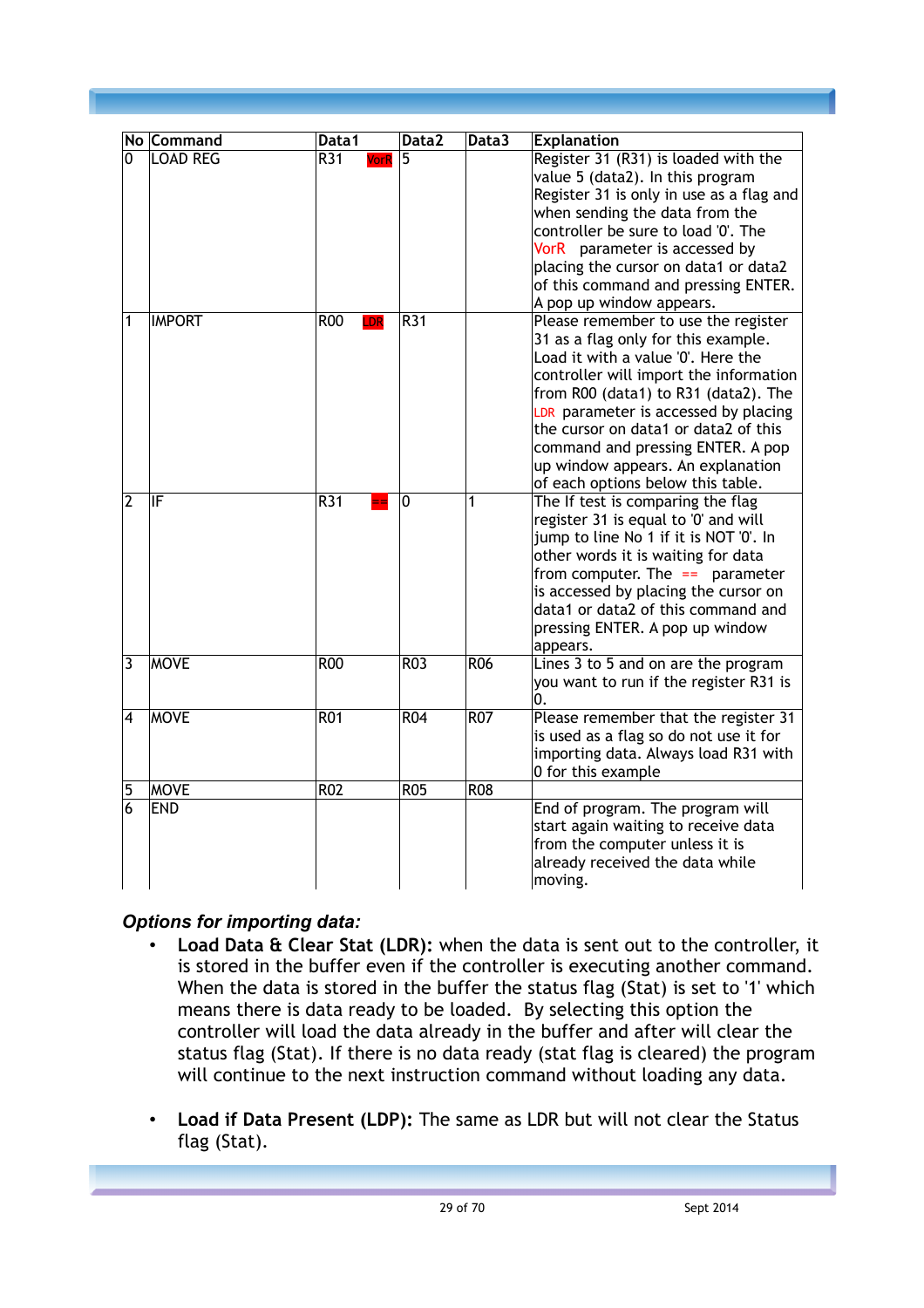- **Wait, Load & Clear stat (WLC):** When the import command is executed it will check for the status flag, if it is set, it will load the data straight away. If it is cleared it will wait until receiving the data and then load the data after which it will clear the status flag and continue to the next command.
- **Wait for data & Load (WLD):** It is as the option above but after loading the data it will not clear the status flag (Stat)

Please note that the controller will always be open to receive data into the buffer regardless of the value of the status flag (stat).

#### **Input**

This command is intended to pause the program until an input corresponds to the programmed level (high or low). The system can be set-up In the options menu so that while waiting, the command will display a message box to advise the operator. Operation of the program continues after the designated input goes low or high depending on the parameter STATE selected. The minimum low time is 1 ms. The command can be terminated at any time by pressing MENU while the command message box is being displayed.

|              | No Command  | Data1  | Data2  | Data3 | <b>Explanation</b>                       |
|--------------|-------------|--------|--------|-------|------------------------------------------|
|              | 00 SPEED    | 80.00  | 100.00 | 0.00  | Sets the speed of axis '0' to 80% and    |
|              |             |        |        |       | laxis                                    |
|              |             |        |        |       | '1' to 100% of the maximum speed.        |
| 101          | <b>MOVE</b> | 100.00 | 200.00 | 0.00  | Move axis '0' to 100 and axis '1' to 200 |
|              | 02 INPUT    | 15     |        |       | The program waits until the              |
|              |             |        |        |       | controller reads a '1' on the digital    |
|              |             |        |        |       | input 15 before executing line 3.        |
| $ 03\rangle$ | INDEX       | 75.00  | 10.00  | 0.00  | Index advance 75 mm from the             |
|              |             |        |        |       | current position for axis '0' and 10 for |
|              |             |        |        |       | axis '1'                                 |
|              | 04   END    |        |        |       | End of program.                          |

#### **Keypress**

Keypress is a simple command and can be inserted in a program to allow the operator time for inspection or as a confirmation all is OK to continue. The program halts on this line and the message \*\*Press Run to Continue\*\* is displayed.

Once any key is pressed the sequence continues.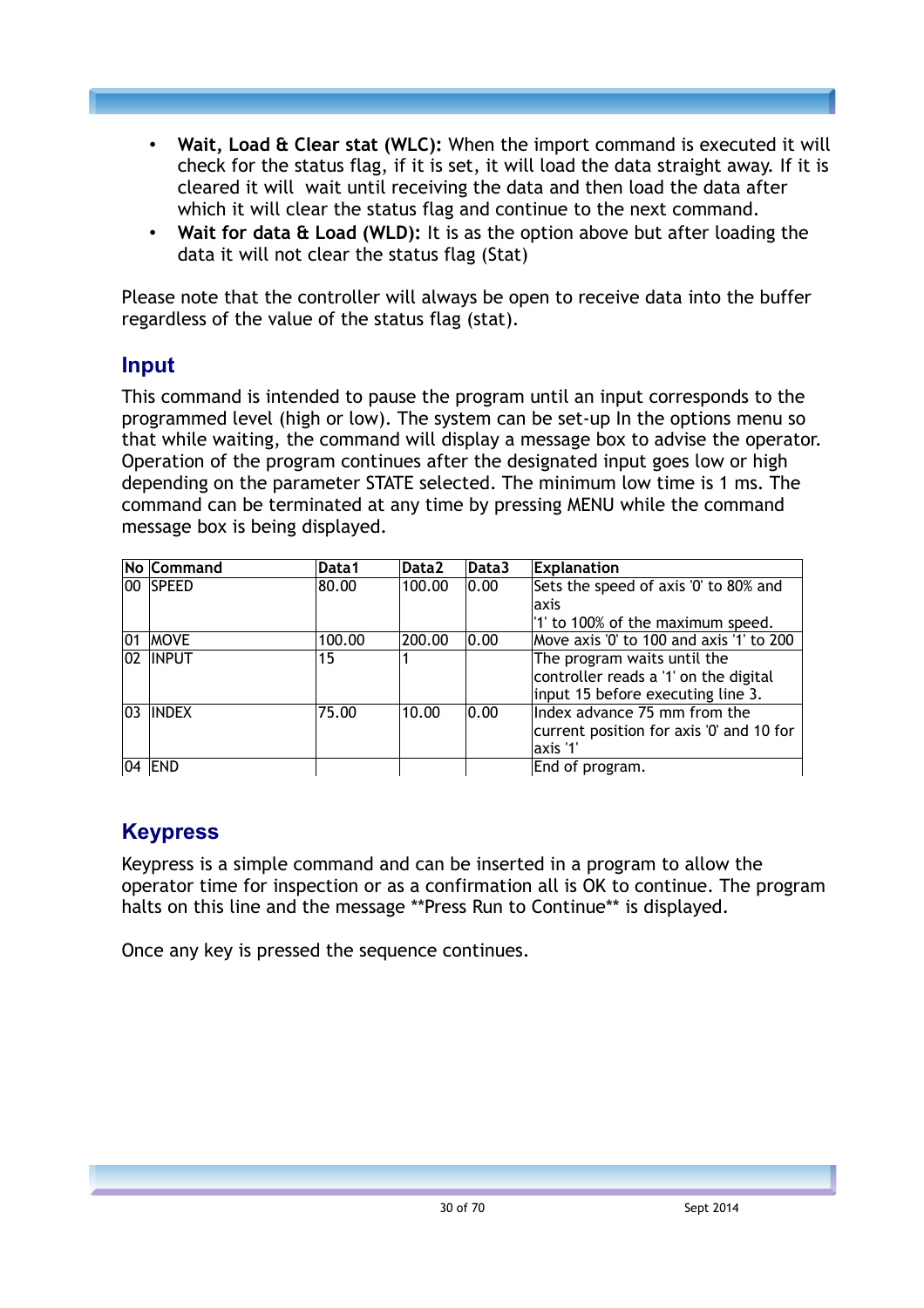|    | No Command      | Data1  | Data2  | Data3 | <b>Explanation</b>                       |
|----|-----------------|--------|--------|-------|------------------------------------------|
| 00 | <b>SPEED</b>    | 80.00  | 100.00 | 0.00  | Sets the speed of axis '0' to 80% and    |
|    |                 |        |        |       | laxis                                    |
|    |                 |        |        |       | '1' to 100% of the maximum speed.        |
| 01 | <b>MOVE</b>     | 100.00 | 200.00 | 0.00  | Move axis '0' to 100 and axis '1' to 200 |
| 02 | <b>KEYPRESS</b> |        |        |       | The program waits until the operator     |
|    |                 |        |        |       | presses a key on the controller.         |
| 03 | <b>INDEX</b>    | 75.00  | 10.00  | 0.00  | Index advance 75 mm from the             |
|    |                 |        |        |       | current position for axis '0' and 10 for |
|    |                 |        |        |       | axis '1'                                 |
|    | <b>END</b>      |        |        |       | End of program.                          |

#### **QUESTION**

This command is used for printing a message on screen (the question) and wait for the user to enter the answer by pressing the number keys and store the value into a register for future use in the program.

This command has 3 parameters:

**Reg No.:** The user has to select one of the registers available to store the numerical answer.

**Msg No.:** The user can select which message (the question) to print on screen. The 32 messages are set-up in the settings menu.

**Digits:** This is the number of digits of the answer, until the operator has keyed in a value the program will not continue.

|    | No Command       | Data1      | Data2 | Data3 | <b>Explanation</b>                     |
|----|------------------|------------|-------|-------|----------------------------------------|
|    | 00 QUESTION      | <b>R00</b> | 22    | 3.00  | The message number 22 (data2) will     |
|    |                  |            |       |       | be displayed on screen, this message   |
|    |                  |            |       |       | will ask the user a numeric answer, in |
|    |                  |            |       |       | this example 3 digits (data3). The 3   |
|    |                  |            |       |       | keys keyed by the user will be stored  |
|    |                  |            |       |       | in the register 0 (R00, data1).        |
|    |                  |            |       |       | The user can write the question he     |
|    |                  |            |       |       | wants by editing the USER MESSAGES     |
|    |                  |            |       |       | (in this case the message 22) which    |
|    |                  |            |       |       | are found in the settings menu.        |
| 01 | <b>PRINT_REG</b> | <b>R00</b> | 0     | 10    | Will print on screen the data stored   |
|    |                  |            |       |       | in the register 0 (R00) without any    |
|    |                  |            |       |       | decimal points.                        |
|    | 02 KEYPRESS      |            |       |       | The program will wait in this line     |
|    |                  |            |       |       | until the operator presses any key,    |
|    |                  |            |       |       | (with the exemption of MENU key or     |
|    |                  |            |       |       | STOP key)                              |
|    | 04   END         |            |       |       | End of program.                        |

#### **READ**

This command reads a file created by the WRITE FILE command. The file has the name "outputXX.mdf" where XX is the number of the file. The user has to specify the number of the file and the start and end of the array of registers to read.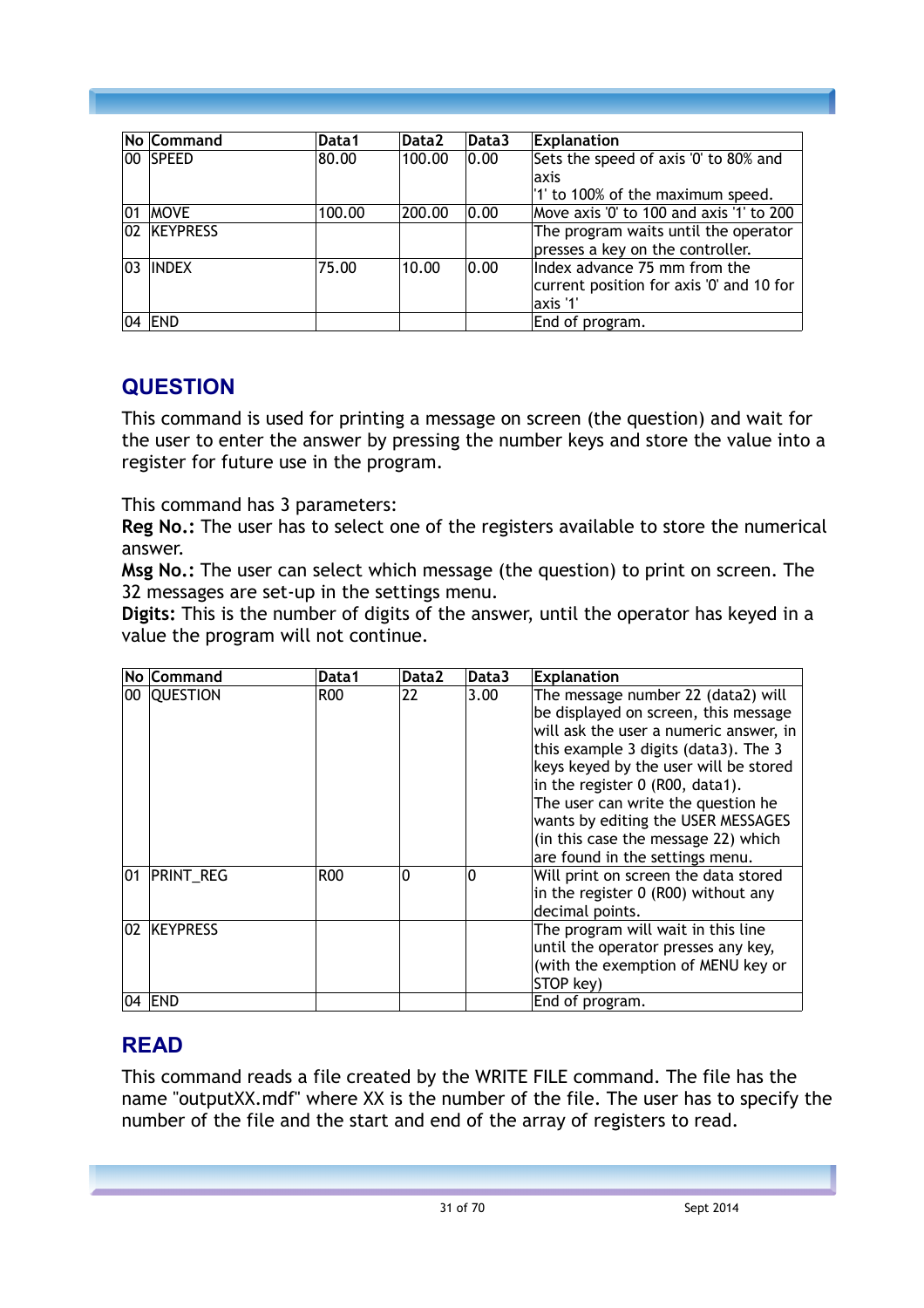|    | No Command   | Data1            | Data2  | Data3 | <b>Explanation</b>                                                                                                                                                                       |
|----|--------------|------------------|--------|-------|------------------------------------------------------------------------------------------------------------------------------------------------------------------------------------------|
|    | 100 ISPEED   | 80.00            | 100.00 | 0.00  | Sets the speed of axis '0' to 80% and<br>axis '1' to 100% of the maximum<br>speed.                                                                                                       |
| 01 | <b>MOVE</b>  | 100.00           | 200.00 | 0.00  | Move axis '0' to 100 and axis '1' to 200                                                                                                                                                 |
| 02 | WRITE FILE   | output00.<br>mdf | ۱O     | 15    | The 16 registers from register 0<br>(Data2) to 15 (Data3) will be saved in<br>the file called "output00.mdf"<br>(Data1). This file can be retrieved<br>later on for using the registers. |
|    | 03 READ FILE | output12.<br>mdf | 5      | 15    | The 11 registers from register 5<br>(Data2) to 15 (Data3) will be loaded<br>with the values of those registers<br>stored in the file called<br>"output12.mdf" (Data1).                   |
|    | 04 END       |                  |        |       | End of program.                                                                                                                                                                          |

#### **Yes/No Box**

MAP YES\_NO command uses a question box to load a message and requests a yes or no answer from the user. If the user prompts NO to the question the program branches to the line number specified in DATA[1], on yes the program continues on the next line after the YES\_NO command

 $Data[0] =$  the message number from those setup in the "User Messages" menu

 $Data[1] =$  the number of lines to skip on a NO response data

To the right of Data[1] a preview of the message is displayed to aid programming.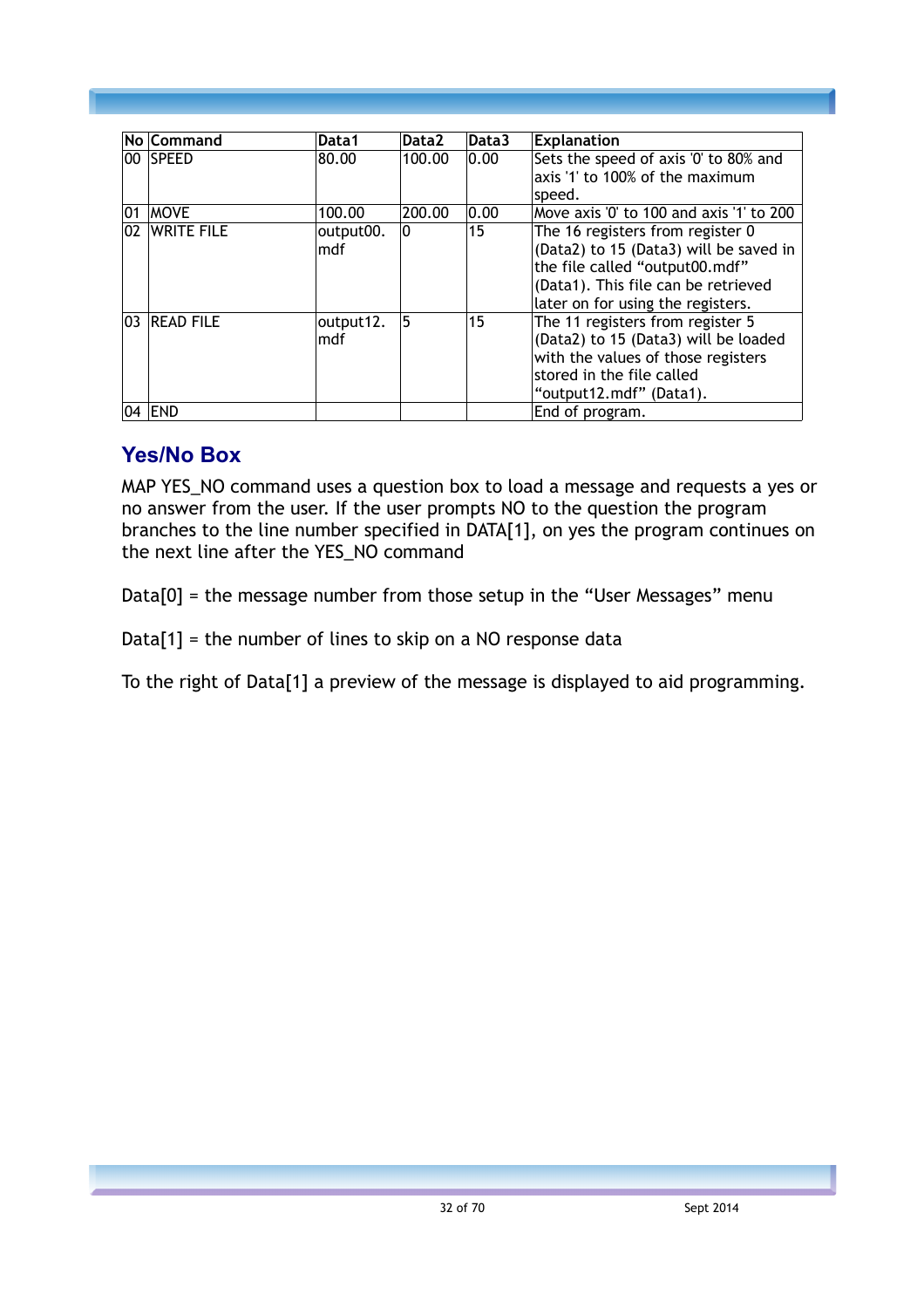## <span id="page-32-0"></span>**Output Command Definitions**

# **ANALOGUE OUT**

This command allows the use of one of the analogue outputs when it is not in use for motion control, this command has 2 parameters: "Channel" which is the number of the axis to use and "Op  $(+/-)$ %" which is the analogue output voltage in percentage being 100% equal to  $+/-10$  V and 0% equal to 0 volts.

|       | No Command       | Data1              | Data2      | Data3 | <b>Explanation</b>                      |
|-------|------------------|--------------------|------------|-------|-----------------------------------------|
|       | 00 LOAD REG      | <b>R05</b><br>VorR | 10         |       | The Register 5 (R05) is being loaded    |
|       |                  |                    |            |       | with the value 10                       |
| 101   | <b>INDEX</b>     | 75.00              | 10.00      | 0.00  | Index advance 75 from the current       |
|       |                  |                    |            |       | position for axis '0' and 10 mm for     |
|       |                  |                    |            |       | axis '1'                                |
|       | 102   MATH       | R05                | 2          |       | The value stored in the Register 5      |
|       |                  |                    |            |       | (R05) will be multiplied for 2 and the  |
|       |                  |                    |            |       | result will be stored again in R05      |
| 03    | <b>REVOLVE</b>   |                    | Solo 85.00 |       | The axis number 1 (data1 column)        |
|       |                  |                    |            |       | will revolve continuously at 85.00%.    |
|       |                  |                    |            |       | Please note that the user can select    |
|       |                  |                    |            |       | between SOLO or RELINK ON MOVE          |
|       |                  |                    |            |       | [] by pressing the ENTER key            |
|       |                  |                    |            |       | when the cursor is on one of the data   |
|       |                  |                    |            |       | columns of the REVOLVE command.         |
| 104 I | <b>ANALOG OP</b> | 3                  | $-35.00$   |       | The analogue output 3 will output       |
|       |                  |                    |            |       | $-35.00\%$ of 10 volts (e.g. $-3.5V$ ). |
| 05    | <b>END</b>       |                    |            |       | End of program.                         |

# **CHANGE OP**

Set a single output. The user has to select the output number and the desired value '0' is in-active '1' active.

|     | No Command   | Data1  | Data2  | Data3 | <b>Explanation</b>                        |
|-----|--------------|--------|--------|-------|-------------------------------------------|
|     | 100 SPEED    | 80.00  | 100.00 | 0.00  | Sets the speed of axis '0' to 80% and     |
|     |              |        |        |       | axis '1' to 100% of the max speed.        |
| 101 | <b>MOVE</b>  | 100.00 | 200.00 | 0.00  | Move axis '0' to 100 and axis '1' to 200  |
|     | 02 CHANGE OP |        |        |       | The program turns ON output '7' (The      |
|     |              |        |        |       | second column shows '1' which means       |
|     |              |        |        |       | turn ON the output, In order to turn      |
|     |              |        |        |       | it OFF the user has to write '0')         |
|     | 103 IINDEX   | 75.00  | 10.00  | 0.00  | Index advance 75 from the current         |
|     |              |        |        |       | position for axis '0' and 10 for axis '1' |
|     | $ 04 $ END   |        |        |       | End of program.                           |

## **EXPORT**

This command is used to send data from the controller to a computer or to another controller. A program from TRM has to be installed into the PC first to receive data. The controller has to be connected to the computer via a serial lead using the RS232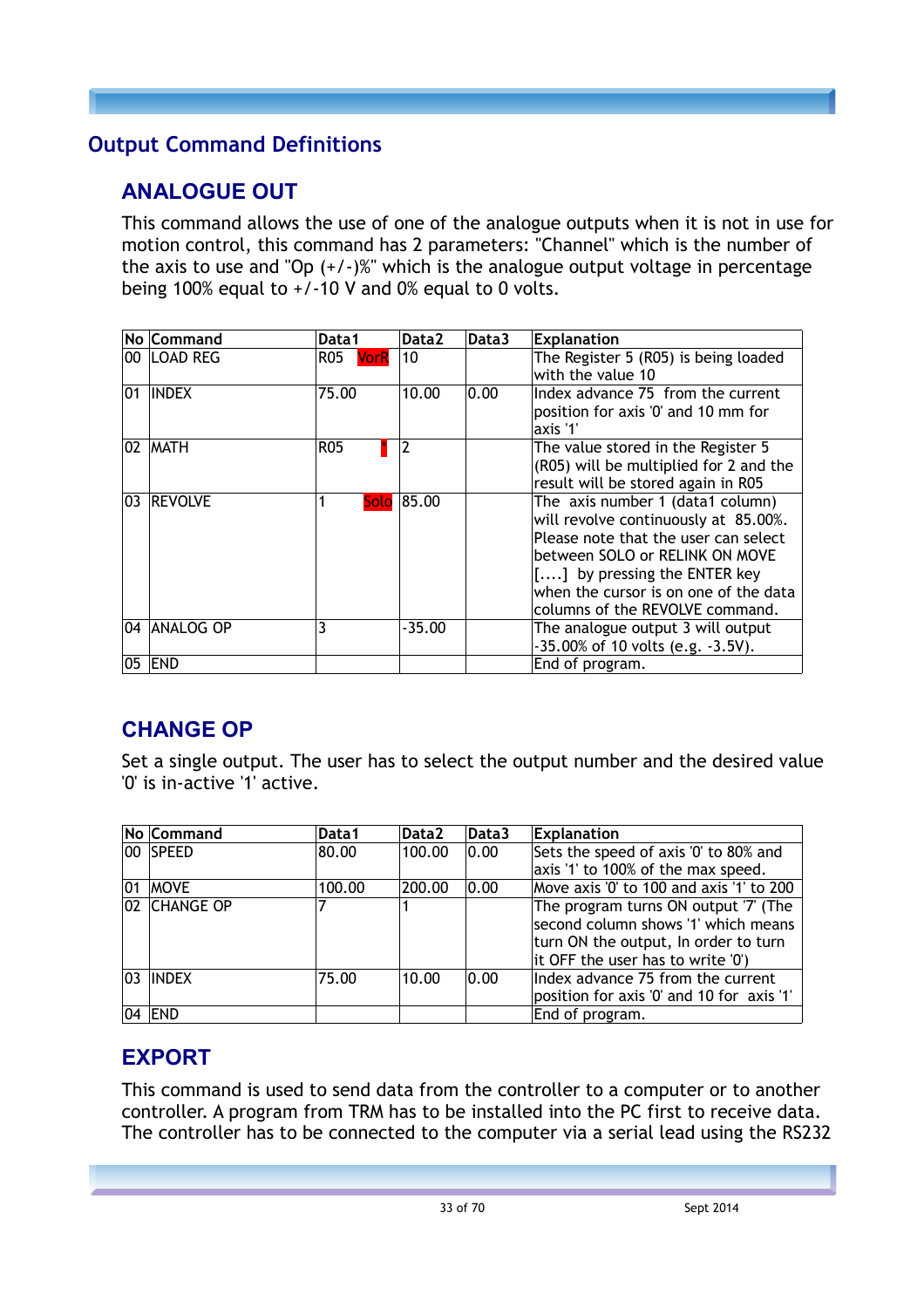or RS485 interface.

Before using this command, the user has to set up the speed of communications (Baud Rate) in the Technical Menu.

|                | No Command      | Data1              | Data2  | Data3 | <b>Explanation</b>                      |
|----------------|-----------------|--------------------|--------|-------|-----------------------------------------|
| l0             | <b>LOAD REG</b> | R31<br><b>Apos</b> |        |       | Register 31 is being loaded with the    |
|                |                 |                    |        |       | Actual position (Apos) of the axis 1    |
|                |                 |                    |        |       | (data2). In order to get access to the  |
|                |                 |                    |        |       | Apos data, the user has to place the    |
|                |                 |                    |        |       | cursor on data1 or data2 of this        |
|                |                 |                    |        |       | command and press ENTER and then        |
|                |                 |                    |        |       | select the option i.e. Actual Position. |
|                | <b>EXPORT</b>   | R31                | R31    | ۱O    | Exports to the computer the data        |
|                |                 |                    |        |       | stored in registers from R31 (data1)    |
|                |                 |                    |        |       | to R31 (data2). For this example the    |
|                |                 |                    |        |       | only register exported is R31. The      |
|                |                 |                    |        |       | third item is the slave number to       |
|                |                 |                    |        |       | export to in RS485 communications.      |
| $\overline{2}$ | <b>INDEX</b>    | 100.00             | 200.00 | 0.00  | Index is a relative move and will       |
|                |                 |                    |        |       | index 100.00 to the current position    |
|                |                 |                    |        |       | of axis 0 and 200.00 to the current     |
|                |                 |                    |        |       | position of axis 1                      |
| 6              | <b>END</b>      |                    |        |       | End of program.                         |

#### **LED**

This command gives access to the LED placed in the front of the controller. A binary value can be written in the parameter (being 255 the maximum) or a register that contains the desired value. Please note that the LED's labelled Power, RDY and Key are in use for the controller so you can not fully control those.

To turn the LED's off, enter 0 and to turn a LED or LEDS on enter a number greater than zero. For example to turn on LED 2 enter decimal number 4.

| Bit    |                    |    |   |   | _ |          | 0 |
|--------|--------------------|----|---|---|---|----------|---|
| Dec.   | $\mathbf{Q}$<br>-- | פר |   | ◡ |   | ÷<br>. . | U |
| Binary | C                  |    | u | C |   |          |   |

If all were on the total is 255. Writing out a value of 7 turns on the 3 LED's 0, 1 and 2.

| No Command  | Data1 | Data2 | Data3 | <b>Explanation</b> |
|-------------|-------|-------|-------|--------------------|
| 00  LED     | 255   |       |       | Turn ON the LED's. |
| $ 01 $ WAIT | 0.20  |       |       | Waits 0.2 seconds  |
| $ 02 $ LED  |       |       |       | Turn OFF the LED's |
| 03 WAIT     | 0.20  |       |       | Waits 0.2 seconds  |
| 04   END    |       |       |       | End of program.    |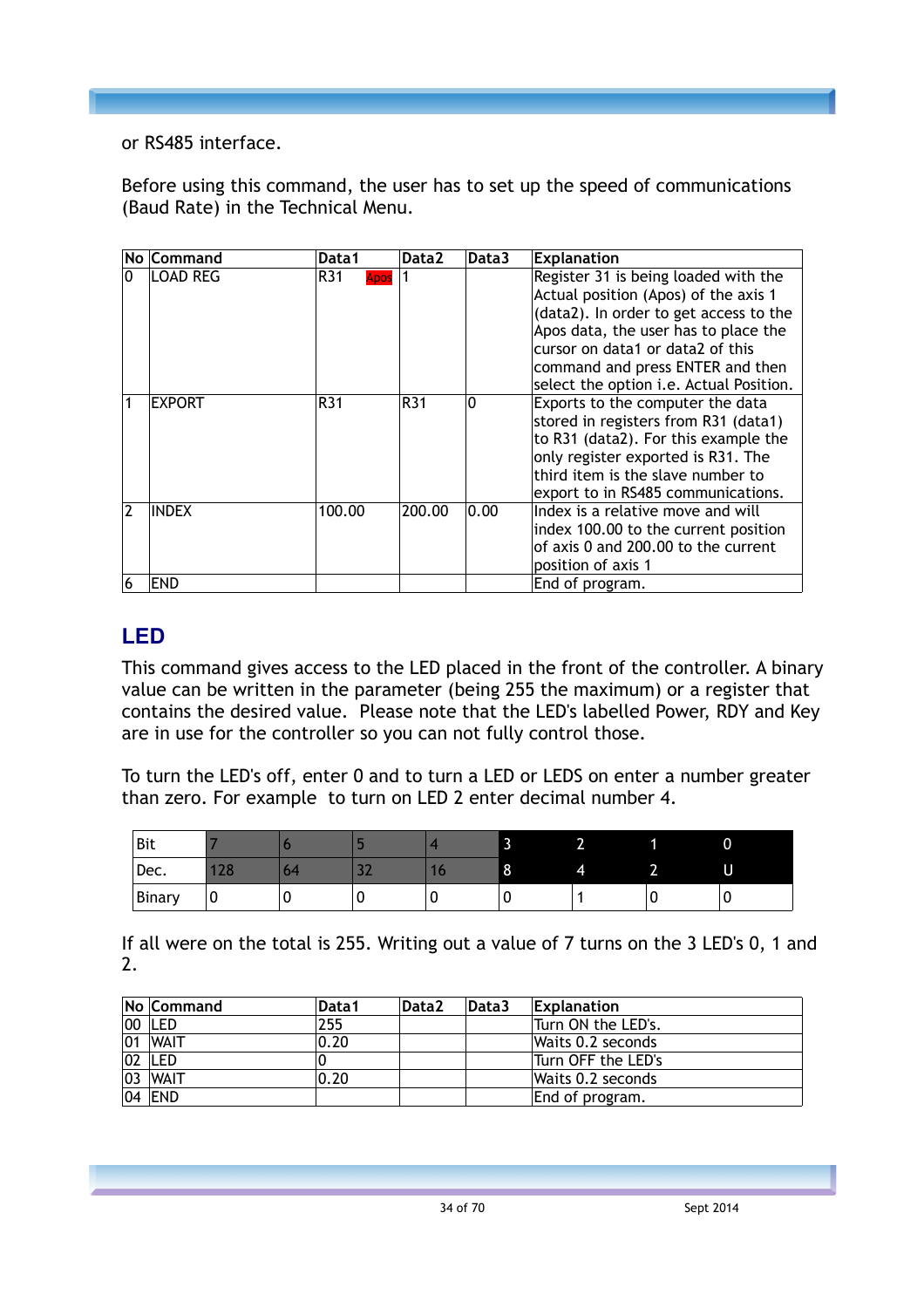#### **MESSAGE**

Message is used to display messages in the message centre on the operator screen. The messages can be up to 32 characters long and there are 32 messages to chose from. A message once displayed persists until the next message is displayed or a clear message command is used. When executing the program, the text will be displayed on screen after the Message command is executed.

|              | No Command   | Data1  | Data2                    | Data3 | Explanation                               |
|--------------|--------------|--------|--------------------------|-------|-------------------------------------------|
|              | 00 SPEED     | 80.00  | 100.00                   | 0.00  | Sets the speed of axis '0' to 80% and     |
|              |              |        |                          |       | axis '1' to 100% of the max speed.        |
| 01           | <b>MOVE</b>  | 100.00 | 200.00                   | 0.00  | Move axis '0' to 100 and axis '1' to 200  |
|              | 02 MESSAGE   |        | <b>User Message No 2</b> |       | The message is displayed on screen.       |
|              |              |        |                          |       | The user can edit the messages in the     |
|              |              |        |                          |       | Technical Menu in the option "User        |
|              |              |        |                          |       | Messages".                                |
| $ 03\rangle$ | <b>INDEX</b> | 75.00  | 10.00                    | 0.00  | Index advance 75 from the current         |
|              |              |        |                          |       | position for axis '0' and 10 for axis '1' |
|              | <b>END</b>   |        |                          |       | End of program.                           |

Placing the cursor over "Message" in the command column and pressing enter will give the user two options. "Normal Message" and "Erase the message box". This can be used to easily erase a previously set menu and can be placed anywhere in the code.

## **OUTPUT**

The OUTPUT command gives the user direct access to the PLC facilities of the controller. The controllers outputs can be individually operated via the output command. Data may be entered in numeric form where a decimal number represents the driver pattern.

To turn the drivers off, enter 0 and to a driver or drivers on enter a number greater than zero. For example to turn on driver 2 enter decimal number 4.

| Bit    |          |    |    |   |         |   |          | U |
|--------|----------|----|----|---|---------|---|----------|---|
| Dec.   | 72<br>∸∽ | ∠ר | -- | w | $\circ$ | Δ | ີ<br>,,, | U |
| Binary | u        |    |    | υ | v       |   |          | ັ |

If the cursor is moved to the command name and the enter key is pressed, a wizard pop up will appear. This allows the user to move along to the outputs required and set to on or off. When enter is pressed again the correct decimal value is entered into the Value column and a representation of the outputs set appears next to the value.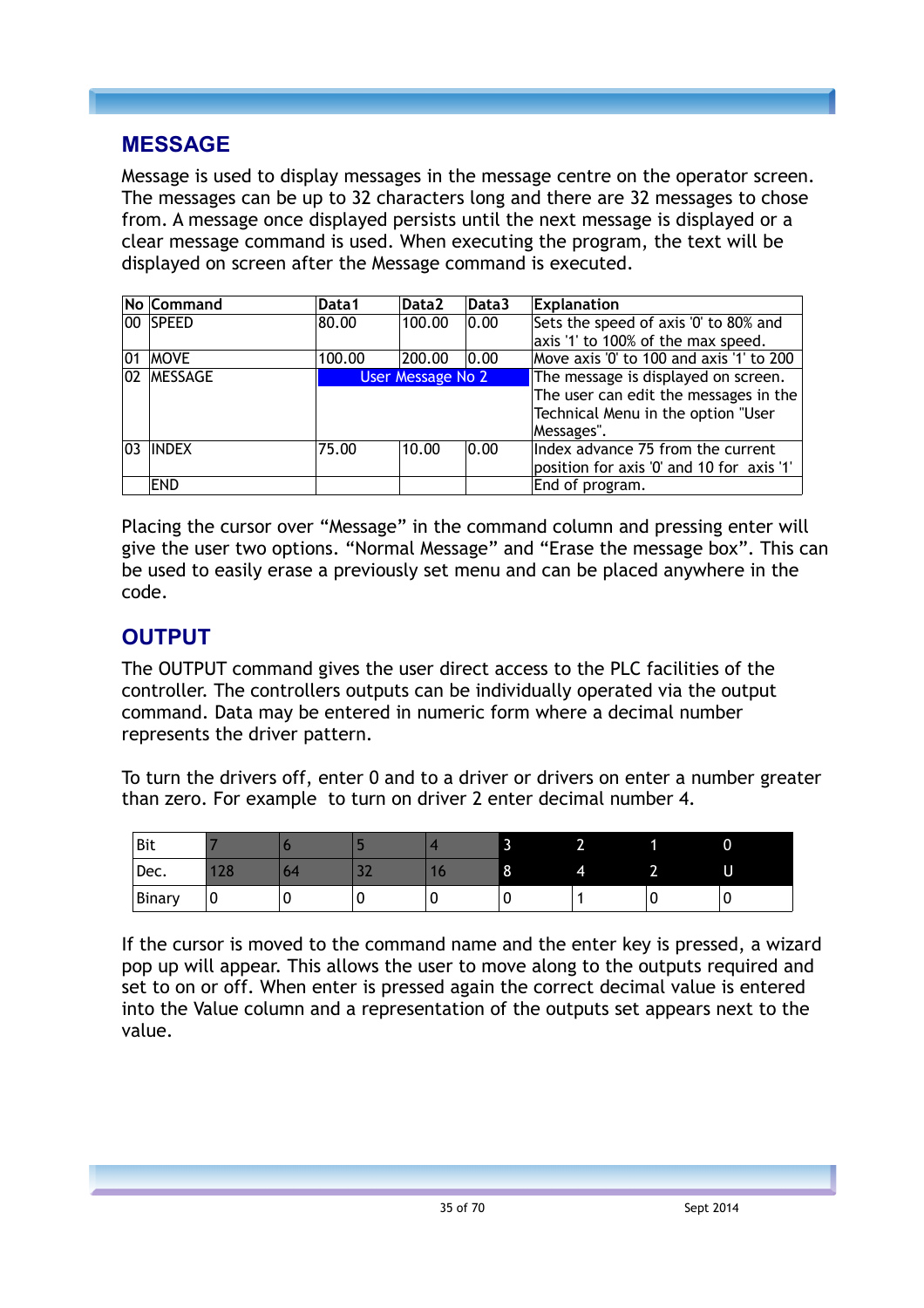

|              | No Command   | Data1  | Data2  | Data3 | <b>Explanation</b>                        |
|--------------|--------------|--------|--------|-------|-------------------------------------------|
|              | 100 ISPEED   | 80.00  | 100.00 | 0.00  | Sets the speed of axis '0' to 80% and     |
|              |              |        |        |       | axis '1' to 100% of the maximum           |
|              |              |        |        |       | speed.                                    |
| 101          | <b>MOVE</b>  | 100.00 | 200.00 | 0.00  | Move axis '0' to 100 and axis '1' to 200  |
|              | 02 OUTPUT    | 4      |        |       | The program turns ON output '2' (4 is     |
|              |              |        |        |       | the representation of a binary            |
|              |              |        |        |       | number in the decimal system, in this     |
|              |              |        |        |       | case the output 2 is the only output      |
|              |              |        |        |       | with a '1')                               |
| $ 03\rangle$ | <b>INDEX</b> | 75.00  | 10.00  | 0.00  | Index advance 75 from the current         |
|              |              |        |        |       | position for axis '0' and 10 for axis '1' |
|              | 04   END     |        |        |       | End of program.                           |

#### **PRINT REGISTER**

Print Register prints the value of a selected register on screen as the process is running. The screen position the data appears at is controlled via the % X and Y columns.

If desired, further register prints can be made in the program at a different location to avoid overwriting the previous data. Use the same location to update the data already present.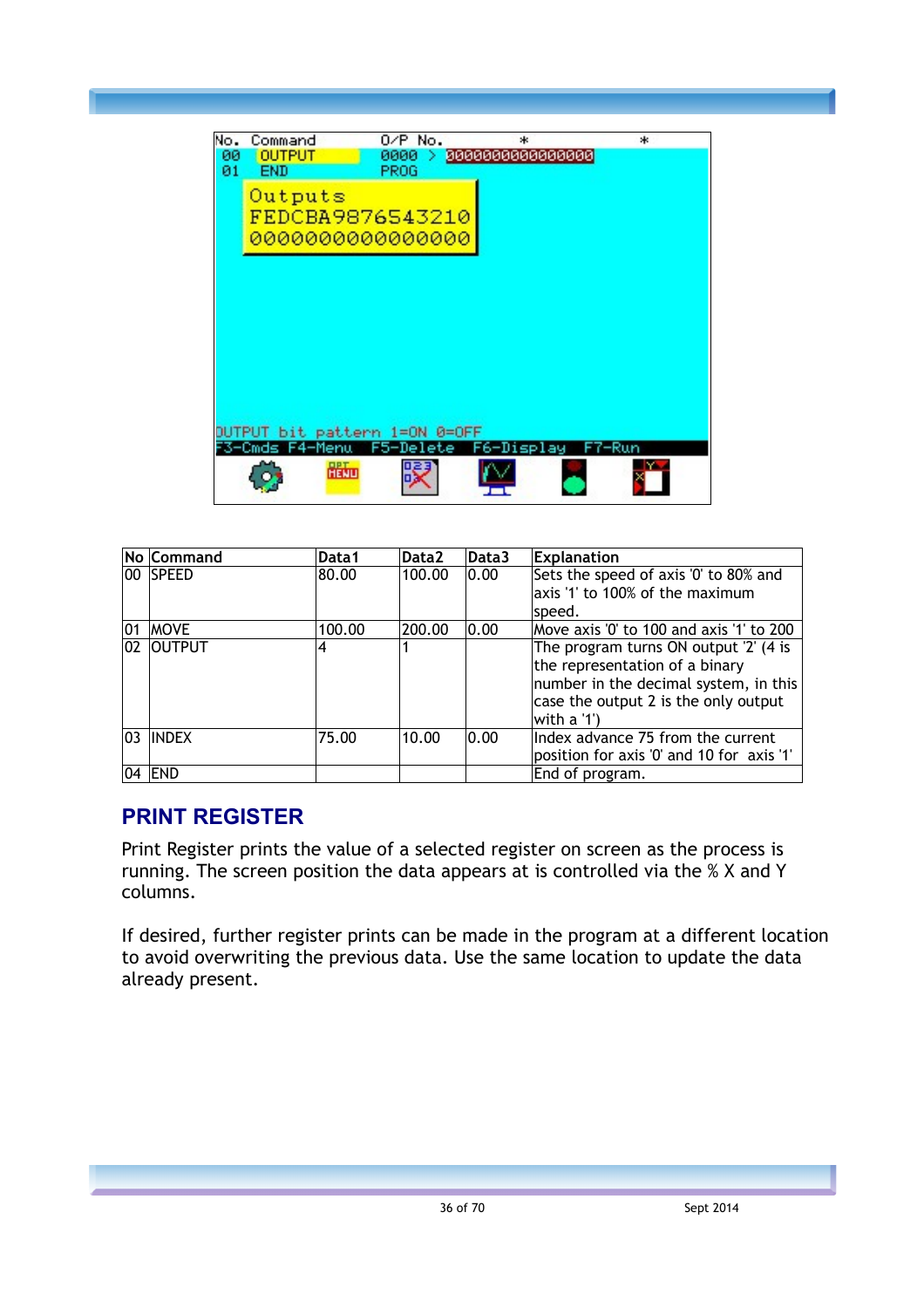| No Command   | Data1               | Data2 | Data3 | <b>Explanation</b>                                                                                                             |
|--------------|---------------------|-------|-------|--------------------------------------------------------------------------------------------------------------------------------|
| 00 ILOAD REG | <b>VorR</b><br> R25 | 547   |       | This loads register 25 with the value<br>547. The VorR parameter is accessed<br>by placing the cursor on data1 or              |
|              |                     |       |       | data2 of this command and pressing<br>ENTER. A pop up window appears.                                                          |
| 01 PRINT REG | R <sub>25</sub>     | 50    | 25    | Print on screen the value of register<br>25 (i.e 547) Start printing at a<br>position 50% of the screen width and<br>25% down. |
| <b>END</b>   |                     |       |       | End of program.                                                                                                                |

#### **WRITE**

This command stores the registers and its contents in a file for future use. The user has to specify the start and end of the array of registers to be stored in the file. The file has the name "outputXX.mdf" where XX is the number of the file.

|     | No Command    | Data1     | Data <sub>2</sub> | Data3 | <b>Explanation</b>                        |
|-----|---------------|-----------|-------------------|-------|-------------------------------------------|
|     | 100 ISPEED    | 80.00     | 100.00            | 0.00  | Sets the speed of axis '0' to 80% and     |
|     |               |           |                   |       | axis '1' to 100% of the max. speed.       |
| 101 | <b>MOVE</b>   | 100.00    | 200.00            | 0.00  | Move axis '0' to 100 and axis '1' to 200  |
|     | 02 WRITE FILE | output00. | 10                | 15    | The 16 registers from register 0          |
|     |               | mdf       |                   |       | (Data2) to 15 (Data3) will be saved in    |
|     |               |           |                   |       | the file called "output00.mdf"            |
|     |               |           |                   |       | (Data1). This file can be retrieved       |
|     |               |           |                   |       | later on for setting the registers.       |
|     | 03 INDEX      | 75.00     | 10.00             | 0.00  | Index advance 75 from the current         |
|     |               |           |                   |       | position for axis '0' and 10 for axis '1' |
|     | 04   END      |           |                   |       | End of program.                           |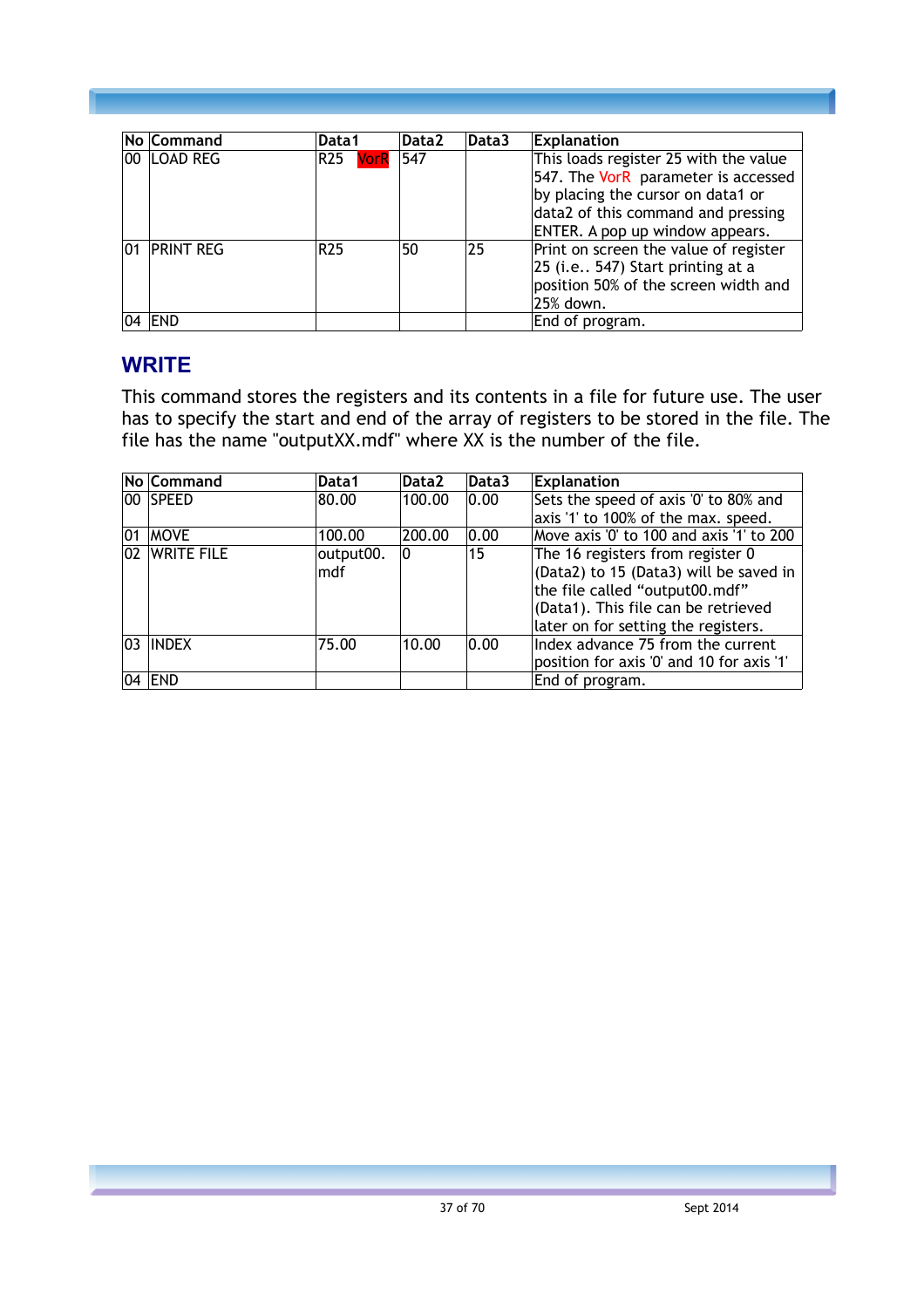#### <span id="page-37-0"></span>**Program Flow Command Definitions**

## **BEGIN – END FUNCTION**

This command is for creating a sub-program that can be called at any time. This can be used when the same routine is executed in different parts of the program and saves the user writing the same code multiple times. These sub-programs will normally be located just before the END of the program. At the end of the subprogram it is required to use a END FUNCTION command which will indicate to what line the program will return after executing the sub-program. It is possible to have 99 sub-programs in every MAP program.

| No Command     | Data1           | Data2  | Data3  | <b>Explanation</b>                                                 |
|----------------|-----------------|--------|--------|--------------------------------------------------------------------|
| 00 LED         | 255             |        |        | Turn ON the LED's.                                                 |
| 01 CALL        | 0               |        |        | Calls the sub-program number '0'.                                  |
|                |                 |        |        | After the execution of the sub-                                    |
|                |                 |        |        | program MAP will execute the next                                  |
|                |                 |        |        | line. Sub-programs are located at the                              |
|                |                 |        |        | end of the MAP program.                                            |
| 02   LED       | 0               |        |        | Turn OFF the LED's                                                 |
| 03 CALL        | $\overline{0}$  |        |        | Calls the sub-program number '0'. this                             |
|                |                 |        |        | is the second time the sub-program '0'                             |
|                |                 |        |        | is called in this program. After the                               |
|                |                 |        |        | execution of the sub-program MAP                                   |
|                |                 |        |        | will execute the next line. Sub-                                   |
|                |                 |        |        | programs are located at the end of                                 |
|                |                 |        |        | the MAP program.                                                   |
| 04 WAIT        | 0.20            |        |        | Waits 0.2 seconds                                                  |
| 05 BEGIN       | 0               |        |        | Begins the sub-program '0'. All lines                              |
|                |                 |        |        | below a BEGIN belong to sub-                                       |
|                |                 |        |        | programs, therefore will only be                                   |
|                |                 |        |        | executed when a CALL command calls                                 |
|                |                 |        |        | the sub-program.                                                   |
| 06 MOVE        | 100.00          | 100.00 | 100.00 | All 3 axis are moving to position                                  |
|                |                 |        |        | 100.00                                                             |
| 07 WAIT        | 0.20            |        |        | Waits 0.2 seconds                                                  |
| <b>08 MOVE</b> | 100.00          | 100.00 | 100.00 | All 3 axis are moving to position 0.00                             |
| 09 END         | <b>Function</b> |        |        | End of sub-program '0'. After this                                 |
|                |                 |        |        | instruction the program will return to                             |
|                |                 |        |        | the next line after the sub-program                                |
|                |                 |        |        | was called. In order to use this<br>command select the END command |
|                |                 |        |        | and then move the cursor to the                                    |
|                |                 |        |        |                                                                    |
|                |                 |        |        | Data1 parameter press ENTER and                                    |
| <b>10 END</b>  |                 |        |        | select the "END return" option.                                    |
|                |                 |        |        | End of program.                                                    |

## **BRANCH\_NE**

Branch not true, this command differs from the IF command because it does not jump to a fixed line. If the condition is false it only skips the number of lines that are programmed. This allows lines to be added or deleted from the program and the command will always skip the same amount of lines.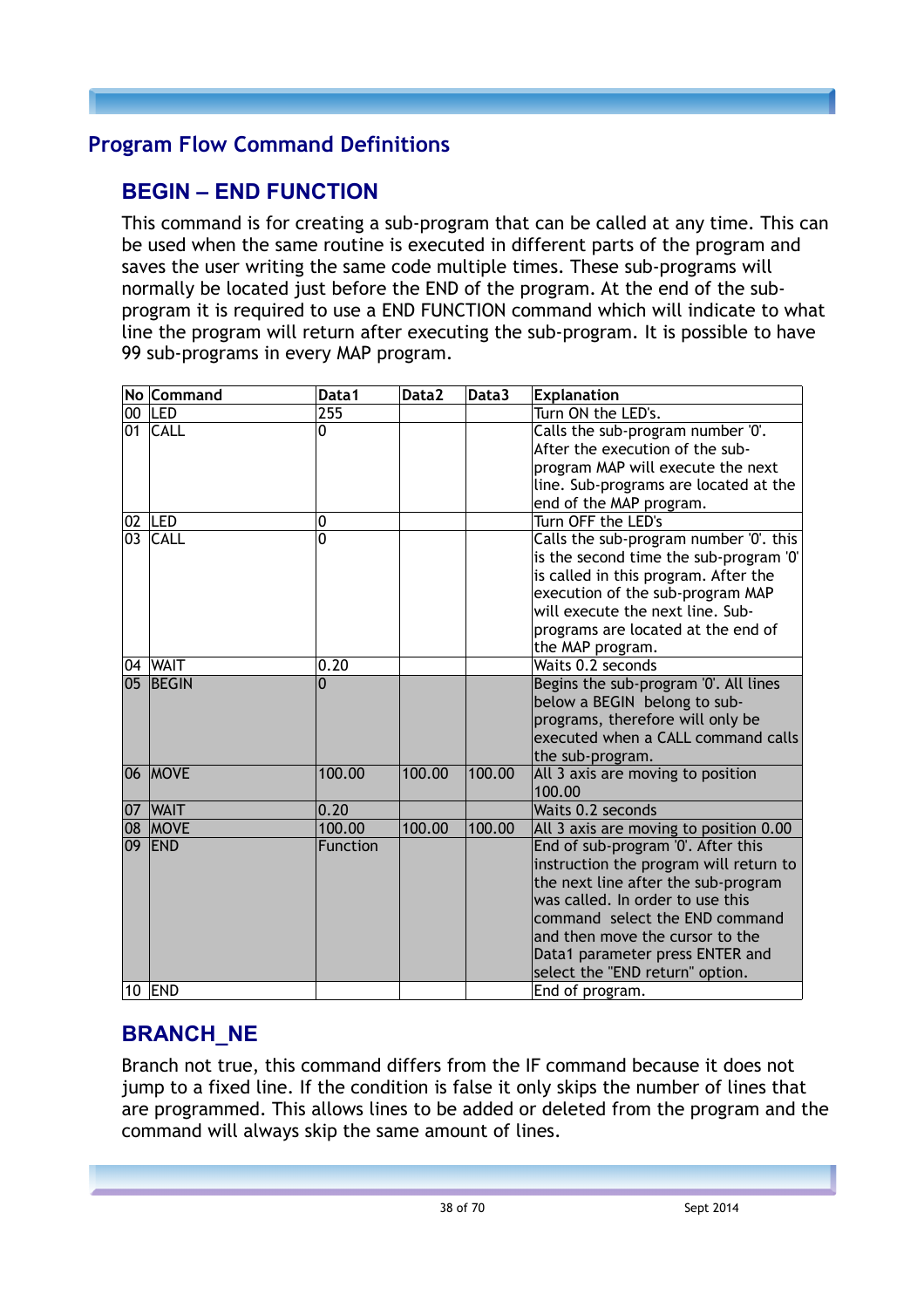| No              | Command          | Data1              | Data2 | Data3 | <b>Explanation</b>                     |
|-----------------|------------------|--------------------|-------|-------|----------------------------------------|
| 00              | ADC.             | 10                 | R000  | R000  | Get a reading from Analogue            |
|                 |                  |                    |       |       | channel 0                              |
| 01              | <b>BRANCH_NE</b> | R000<br>$\leq$ $=$ | 50    |       | If R000 is less than or equal to 50    |
|                 |                  |                    |       |       | carry on to line 2, otherwise the      |
|                 |                  |                    |       |       | condition is false and 2 lines will be |
|                 |                  |                    |       |       | skipped, Line 4 will then be the       |
|                 |                  |                    |       |       | next command.                          |
| 02              | <b>CHANGE OP</b> |                    |       |       | Output 1 will be turned on             |
| $\overline{03}$ | <b>MOVE</b>      | 50                 | 100   |       | Move axis 0 and 1 to 50 and 100        |
| 04              | <b>MOVE</b>      | 0                  | 0     |       | Move all axis to 0.                    |
| 05              | <b>CHANGE OP</b> |                    | 0     |       | Output 1 will be turned off.           |
| 10 <sup>1</sup> | <b>END</b>       |                    |       |       | End of program.                        |

In the above example the register R000 will be loaded with a reading from the ADC channel 0, the compare command will then test to see if it less than or equal to 50. If it is, Output 1 will be turned on and the axes 0 and 1 will move to 50 and 100 respectively. This will then be followed by line 4 and 5 and then the cycle will start again.

If the compare condition is false the lines 2 and 3 will be skipped and the axis kept in position at 0,0, the output will also be kept turned off. The cycle then repeats.

The Compare command has 4 parameters:

- The register number being used
- The type of test (press enter for options)
- The value or register being compared to
- The number of lines to skip

The tests available are:

| Equal            |      |
|------------------|------|
| Not Equal        |      |
| Greater than     |      |
| Greater or equal | $>=$ |
| Less than        |      |
| Less or equal    | ~-   |

A red side bar will be drawn to indicate where the command will skip to, this helps avoid errors when programming.

#### **CALL MAP Program**

This command calls another saved MAP program that you have previously created, you can have as many sub-programs as needed depending on the controllers memory capacity. After the sub-program is executed, the program will return to the following line after the CALL command and resume the original program.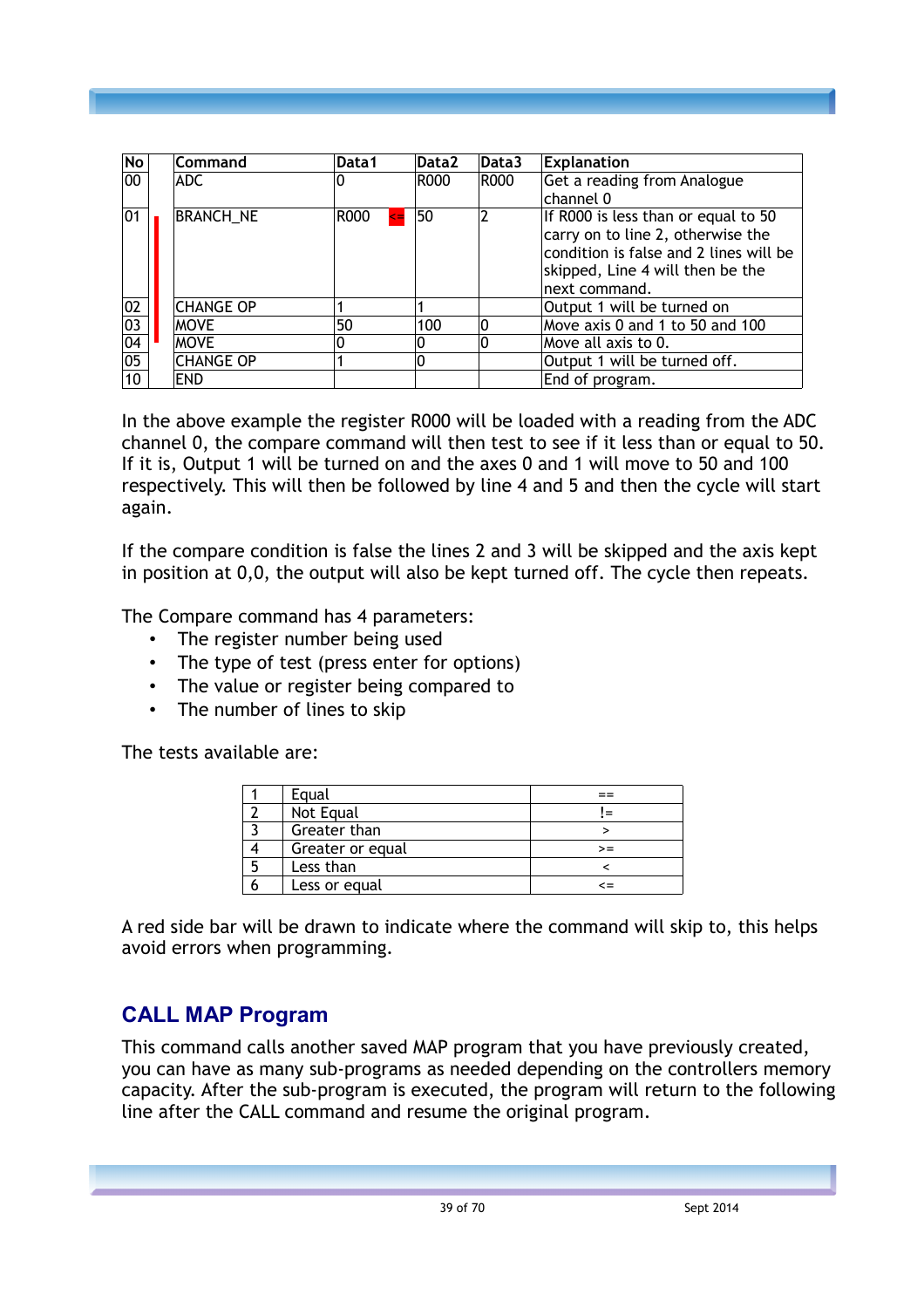Press enter when the command is highlighted and a file selection box will appear. Use the + and – keys to change directory and the up and down arrow keys to choose the file to be used. Please remember that if you pick a file on C: the pen drive will always need to be plugged in before the program is run otherwise unexpected results or possible damage to the machine will occur. Once a file has been tested we suggest that it be moved to the A: (battery backed) or B: (FLASH) drives for permanent storage.

Each Sub-program can have it's own

Having a sub-program is very beneficial when writing complex process's as they can be broken down into small routines and called as needed. This also saves re-writing the routing if it is to be used many times. It can also be possible to test each routine on its own without running the full program which simplifies troubleshooting and prevents material wastage.

## **CALL SUBROUTINE**

This command has to be used together with the BEGIN command and the END FUNCTION command. The user can create up to 99 sub-programs, It is not permitted to jump in or out of the sub program.

Subroutines would normally be written at the end of the program, to aid clarity and with sequential numbers to avoid confusion. Numbers assigned can be 1,2,3,4 etc or 10, 20, 30 as the programmer desires.

Enter a Begin command followed by any other commands as needed to create the subroutine. Once complete place the cursor over the end command and press enter. Select the "Function End" option and press enter. This will insert a new End command and move the Program End command down.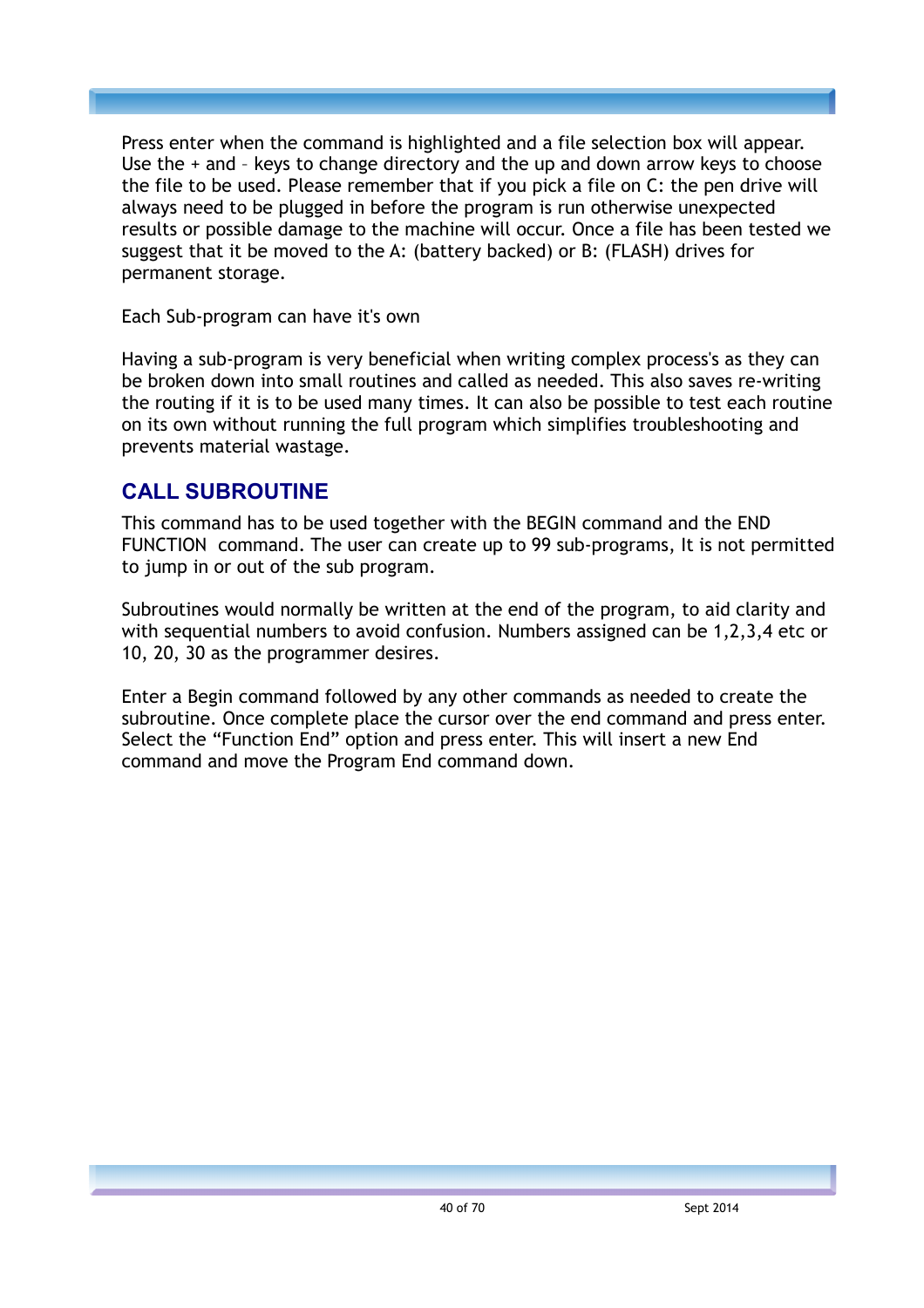|    | No Command     | Data1    | Data2  | Data3  | <b>Explanation</b>                     |
|----|----------------|----------|--------|--------|----------------------------------------|
|    | 00 LED         | 255      |        |        | Turn ON the LED's.                     |
|    | 01 CALL        | 0        |        |        | Calls the sub-program number '0'.      |
|    |                |          |        |        | After the execution of the sub-        |
|    |                |          |        |        | program the MAP will execute the       |
|    |                |          |        |        | next line.                             |
|    | 02 LED         | 0        |        |        | Turn OFF the LED's                     |
|    | 03 CALL        | 0        |        |        | Calls the sub-program number '0'. this |
|    |                |          |        |        | is the second time the sub-program '0' |
|    |                |          |        |        | is called in this program. After the   |
|    |                |          |        |        | execution of the sub-program the       |
|    |                |          |        |        | MAP will execute the next line.        |
|    | 04 WAIT        | 0.20     |        |        | Waits 0.2 seconds                      |
|    | 05 BEGIN       | $\Omega$ |        |        | Begins the sub-program '0'. All lines  |
|    |                |          |        |        | below a BEGIN belong to sub-           |
|    |                |          |        |        | programs, therefore will only be       |
|    |                |          |        |        | executed when a CALL command calls     |
|    |                |          |        |        | the sub-program.                       |
|    | 06 MOVE        | 100.00   | 100.00 | 100.00 | All 3 axis are moving to position      |
|    |                |          |        |        | 100.00                                 |
| 07 | <b>WAIT</b>    | 0.20     |        |        | Waits 0.2 seconds                      |
|    | <b>08 MOVE</b> | 100.00   | 100.00 | 100.00 | All 3 axis are moving to position 0.00 |
|    | 09 END         | Function |        |        | End of sub-program '0'. After this     |
|    |                |          |        |        | instruction the program will return to |
|    |                |          |        |        | the next line after the sub-program    |
|    |                |          |        |        | was called. In order to use this       |
|    |                |          |        |        | command select the END command         |
|    |                |          |        |        | and then move the cursor to the        |
|    |                |          |        |        | Data1 parameter press ENTER and        |
|    |                |          |        |        | select the "END return" option.        |
|    | <b>10 END</b>  |          |        |        | End of program.                        |

If a subroutine is created in between other code, the end command can be selected from the commands menu and inserted this way. A Program End will be inserted and all code below will be hidden. Highlight the end command, press Enter and change to Function End, all code below will now re-appear.

#### **DEC JUMP**

Decrement Jump is similar to the 'Jump' instruction but this time the program will decrement a variable loaded with any number, when the variable is not zero the program will jump to the instruction line indicated, when it is zero it will follow with the next line in the program.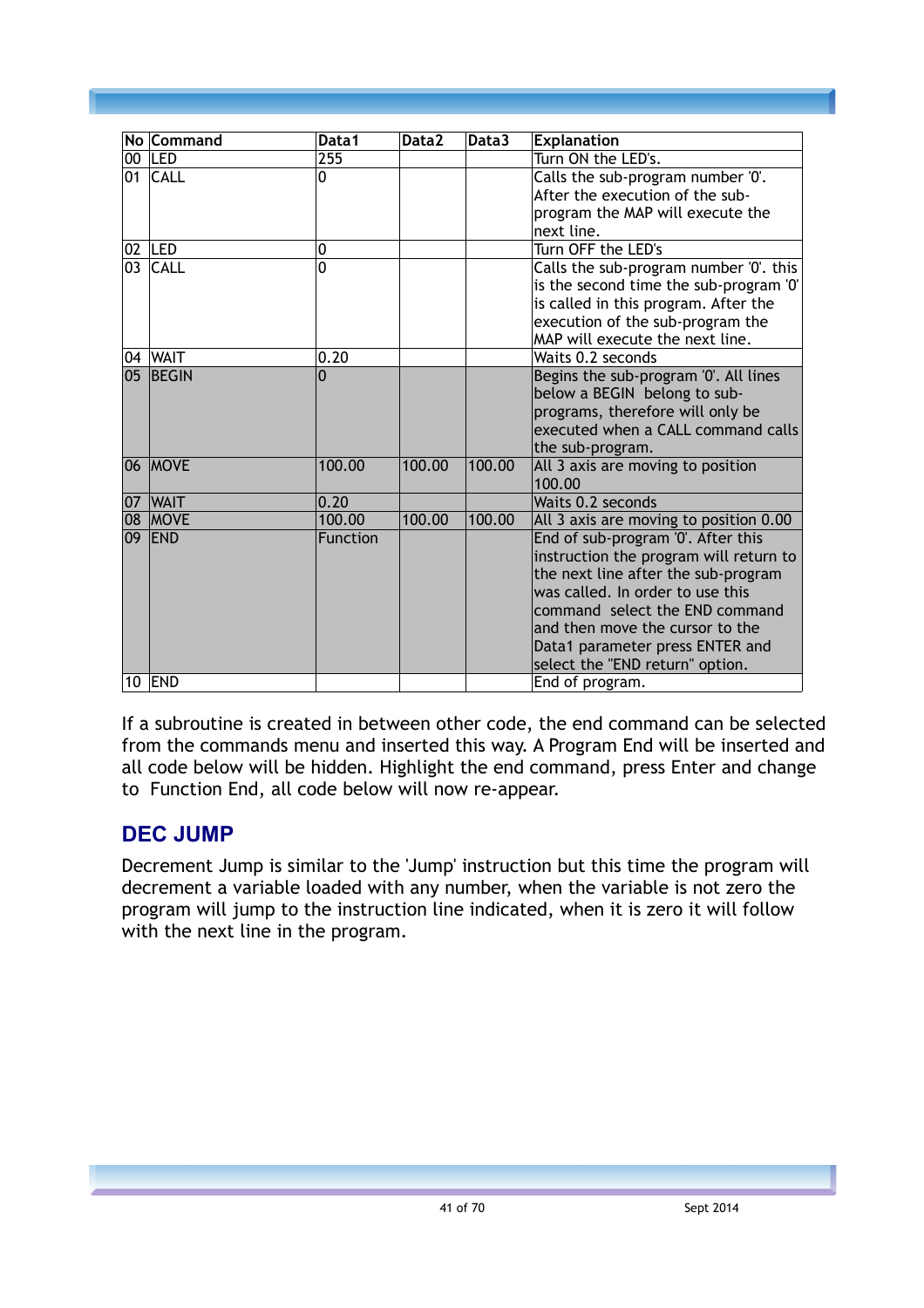|    | No Command   | Data1      | Data <sub>2</sub> | Data3 | <b>Explanation</b>                                                                                                                                                                                                                                                                                 |
|----|--------------|------------|-------------------|-------|----------------------------------------------------------------------------------------------------------------------------------------------------------------------------------------------------------------------------------------------------------------------------------------------------|
| 00 | <b>SPEED</b> | 80.00      | 100.00            | 0.00  | Sets the speed of axis '0' to 80% and<br>axis '1' to 100% of the maximum<br>speed.                                                                                                                                                                                                                 |
| 01 | <b>INDEX</b> | 75.00      | 10.00             | 0.00  | Index advance 75 from the current<br>position for axis '0' and 10 for axis '1'                                                                                                                                                                                                                     |
| 02 | DEC JUMP     | <b>R05</b> |                   |       | The program will decrement in 1 the<br>value loaded in the Register 5 (R05)<br>and will compare the result with 0, if<br>it is different to 0 the execution of<br>the program will jump to line number<br>1. When the comparison is equal to 0<br>the program will continue with line<br>number 3. |
| 03 | <b>MOVE</b>  | 100.00     | 200.00            | 0.00  | Move axis '0' to 100 and axis '1' to 200                                                                                                                                                                                                                                                           |
| 04 | <b>MOVE</b>  | 50.00      | 70.00             | 0.00  | Move axis '0' to 100 and axis '1' to 200                                                                                                                                                                                                                                                           |
| 05 | <b>END</b>   |            |                   |       | End of program.                                                                                                                                                                                                                                                                                    |

## **DO**

This command has to be used together with the WHILE command. The program will execute the lines located between DO and WHILE as long as the condition set in the while command is met. As the test is after the commands written in between the Do..While, the commands will always be executed once on each loop of the program.

Please see the example with the WHILE command and also see Do Move command if a position needs to be included.

## **END**

The End command is used to tell the system that the end of the programme has been reached and is the only command that cannot be deleted from the end of a program. When a new program is started an End command will be automatically inserted.

You may use the End Command to break up a programme which you are trying to debug. This can be done by inserting the End Command at the appropriate points in the programme and all code below will be hidden and therefore not executed. Delete the End command to restore the hidden lines.

If the Command is highlighted with the cursor and the Enter key is pressed, an option box appears to allow a Function End option to be selected. Function end would normally be used to follow a "Begin" command. With other commands inbetween, this creates a function or "subroutine" that can be called from the main program.

# **EXIT**

MAP EXIT causes map to exit from the current process. If the process is a child then map returns to the calling process whereas if the process is the main process it stops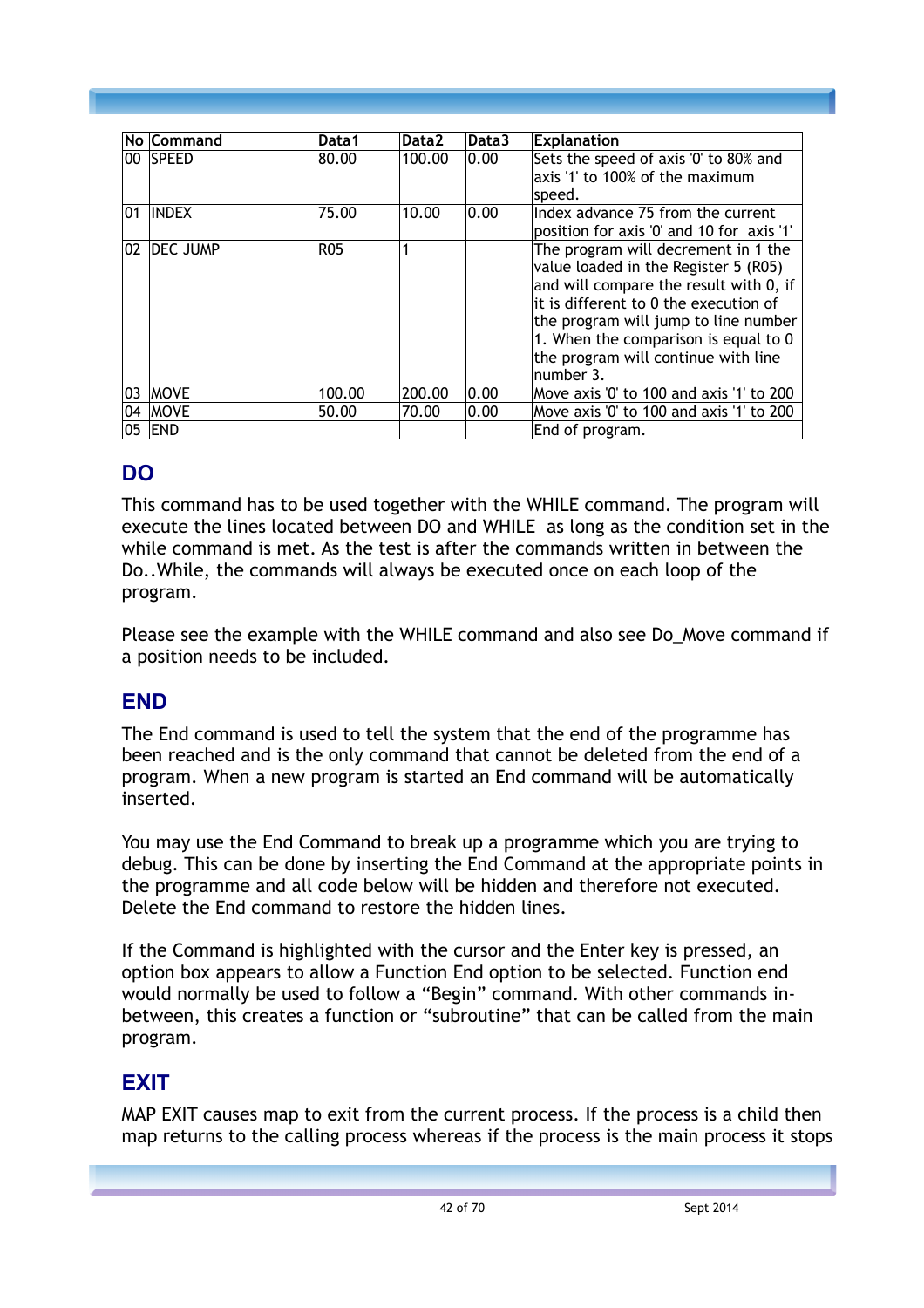execution of MAP. There are no data fields associated with this command.

#### **IF**

This command compares a selected register to another register or value and jump to a different line in the program if the comparison is false. This command has 4 parameters:

- 1. **Reg No.:** The user has to select the register that is going to be compared against a value or a value held in a different register.
- 2. **Comparison Type:** In order to access them move the cursor to one of the other parameters and press ENTER, a window appears with the tests available.
- 3. **Compare Value**: The user can compare the register selected in No.1 against a value or a different register. In order to compare it against a value, enter the value using the keypad or select a register by pressing the '+' key and enter the number of the register required.

|        | No Command     | Data1                     | Data2    | Data3 | <b>Explanation</b>                                                          |
|--------|----------------|---------------------------|----------|-------|-----------------------------------------------------------------------------|
|        | 100 ILOAD REG  | <b>R05</b><br><b>VorR</b> | 10       |       | The Register 5 (R05) is being loaded                                        |
|        |                |                           |          |       | with the value 10                                                           |
| 01     | <b>INDEX</b>   | 75.00                     | 10.00    | 0.00  | Index advance 75 from the current                                           |
|        |                |                           |          |       | position for axis '0' and 10 for axis '1'                                   |
| 02     | <b>TIMER</b>   | R31<br>R-1                | 8        | 1000  | The register 31 (data1) will be used                                        |
|        |                |                           |          |       | as a down counter timer $(R-1)$ . the                                       |
|        |                |                           |          |       | timer will use the channel number 8                                         |
|        |                |                           |          |       | (data2) and the starting value will be                                      |
|        |                |                           |          |       | 1000 (data3) multiplied by 10mS                                             |
|        |                |                           |          |       | (e.g., 10S)                                                                 |
|        | 03 INDEX       | 75.00                     | 10.00    | 0.00  | Index advance 75 from the current                                           |
|        |                |                           |          |       | position for axis '0' and 10 for axis '1'                                   |
| 104 IF |                | R31                       | 0        | 4     | Here we are verifying if the timer                                          |
|        |                |                           |          |       | used in line 2 (R31) has reached 0                                          |
|        |                |                           |          |       | (data2) or not. If not, the program                                         |
|        |                |                           |          |       | will jump to line 4 which is the same<br>line so the program will remain in |
|        |                |                           |          |       | this line until the timer has reached                                       |
|        |                |                           |          |       | 0. Once the timer has reach 0, the                                          |
|        |                |                           |          |       | program will continue to line 5.                                            |
|        |                |                           |          |       | Please note that the timer by itself                                        |
|        |                |                           |          |       | does not stop the program! if the                                           |
|        |                |                           |          |       | user only wants to stop the program                                         |
|        |                |                           |          |       | for a little while then the WAIT                                            |
|        |                |                           |          |       | command is available.                                                       |
|        | 05 ANALOGUE OP | 3                         | $-35.00$ |       | The analogue output 3 will output                                           |
|        |                |                           |          |       | $-35.00\%$ of 10 volts (e.g. $-3.5V$ ).                                     |
|        | 06 <b>END</b>  |                           |          |       | End of program.                                                             |

4. **Line No.:** This is the line the program will jump if the condition is met.

The IF command has 6 comparison options, these options are visible by positioning the cursor on the Data1 or Data2 column on this command and pressing the ENTER key. A pop up window will appear on screen with the following options: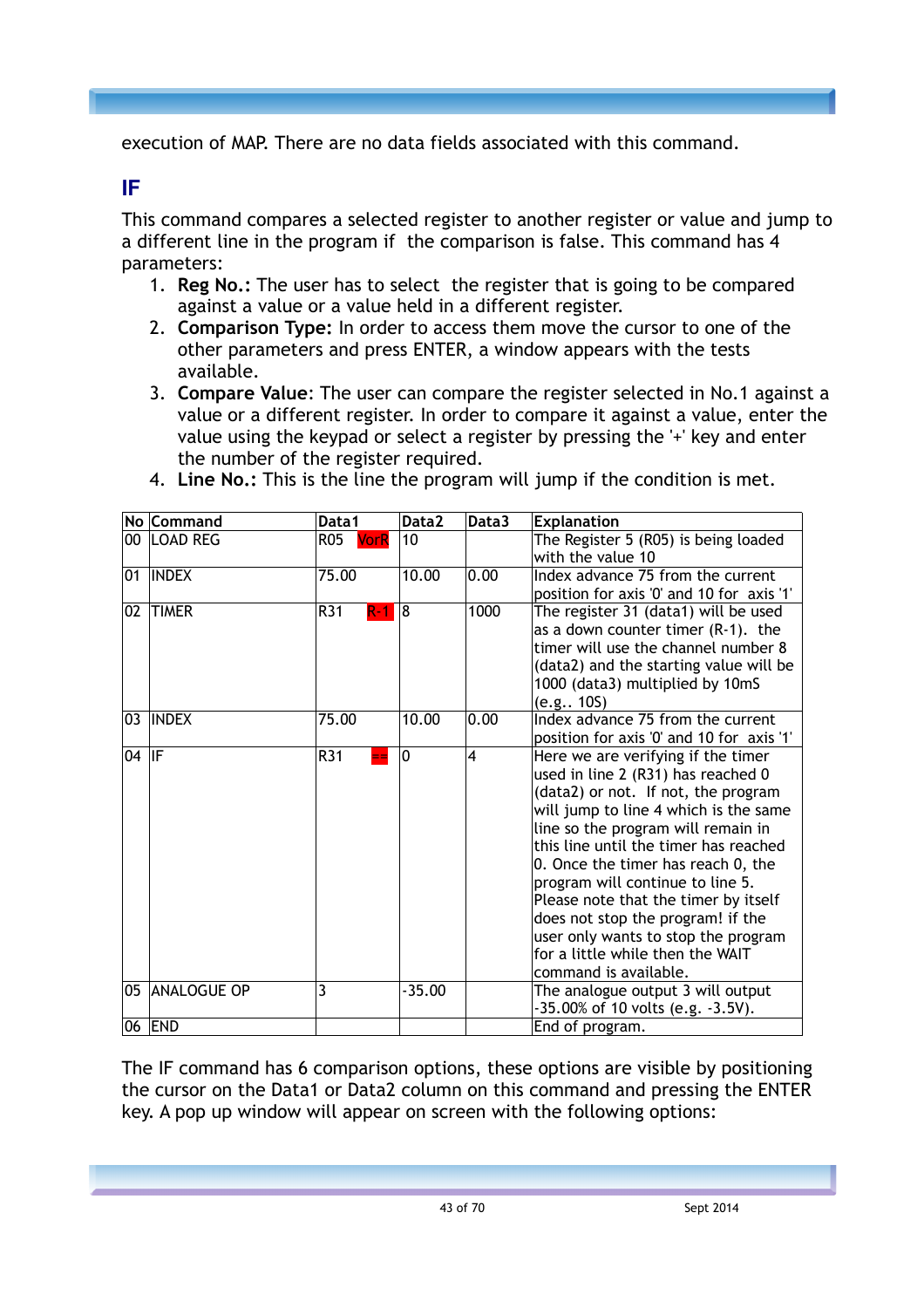| Equal            |            |
|------------------|------------|
| Not Equal        |            |
| Greater than     |            |
| Greater or equal | $>=$       |
| Less than        |            |
| Less or equal    | $\leq$ $=$ |

The user has to select one of the options, by default the  $==$  (Equal) will be displayed. when selecting the IF command.

#### **JUMP**

Jump is similar to an 'IF' statement in basic, Pascal or 'C' programming languages in that if an input bit is active and the bit number is within range, the processor will jump to the line listed in the data parameter 2. For example in an application input 3 is connected to a hopper sensor such that when the hopper is below a minimum level the signal becomes inactive (high). When the signal is inactive a message is displayed and the process paused. The following code illustrates this:

|     | No Command  | Data1  | Data <sub>2</sub> | Data3 | <b>Explanation</b>                                                                 |
|-----|-------------|--------|-------------------|-------|------------------------------------------------------------------------------------|
|     | 00 SPEED    | 80.00  | 100.00            | 0.00  | Sets the speed of axis '0' to 80% and<br>axis '1' to 100% of the maximum<br>speed. |
| 101 | <b>MOVE</b> | 100.00 | 200.00            | 0.00  | Move axis '0' to 100 and axis '1' to 200                                           |
|     | 02 JUMP     |        | 4                 |       | If port bit $3$ is active (low) jump to<br>line 6                                  |
|     | 103 IINDEX  | 75.00  | 10.00             | 0.00  | Index advance 75 from the current<br>position for axis '0' and 10 for axis '1'     |
|     | 04  MOVE    | 50.00  | 70.00             | 0.00  | Move axis '0' to 100 and axis '1' to 200                                           |
|     | <b>END</b>  |        |                   |       | End of program.                                                                    |

## **Main\_Section**

The Main\_Section command defines the start of the 'Running' program. All code prior to this line can be regarded as 'set-up' code. Main\_section has two options, press enter to access them. They are 'Run from start' and 'Run if not homed'.

**Run From Start:** Every time the program is run the initialisation code (all code before the Main Section) will be run as well.

**Run if Not Homed:** The initialisation code will be run only if the system has not homed. Once homed, pressing start will only run the code following the Main Section command.

## **REPEAT\_IF\_TRUE**

REPEAT IF command which is similar to the MAP WHILE command except that it can not be nested and it uses branch which are relative jumps. The command performs a logic compare and if TRUE will run the lines below the command when the last line is run eg the last one before the branch the command will branch back to the compare and the cycle will continue until another instruction or the equation is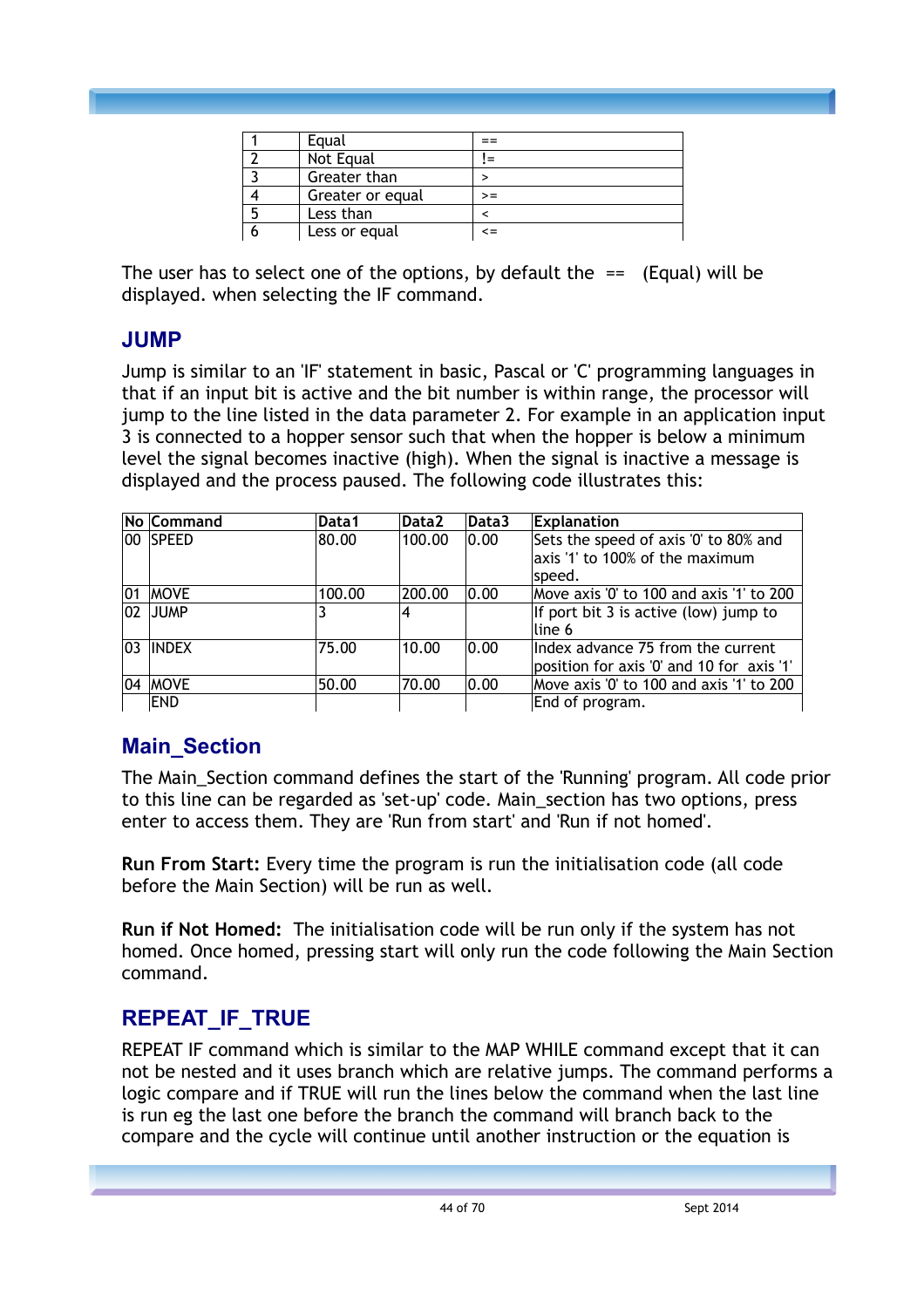FALSE. A test False causes a branch outside

 $Data[0] =$  the base resister and is a constant register number

 $Data[1] =$  the compare value which is a constant or register number

 $Data[2] =$  the number of lines to skip

Condition code gives the test options  $0 =$  equal EQ: 1 = Not Equal NEQ: 2 = Greater than GT:  $3 =$  Greater than equal GTE:  $4 =$  Less Than LT:  $5 =$  Less than equal LTE:

#### **WHILE**

The WHILE command is used to make comparisons between values stored in registers or a value of a register and a value. WHILE can be used in conjunction with the DO command or on its own. The command has 3 parameters:

1. **Comparison:** In order to select a comparison, move the cursor to highlight the command and press enter to view the pop-up box. There are 6 options to choose from.

|   | Equal            |    |
|---|------------------|----|
|   | Not Equal        |    |
|   | Greater than     |    |
|   | Greater or equal | >= |
| 5 | Less than        |    |
|   | Less or equal    |    |

The user has to select one of the options, by default the  $==$  (Equal) will be displayed.

- 2. **Reg No.:** The user has to select the register to be compared.
- 3. **Compare:** The user can compare the register selected against a value or a different register. In order to compare it with a value just enter the value using the keypad or select a register by pressing the '+' key and enter the number of the desired register.

See following table: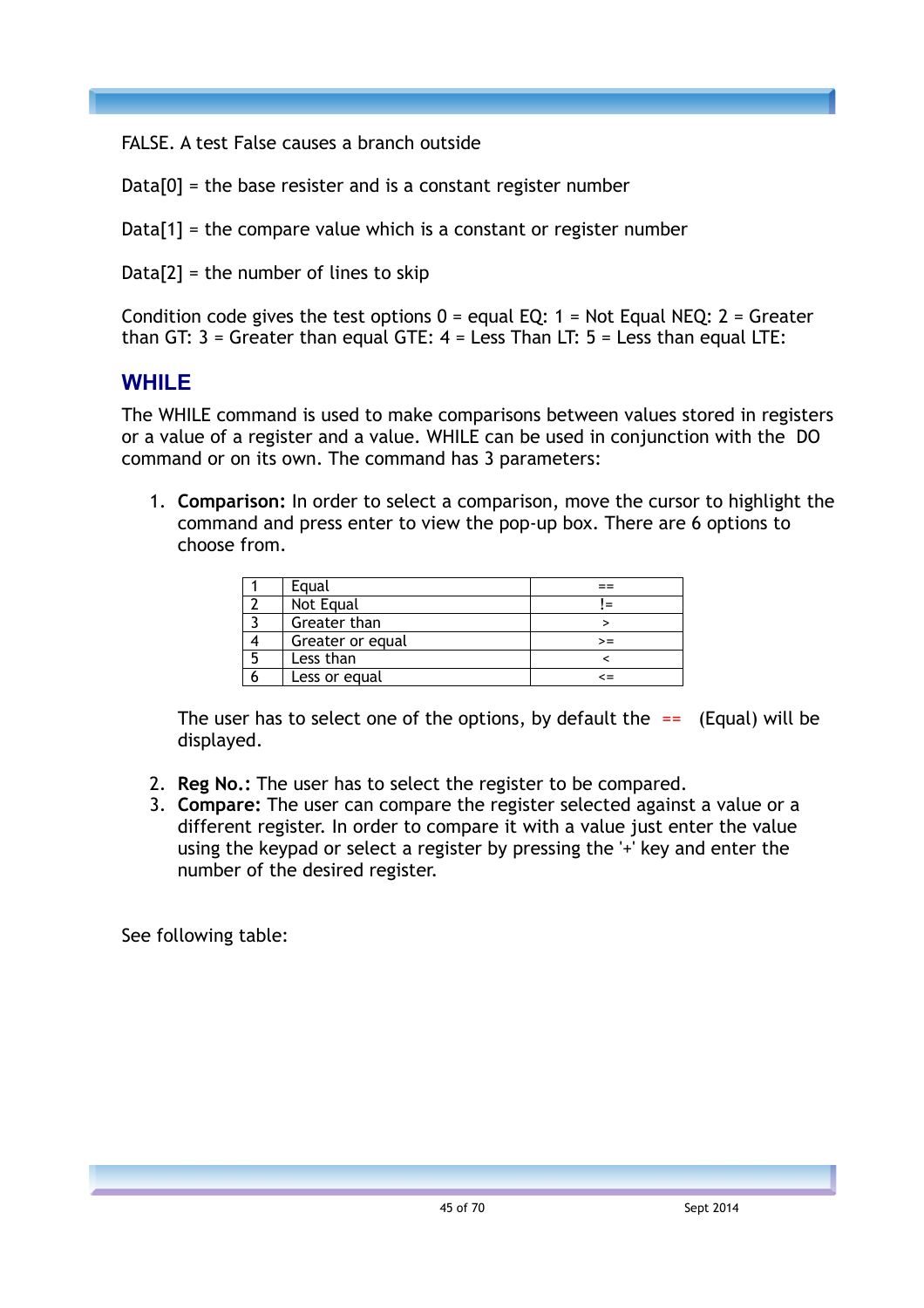|                 | No Command      | Data1                        | Data2        | Data3 | <b>Explanation</b>                                                                                                                                                                                                                           |
|-----------------|-----------------|------------------------------|--------------|-------|----------------------------------------------------------------------------------------------------------------------------------------------------------------------------------------------------------------------------------------------|
| 00 <sub>1</sub> | <b>LOAD REG</b> | R05 VorR                     | 10           |       | The Register 5 (R05) is being loaded<br>with the value 10                                                                                                                                                                                    |
| 01              | DO              |                              |              |       | The DO while loop starts here. all<br>commands between this loop will<br>execute at least the first time. If the<br>condition in the WHILE command is<br>true, the loop will repeat again.                                                   |
|                 | 02 INDEX        | 75.00                        | 10.00        | 0.00  | Index advance 75 mm from the<br>current<br>position for axis '0' and 10 mm for<br>axis '1'                                                                                                                                                   |
|                 | 03 LOAD REG     | <b>R05</b><br>IP.b           | 3            |       | Loading the value of the input 3<br>(data2) into the register R05. The<br>IP.b parameter is accessed by<br>placing the cursor on data1 or data2<br>of this command and pressing ENTER.<br>A pop up yellow window appears with<br>10 options. |
|                 | 04 WHILE        | <b>R05</b><br>$\blacksquare$ | $\mathbf{0}$ |       | This is the end of the DO-WHILE<br>command.                                                                                                                                                                                                  |
| 05              | <b>OUTPUT</b>   | 5                            |              |       | Turn ON the Outputs 0 and 2 for its<br>representation in binary. The user can<br>use a wizard by pressing the ENTER<br>key when the cursor is in the<br>parameter (5 in this example)                                                        |
| 06              | <b>WAIT</b>     | 10.00                        |              |       | The program will wait 10 seconds in<br>this line.                                                                                                                                                                                            |
| 07              | <b>OUTPUT</b>   | 0                            |              |       | Turn OFF all the OUTPUTS                                                                                                                                                                                                                     |
| 08              | <b>END</b>      |                              |              |       | End of program.                                                                                                                                                                                                                              |

In the above example the loop will repeat as long as the condition stated here is met. If the value stored in register R05 is not 0 the execution of the program will jump to the DO command and execute all the lines in between.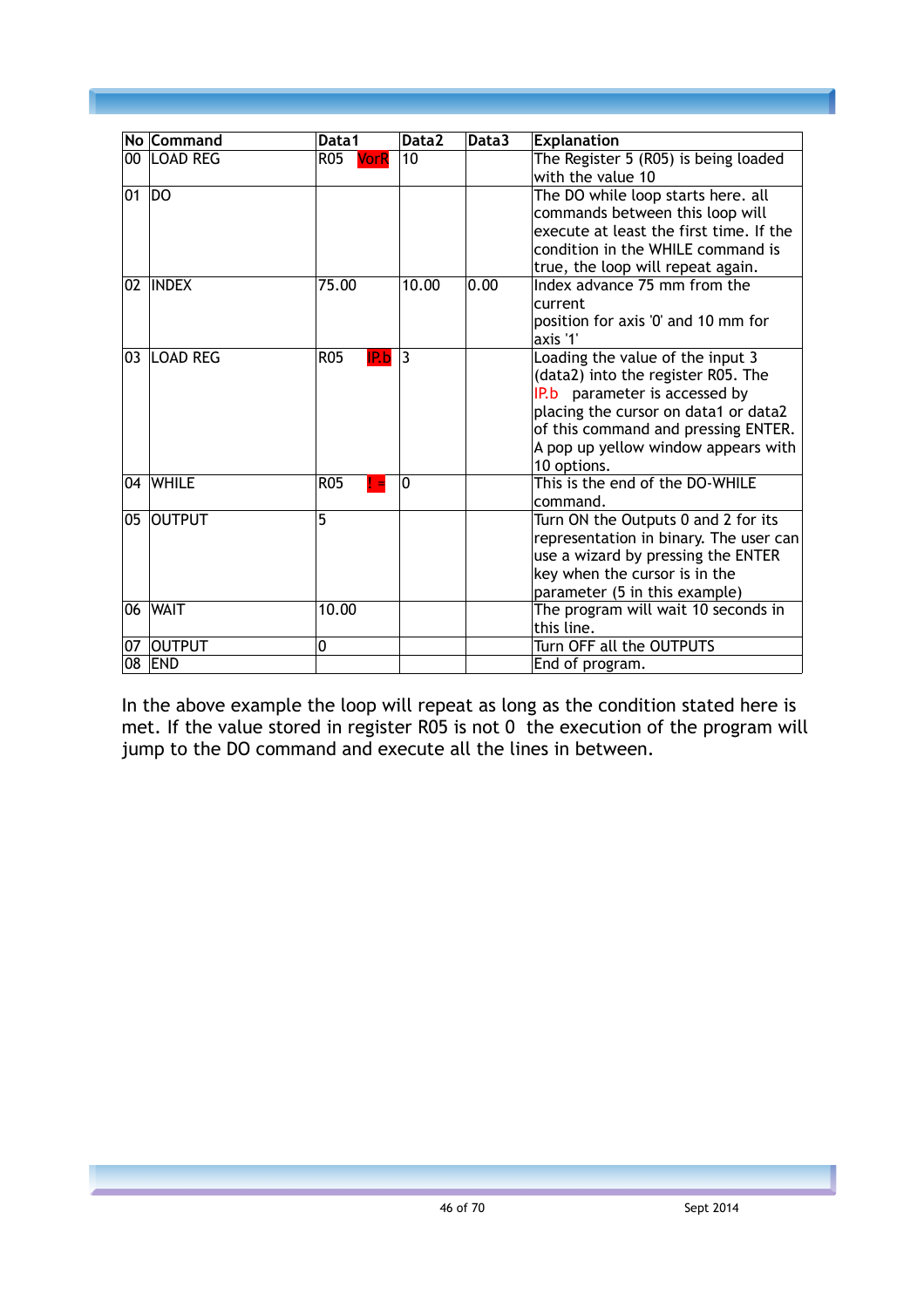## <span id="page-46-0"></span>**Maths Command Definitions**

## **AVG**

This command is for averaging the value of the specified registers and the result will be stored in another specified register.

|              | No Command      | Data1                     | Data2        | Data3 | <b>Explanation</b>                     |
|--------------|-----------------|---------------------------|--------------|-------|----------------------------------------|
|              | 00 LOAD REG     | R05                       | $VorR$ 10.00 |       | The Register 5 (R05) is being loaded   |
|              |                 |                           |              |       | with the value 10                      |
| $ 01\rangle$ | <b>LOAD REG</b> | <b>VorR</b><br><b>R06</b> | 20.00        |       | The Register 6 (R06) is being loaded   |
|              |                 |                           |              |       | with the value 20                      |
|              | 02 LOAD REG     | <b>R07</b><br><b>VorR</b> | 30           |       | The Register 7 (R07) is being loaded   |
|              |                 |                           |              |       | with the value 30                      |
|              | 03 AVG          | <b>R05</b>                | <b>R07</b>   | ROO   | This command is averaging the values   |
|              |                 |                           |              |       | of the registers R05 to R07 (specified |
|              |                 |                           |              |       | in start register (Data1) and end      |
|              |                 |                           |              |       | register (Data2)) and storing the      |
|              |                 |                           |              |       | result in R00 (Data3)                  |
|              | <b>04 END</b>   |                           |              |       | End of program.                        |

## **Cosine**

This takes the cosine of an angle entered in Radians or in Degrees and returns it in the Register specified. Place the cursor over the Cosine command and press enter to show a selection box for Radians or Angle.

#### **Find Maximum**

To find the maximum value contained in a series of registers enter the start register and the finish register in a range. Also enter the result register to be used. Once the command has run the **number of the register** containing the maximum value will be placed in the destination register.

#### **Find Minimum**

To find the minimum value contained in a series of registers enter the start register and the finish register in a range. Also enter the result register to be used. Once the command has run the **number of the register** containing the minimum value will be placed in the destination register.

#### **Logic Operators**

These are Binary (to the power of) Shift Left, Shift Right, OR, AND, XOR and NOT

#### *Shift Left and Shift Right*

Shifts the value already in the register by the number explicitly specified or in another register and stares the result in the initial register.

#### *OR, AND, XOR, NOT*

Does a binary conversion on the two values given and returned into the register specified.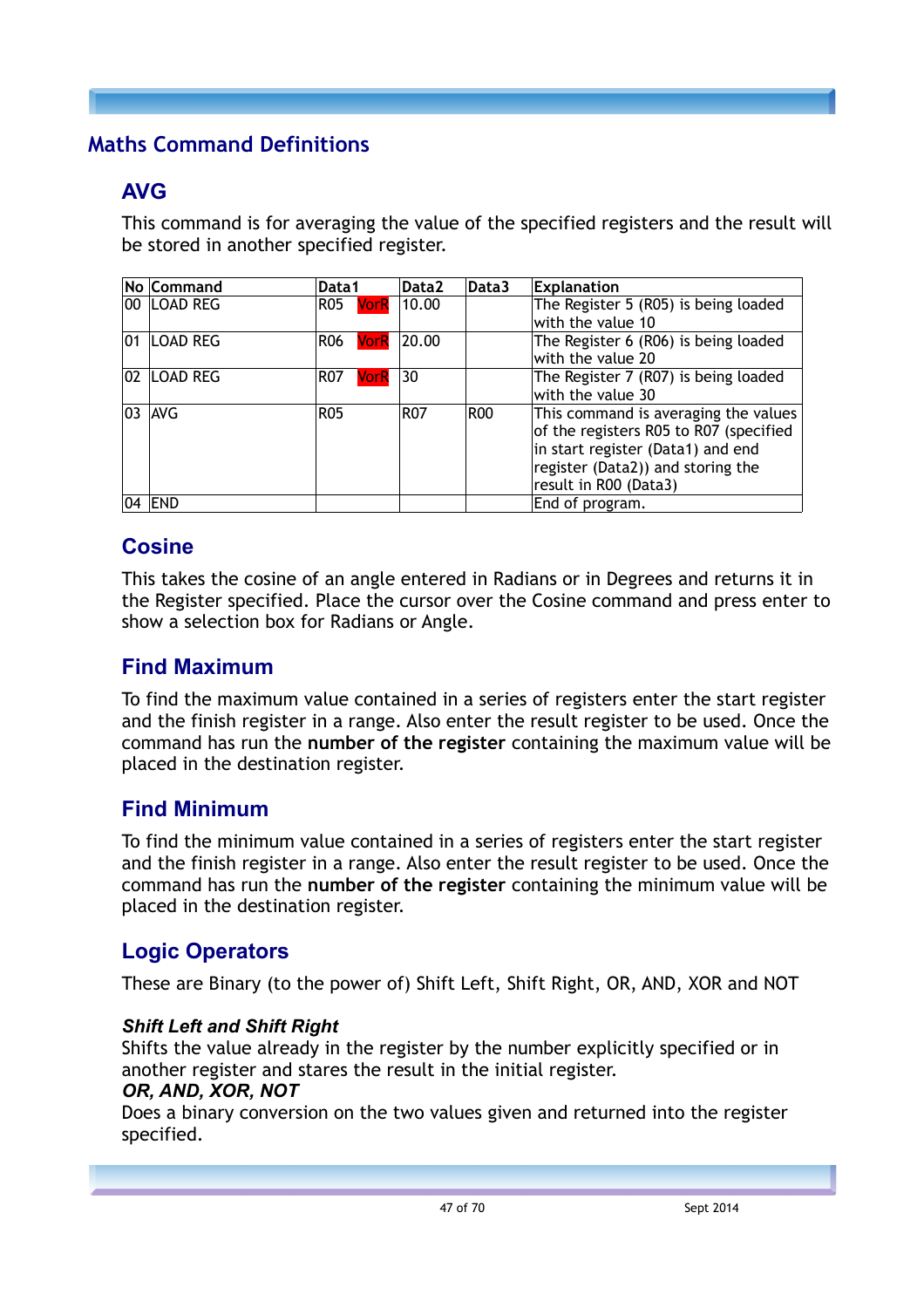|         | 128 | 64 | $\sim$ | Ю | $\circ$ | 4 | J<br>- | U |
|---------|-----|----|--------|---|---------|---|--------|---|
| $8=$    | υ   | υ  | υ      | U |         | U | υ      | υ |
| ¬<br>=ک | υ   | υ  | υ      | U |         | U |        |   |
| Result= | ັບ  | U  | υ      | 0 |         | U | υ      | U |

#### For example the AND operation on 8 and 3 would result in 0

Whereas  $8$  and  $14 = 8$ 

|                                | 128 | 64 | -- | lo | $\circ$ | 4 |   | U  |
|--------------------------------|-----|----|----|----|---------|---|---|----|
| $8=$                           | v   | ν  | L  | ν  |         |   | u |    |
| $\overline{\phantom{0}}$<br>=ک | v   | υ  | υ  | υ  |         |   |   | Δ. |
| Result=                        | 0 ا | υ  | υ  | υ  |         |   | υ | v  |

#### **MATH**

This command is to make mathematical operation between the data stored into the specified registers.

The user can select the Mathematical operation by positioning the cursor on the MATH command line and in the column of one of the registers and press ENTER. A pop down window will be displayed with all the mathematical and logical functions available.

Mathematical operations available are:  *Add + Subtract - Multiply \* Divide /*

*Not !*

The "Not" operation takes a value and re-writes it as a negative number. i.e. 100 becomes -100. All the user needs to do is specify the register to use to perform this operation on.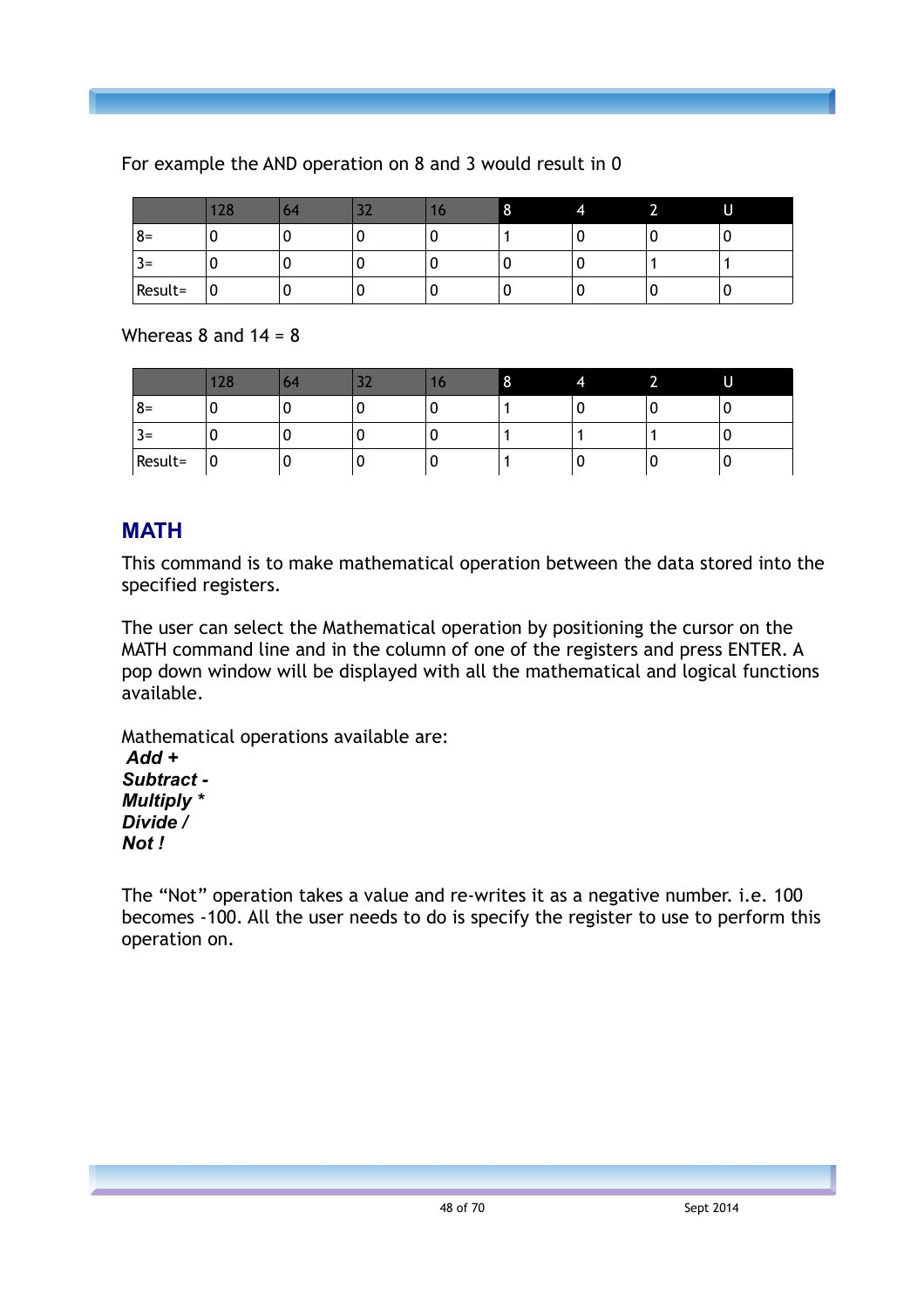|    | No Command   | Data1                     | Data2          | Data3 | <b>Explanation</b>                                                                                                                                                                                                                                                                                                                                                                                                                                           |
|----|--------------|---------------------------|----------------|-------|--------------------------------------------------------------------------------------------------------------------------------------------------------------------------------------------------------------------------------------------------------------------------------------------------------------------------------------------------------------------------------------------------------------------------------------------------------------|
|    | 00 ILOAD REG | <b>R05</b><br><b>VorR</b> | 10             |       | The Register 5 (R05) is being loaded<br>with the value 10. The VorR (Value or<br>Register) parameter is accessed by<br>placing the cursor on top of the data1<br>or data2 of this command and<br>pressing ENTER. A pop up window<br>appears with options. In this example<br>we choose "Value or Register" (VorR)<br>which indicates that the data2 has to<br>be a value or a register. Please note<br>that the data2 is attached to the<br>option selected. |
| 01 | <b>INDEX</b> | 75.00                     | 10.00          | 0.00  | Index advance 75 from the current<br>position for axis '0' and 10 for axis '1'                                                                                                                                                                                                                                                                                                                                                                               |
|    | 02 MATH      | $\star$<br><b>R05</b>     | $\overline{2}$ |       | The value stored in the Register 5<br>(R05) will be multiplied by 2 and the<br>result will be stored again in R05. The<br>parameter is accessed by placing<br>the cursor on data1 or data2 of this<br>command and pressing ENTER. A pop<br>up window appears with options.                                                                                                                                                                                   |
|    | 03 MATH      | <b>R05</b><br>$\prime$    | <b>R07</b>     |       | The value stored in the Register 5<br>(R05) will be divided with the value<br>stored in Register 7 (R07) and the<br>result will be stored again in R05. In<br>order to select the R07 register the<br>user has to position the cursor in the<br>point and press the '+' key                                                                                                                                                                                  |
|    | 04 MOVE      | 50.00                     | 70.00          | 0.00  | Move axis 'to positions shown.                                                                                                                                                                                                                                                                                                                                                                                                                               |
| 05 | <b>END</b>   |                           |                |       | End of program.                                                                                                                                                                                                                                                                                                                                                                                                                                              |

#### **Sine**

This takes the sine of an angle entered in Radians or in Degrees and returns it in the Register specified. Place the cursor over the Cosine command and press enter to show a selection box for Radians or Angle.

## **Square Root**

This takes the square root of a value (value or register) and returns it in the Register specified.

## **Sum**

To find the sum of values contained in a series of registers enter the start register and the finish register in a range. Also enter the result register to be used. Once the command has run the sum will be placed in the destination register.

## **Tangent**

This takes the tangent of an angle entered in Radians or in Degrees and returns it in the Register specified. Place the cursor over the Tangent command and press enter to show a selection box for Radians or Angle.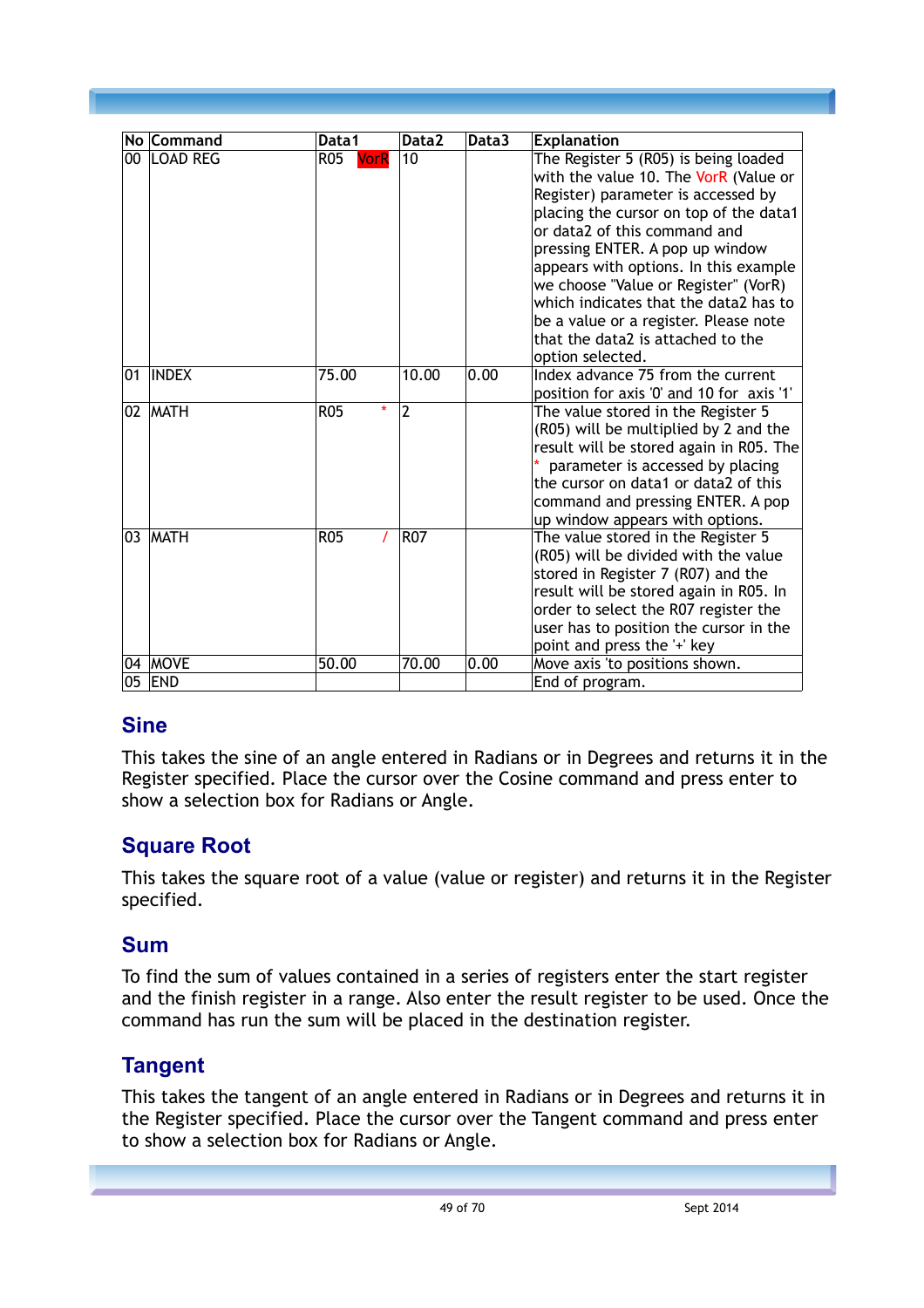## <span id="page-49-0"></span>**Timer Command Definitions**

#### **Halt**

Stop the Timer. This command has just 1 parameter and that is the register assigned to the timer that you want to stop.

|       | No Command     | Data1        | Data2    | Data3 | <b>Explanation</b>                                                                                                                                                                                                                                                                                                                                                                                         |
|-------|----------------|--------------|----------|-------|------------------------------------------------------------------------------------------------------------------------------------------------------------------------------------------------------------------------------------------------------------------------------------------------------------------------------------------------------------------------------------------------------------|
|       | 00 LOAD REG    | R05 VorR     | 10       |       | The Register 5 (R05) is being loaded<br>with the value 10                                                                                                                                                                                                                                                                                                                                                  |
| 01    | <b>INDEX</b>   | 75.00        | 10.00    | 0.00  | Index advance 75 from the current<br>position for axis '0' and 10 for axis '1'                                                                                                                                                                                                                                                                                                                             |
| 02    | <b>TIMER</b>   | R31<br>$R-1$ | 8        | 1000  | The register 31 (R31) (data1) will be<br>used as a down counter timer (R-1).<br>The timer will use the channel<br>number 8 (data2) and the starting<br>value will be 1000 (data3) multiplied<br>by 10mS (e.g., 10S). The R-1<br>parameter is accessed by placing the<br>cursor on data1 or data2 of this<br>command and pressing ENTER. A pop<br>up window appears with 2 options. R-<br>1 and $R+1$       |
|       | 03 INPUT       | 5            | 0        |       | Index advance 75 from the current<br>position for axis '0' and 10 for axis '1'                                                                                                                                                                                                                                                                                                                             |
|       | 04 HALT TIMER  | R31          |          |       | Stops the timer running on R31                                                                                                                                                                                                                                                                                                                                                                             |
| 05 IF |                | R31<br>$l =$ | 0        | 2     | Here we are verifying if the value of<br>the timer used in line 2 (R31) is<br>different $(!=)$ to 0 (data2) or not. If<br>not, the program will jump to line 2<br>(data3). Once a timer has reach 0 it<br>will stop running! Please note that<br>the timer by itself does not stop the<br>program! if the user only wants to<br>stop the program for a little while<br>then the WAIT command is available. |
|       | 05 ANALOGUE OP | 3            | $-35.00$ |       | The analogue output 3 will output<br>-35.00% of 10 volts (e.g. -3.5V).                                                                                                                                                                                                                                                                                                                                     |
|       | 07 END         |              |          |       | End of program.                                                                                                                                                                                                                                                                                                                                                                                            |

# **Timer**

This command gives access to the timers, there are 8 timers available. The command has 4 parameters:

- **Reg No:** The user has to set 1 of the registers available as a counter. The user can then manipulate the counter as required by utilising any other command that can write to the register.
- **R-1 or R+1:** The user has to choose if the counter is a down counter or up counter. In order to select this parameter the user has to move the cursor to one of the Data\* columns and by pressing ENTER the 2 options will be shown in a pop-up box. Select the option required and press Enter.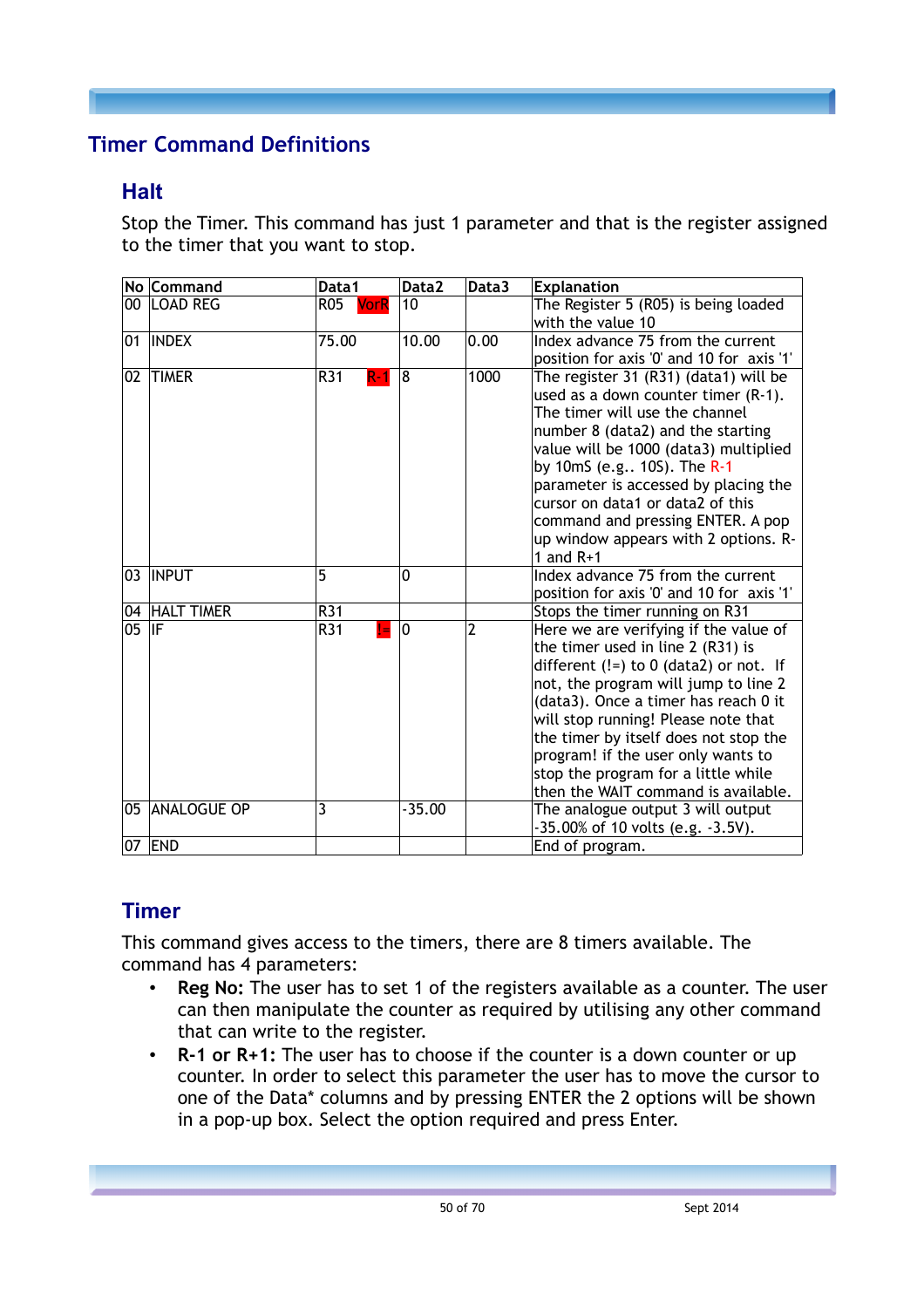- **Channel:** Select 1 of the 8 timers available (from 1 to 8)
- **Initial value:** By pressing the + key in the Data3 column, you can opt to use another register to set the timer to. Otherwise just enter the value required (whole number, no decimals).

Please see an example of the TIMER command together with HALT TIMER command.

## **Wait**

The wait Command allows the controller to wait for a specific period of time. The minimum time is 10 ms. The time delay is entered in seconds. The command will allow time entry to 0.01 seconds by using the decimal point '.' When the Wait Command is executed, a message can be displayed (depending on setup options) to the operator informing them that the controller is timing. After the given amount of time the controller will commence execution of the next instruction. The command can be terminated at any time by pressing MENU while the command message box is being displayed.

The Wait message box can be enabled or disabled in the Options Set-up Menu. If set to disabled the controller waits for the programmed time but the screen remains blank.

| No Command   | Data1  | Data2  | Data3 | <b>Explanation</b>                                                             |
|--------------|--------|--------|-------|--------------------------------------------------------------------------------|
| 100 SPEED    | 80.00  | 100.00 | 0.00  | Sets the speed of axis '0' to 80% and<br>axis '1' to 100% of the maximum       |
|              |        |        |       | speed.                                                                         |
| 01 MOVE      | 100.00 | 200.00 | 0.00  | Move axis '0' to 100 and axis '1' to 200                                       |
| $ 02 $ WAIT  | 10.00  |        |       | The program waits 10 seconds before<br>executing line 3                        |
| $ 03 $ INDEX | 75.00  | 10.00  | 0.00  | Index advance 75 from the current<br>position for axis '0' and 10 for axis '1' |
| $ 04 $ END   |        |        |       | End of program.                                                                |

If a register is used to set the wait time there are various options. An integer register will set the time in whole seconds only therefore if decimals are needed the register type must be set to a floating point type. The minimum time period is still 10mS.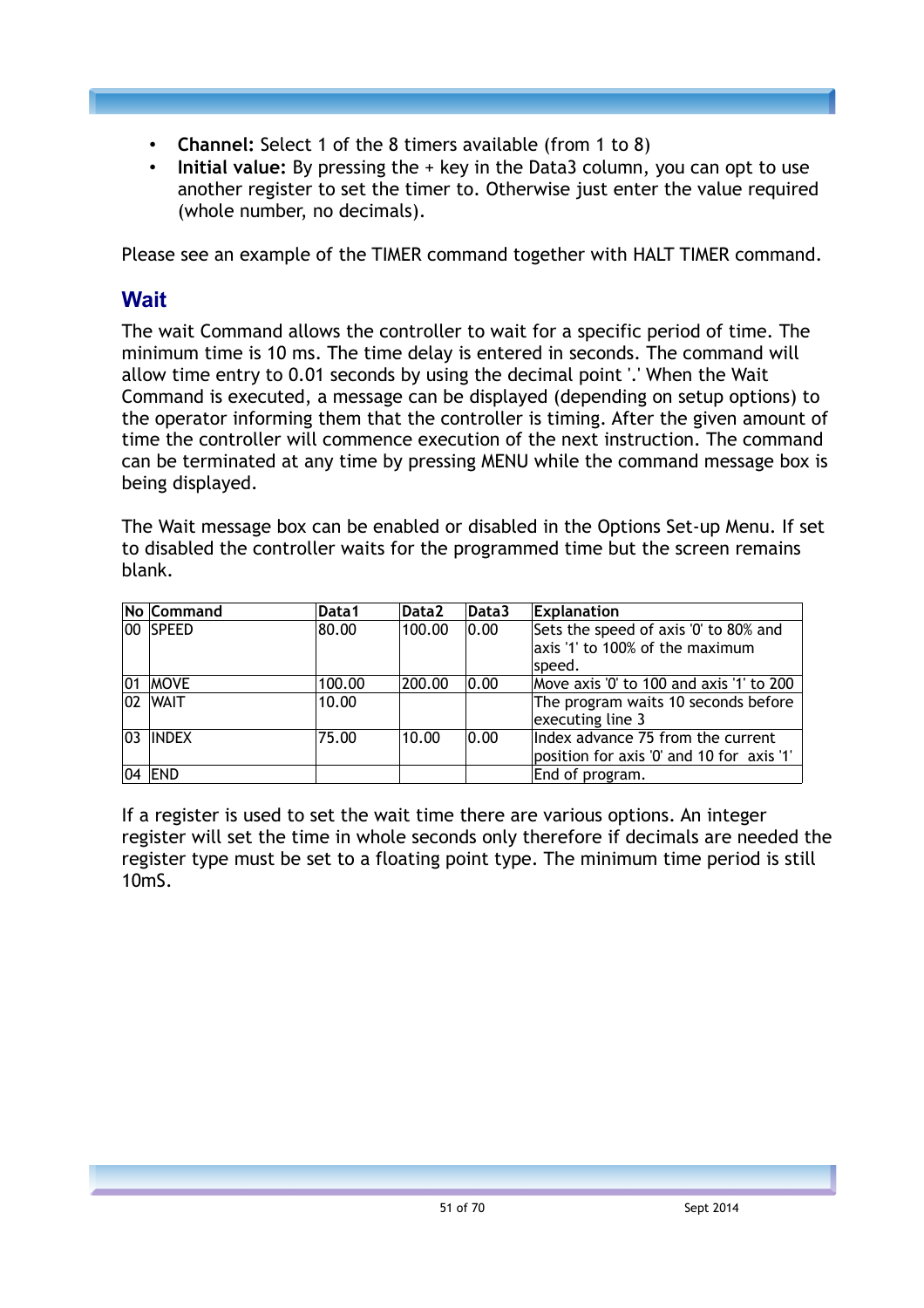#### <span id="page-51-0"></span>**Variables & Data Command Definitions**

## **Copyback (Copy Child Registers)**

This command must be used in each child process if the entire register range is not to be copied to the parent on return to the parent process.By using the Map CopyBack command you can set the values of the start and end registers to copy back to the parent process. If used and set to Reg0..Reg0 as a range just the one register will be copied back.

 $Data[0] =$  the start register number to copy back note this must be the lowest value Data[1] = the end register number to copy back note this must be the highest value

Example if Data[0] =100 and Data[1] = 200 registers from 100 to 200 will be copied back to the parent process.

#### **Load Register**

Load register is used for loading a value into one of the 256 registers with a value that can be from a keypress, inputs, ADC reading, a pulse count and more. The user has to specify what register to load from 0 to 255 and what value (parameter) to load or 'copy' into the register. The full list of parameters that can be loaded in the registers are found by moving the cursor to the command name and pressing ENTER.

| $\mathbf{1}$   | Value or Register      | By using this option it is possible to load into the register a value or the       |
|----------------|------------------------|------------------------------------------------------------------------------------|
|                | <b>VorR</b>            | value stored in a different register.                                              |
| $\overline{2}$ | Actual position        | The user selects a register and loads it with the actual position of any of        |
|                | <b>Apos</b>            | the axes, the user has to specify which axis.                                      |
| 3              | Encoder Register       | The user can select any of the 2(SMC) or 3(PMC) on board encoder                   |
|                | <b>Encr</b>            | registers and load its value into a selected register.                             |
| 4              | <b>Following Error</b> | The following error is loaded into the register selected by the user.              |
|                | Ferr                   |                                                                                    |
| 5              | <b>Torque Output</b>   | The torque output value is loaded into the register.                               |
|                | <b>Torg</b>            |                                                                                    |
| 6              | Get Input Port         | The decimal value of the 16 digital inputs is loaded into a selected               |
|                | <b>Port</b>            | register.                                                                          |
| 7              | Input Port Bit         | The user selects what input (bit) to load into the register. As it is only one     |
|                | IP.b                   | bit the value loaded will always be 1 or 0.                                        |
| 8              | Get keypad Input       | Load the value of the key pressed into a selected register.                        |
|                | Key                    |                                                                                    |
| 9              | Get Jog Encoder        | This command loads the position of the Jog encoder into the programmed             |
|                | Position               | register.                                                                          |
|                | <b>Jpos</b>            |                                                                                    |
| 10             | <b>Tool Number</b>     | Load the current tool number into the destination register. Data <sup>[1]</sup> is |
|                | T > R                  | unused.                                                                            |
| 11             | Load Register          | The contents of a register pointed to by the value contained in another            |
|                | Indirect               | register are loaded into the destination register.                                 |
|                | (R)R                   |                                                                                    |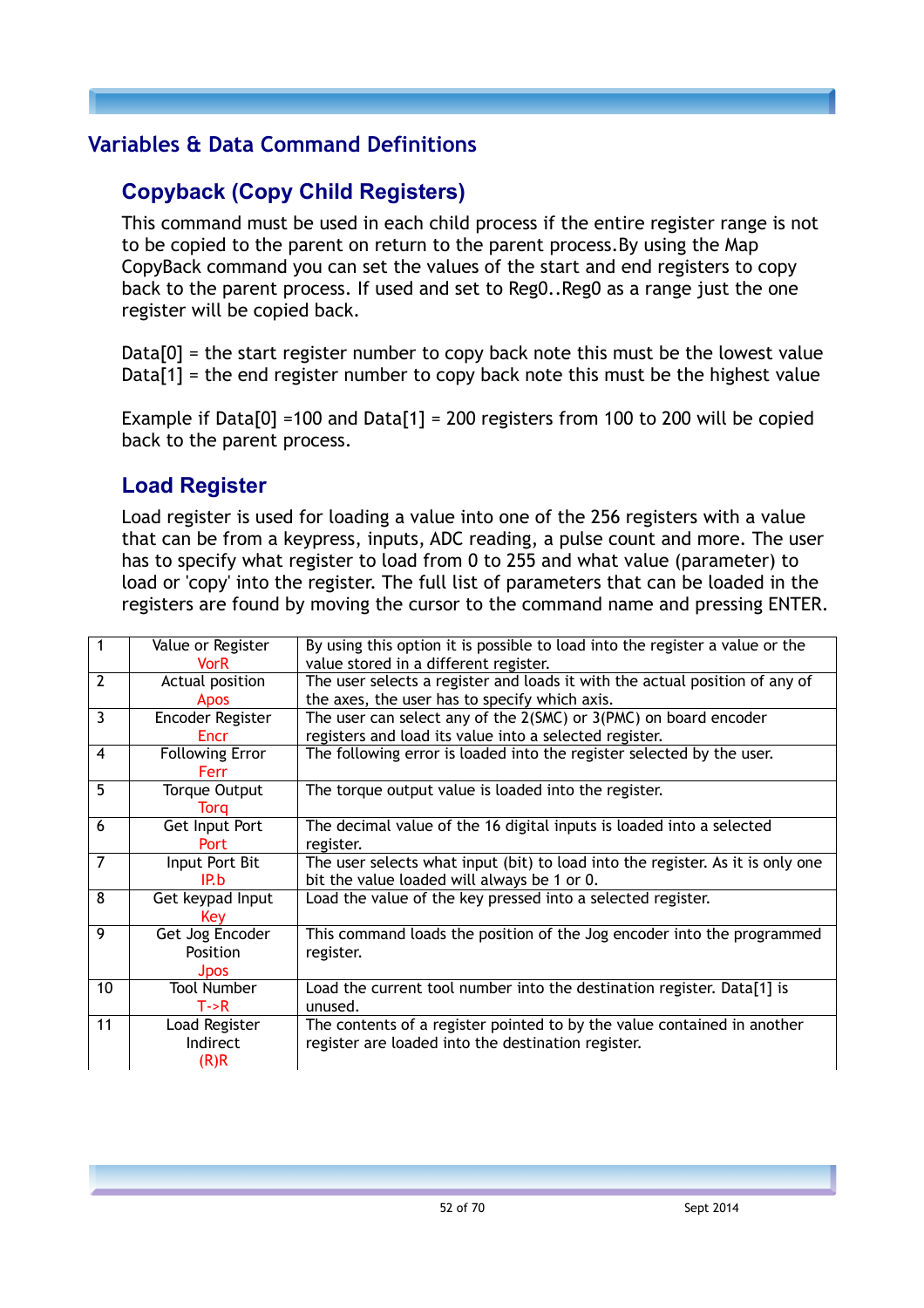|    | No Command    | Data1      | Data2  | Data3 | <b>Explanation</b>                                                                                                                                                                                                                                                                                                                                                                                                                                                        |
|----|---------------|------------|--------|-------|---------------------------------------------------------------------------------------------------------------------------------------------------------------------------------------------------------------------------------------------------------------------------------------------------------------------------------------------------------------------------------------------------------------------------------------------------------------------------|
|    | 00 ILOAD REG  | R05 VorR   | 10     |       | The Register 5 (R05) is being loaded<br>with the value 10. The VorR (Value or<br>Register) parameter is accessed by<br>placing the cursor on top of the data1<br>or data2 of this command and<br>pressing ENTER. A pop up window<br>appears with 10 options. In this<br>example we choose "Value or<br>Register" (VorR) which indicates that<br>the data2 has to be a value or a<br>register. Please note that the<br>meaning of data2 depends of the<br>option selected. |
| 01 | <b>INDEX</b>  | 75.00      | 10.00  | 0.00  | Index advance 75 from the current<br>position for axis '0' and 10 for axis '1'                                                                                                                                                                                                                                                                                                                                                                                            |
|    | 02   DEC JUMP | <b>R05</b> | 1      |       | The program will decrement in 1 the<br>value loaded in the Register 5 (R05)<br>and will compare the result with 0, if<br>it is different to 0 the execution of<br>the program will jump to line number<br>1. When the comparison is equal to 0<br>the program will continue with line<br>number 3.                                                                                                                                                                        |
| 03 | <b>MOVE</b>   | 100.00     | 200.00 | 0.00  | Move axis '0' to 100 and axis '1' to 200                                                                                                                                                                                                                                                                                                                                                                                                                                  |
| 04 | <b>MOVE</b>   | 50.00      | 70.00  | 0.00  | Move axis '0' to 100 and axis '1' to 200                                                                                                                                                                                                                                                                                                                                                                                                                                  |
| 05 | <b>END</b>    |            |        |       | End of program.                                                                                                                                                                                                                                                                                                                                                                                                                                                           |

#### **Load Counter**

Allows the user to load one of two counters, 0 and 1, with a value. This relates to the Load Register command when it is set to load from 'Get Jog Encoder Position'

Map LD\_COUNTER command is used to load a value into the jog wheel registers where the value loaded is long signed data for SMC there are two channels 0 to 1 and for the PMC4 there are 3 channels 0 to 2

 $Data[0] =$  the constant long data for the channel

Data[1] = The data to load into the jog encoder register

|    | No Command      | Data1              | Data2 | <b>Explanation</b> |                                    |
|----|-----------------|--------------------|-------|--------------------|------------------------------------|
| 00 |                 |                    |       |                    |                                    |
| 01 | DO.             |                    |       |                    |                                    |
| 02 | <b>LOAD REG</b> | R000 Upos          | 10    |                    | Loads the Register 0 with the 'Jog |
|    |                 |                    |       |                    | Encoder' Position.                 |
|    |                 |                    |       |                    |                                    |
|    | IF              |                    |       |                    |                                    |
|    | LD_COUNTER      | Jpos               | 1000  |                    | Loads the counter 0 with 1000      |
| 03 | <b>WHILE</b>    | R000<br>$\leq$ $=$ | 1500  |                    |                                    |
| 04 |                 |                    |       |                    |                                    |
| 05 | <b>END</b>      |                    |       |                    | End of program.                    |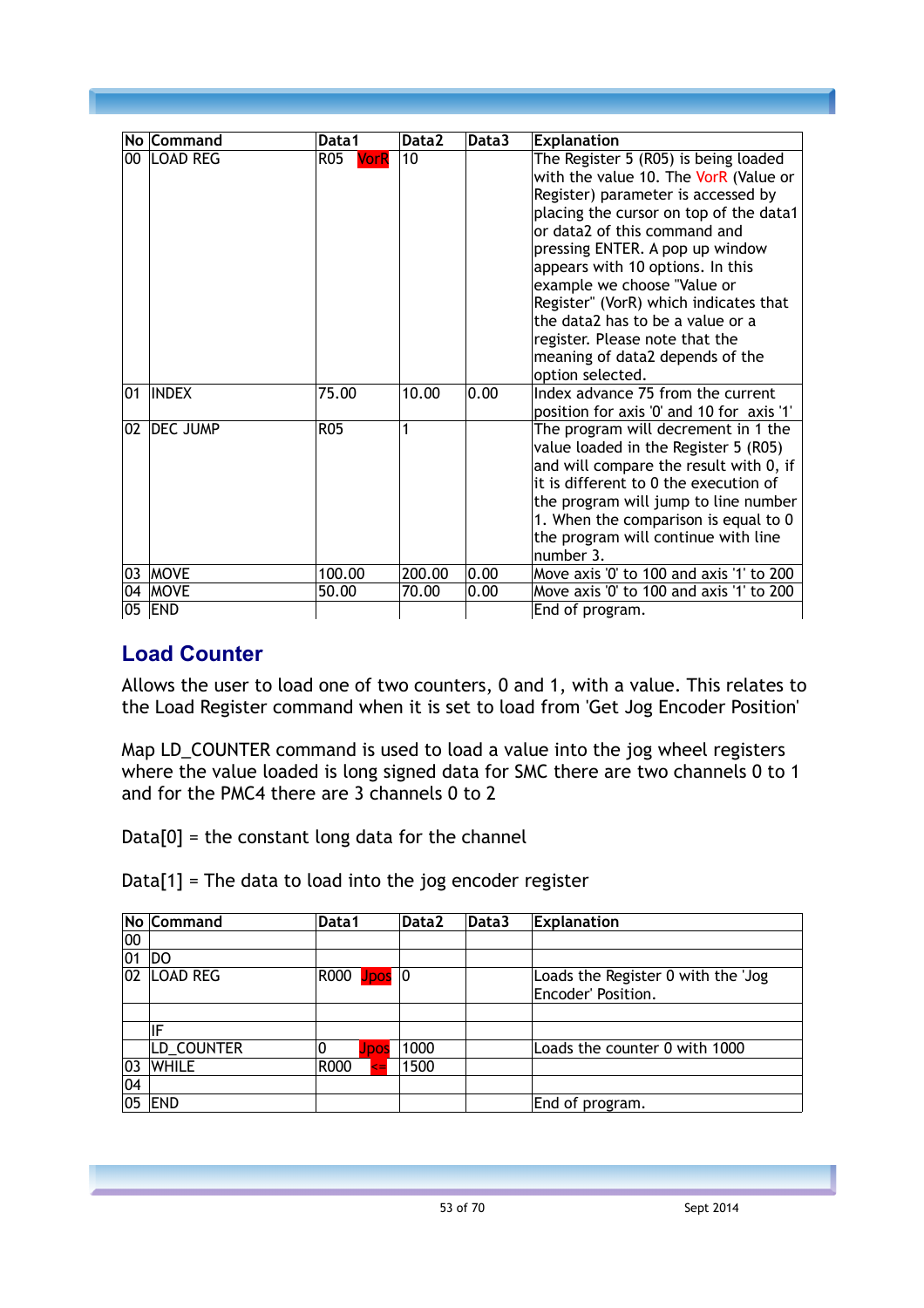#### **Load File Data**

#### New command\* **Load Multiple**

Load Multiple registers in one command. In Data1 set the start register, in Data2 set the end register and in Data3 set the value to load into those registers. Bear in mind certain values can only be loaded in to specific register types so ensure the type has been set first.

In Data3 you can also use the  $+$  key to set the value from another register.

#### <span id="page-53-0"></span>**Load Parameter File**

This command is used to load data via the serial communications port. The command does not accept any other information and simply waits for data to be received on the RS232 port. A message is displayed to the operator confirming that the data can now be sent, selecting send on the PC software will then download all of the data to the controller.

This data is stored on the controller in a system file which is not accessible to the operator. The [Parse File](#page-54-0) command looks for the assigned file and reads the data into registers, see [Parse File](#page-54-0) for further details.

#### **Load System Vars**

To load certain system variables this command can be used and the value to be modified is chosen by placing the cursor over the command and pressing enter. A list of values is then selectable from a pop up window. Options are:

- Calibration Length
- Tool Height
- Tool Diameter
- Tool Changer X
- Tool Changer Y
- Tool Changer Z
- Velocity
- Data Logger Counter

The Calibration Length is the length that has been set in the Calibration menu as the maximum size for an axis. If Calibration Length is selected there are 2 parameters available. The first is the Register to put the value into and the second is the number of the axis the data is to be used from. The tool parameters are setup in the Technical menu (see installation manual).

If Tool Height is selected there are 2 parameters available. The first is the Register to put the value into and the second is the number of the tool the data is to be used from. The tool parameters are setup in the Technical menu (see installation manual).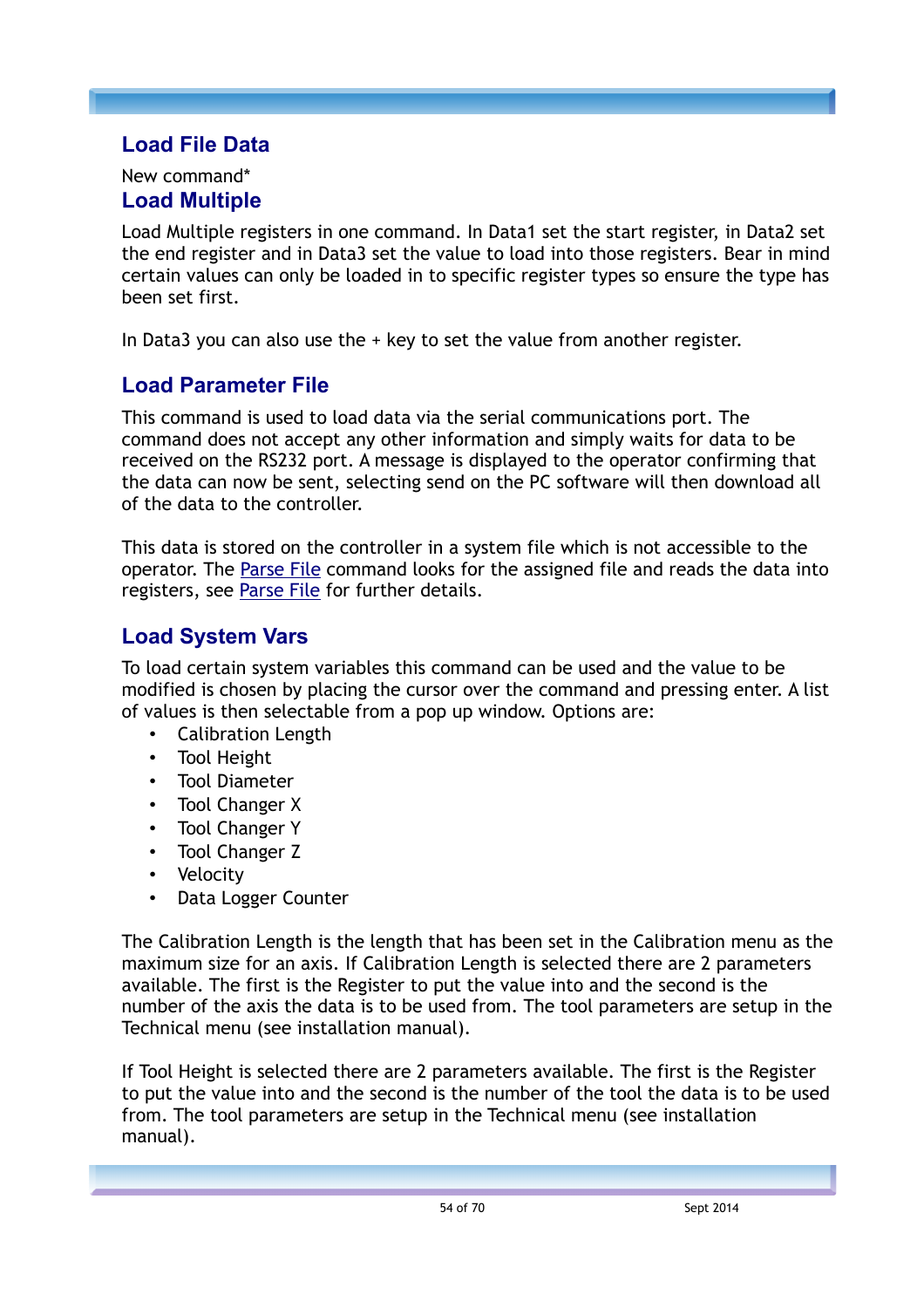If tool Diameter is selected there are 2 parameters available. The first is the Register to put the value into and the second is the number of the tool the data is to be used from. The tool parameters are setup in the Technical menu (see installation manual).

If "Tool Changer X,Y or Z" is selected there are 2 parameters available. The first is the Register to put the value into and the second is the number of the tool the data is to be used from. The tool changer is setup in the Technical menu (see installation manual).

The Velocity parameter is the maximum velocity set in the Speed Settings menu (see installation manual). There are 2 parameters available. The first is the Register to put the value into and the second is the number of the axis the data is to be used from.

Data logger all samples are on same time period and this records the number of samples taken.

#### <span id="page-54-0"></span>**Parse File**

Adding the Parse File command to a program allows the system to extract coordinates and other information sent to the controller. Various commands in MAP can then use the information stored in the registers to move to position, select a tool, cut or drill before moving onto the next position. A third register is used to store any leftover data that may have been received but not supported.

Normally another command such as "While" would be used to check to see if any more data was present. Testing for a zero on the third register signifies that the end of file has been reached and there is no further data to process. The program can then be stopped or continue with the rest of the program. If the parsing of the file is stopped part way through a "Rewind File Pointer" command can be used to restart the parsing of the file.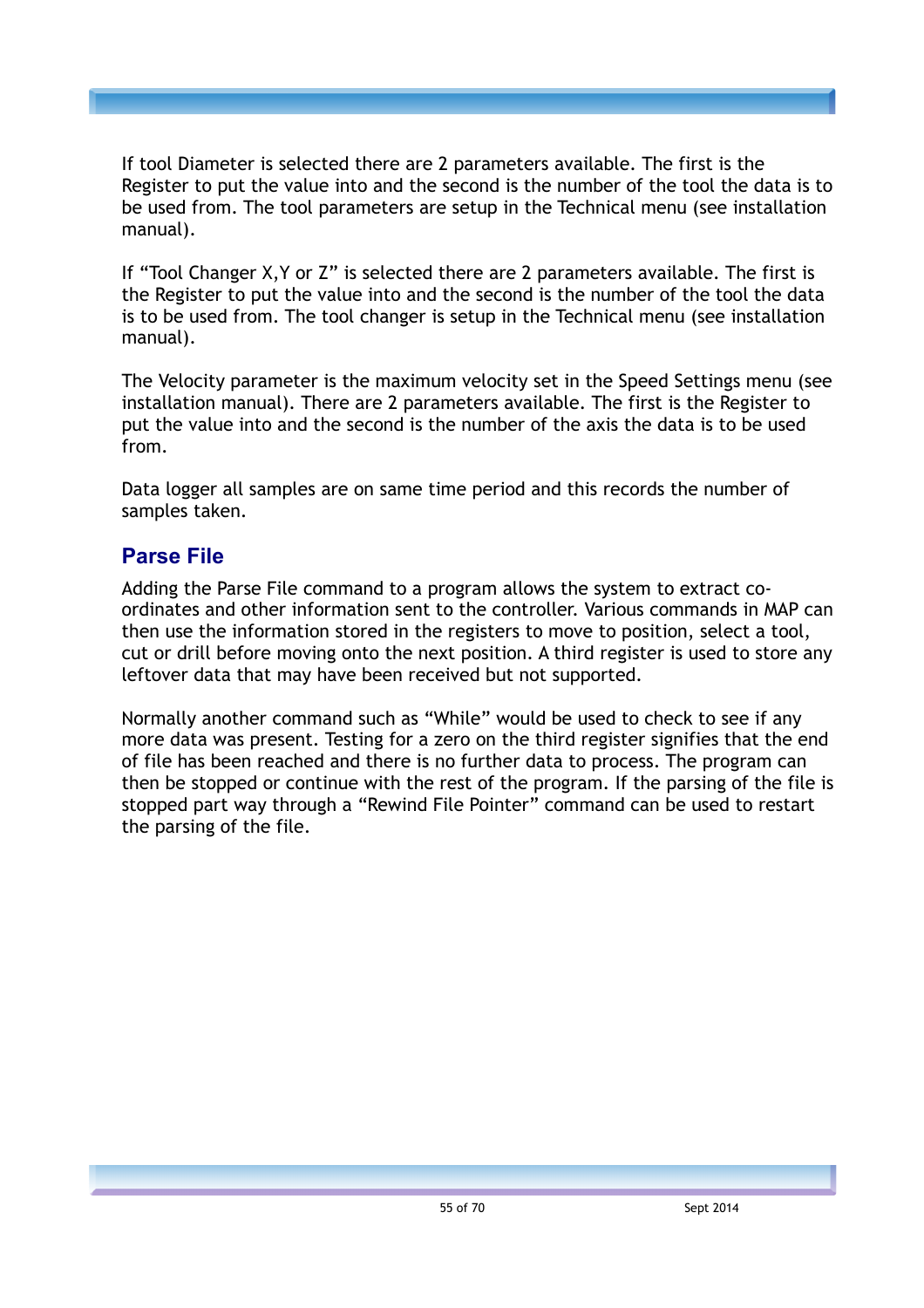## **REG\_TYPE**

This command is to set the type of register. There are 5 options to choose the register type. They are as follows:

| <b>SLONG</b> | Signed long is an integer number that can be positive or negative                                                                                                                                                                                      |
|--------------|--------------------------------------------------------------------------------------------------------------------------------------------------------------------------------------------------------------------------------------------------------|
| <b>ULONG</b> | Unsigned long is an integer number without sign                                                                                                                                                                                                        |
| <b>FLOAT</b> | Float is a register that can store decimal places                                                                                                                                                                                                      |
| <b>BYTF</b>  | Unsigned Byte is a type of register that can only store maximum of<br>a byte. This means that the maximum number it can store is 255.<br>If you try to store a bigger number the controller will 'AND' the<br>byte with 255 and will store the result. |

Place the cursor in the Data1 or Data2 column and type in the register number to start from. You can either enter the number directly or press the + key for a prompt box. Pressing the Enter key in either column will bring up the pop-up box of options available as in the table above. Scroll to the required type and press enter.

|             | No Command    | Data1                  | Data2       | Data3 | <b>Explanation</b>                        |  |  |  |  |  |  |
|-------------|---------------|------------------------|-------------|-------|-------------------------------------------|--|--|--|--|--|--|
| $ 0\rangle$ | REG_TYPE      | R000 <mark>Char</mark> | <b>R005</b> |       | This line will set all 6 registers from 0 |  |  |  |  |  |  |
|             |               |                        |             |       | to 5 to type Char                         |  |  |  |  |  |  |
|             | REG_TYPE      | R006 <b>Float</b> R020 |             |       | This line will set all 15 registers from  |  |  |  |  |  |  |
|             |               |                        |             |       | $6$ to 20 to type Float for use with      |  |  |  |  |  |  |
|             |               |                        |             |       | decimal places.                           |  |  |  |  |  |  |
| $\ddotsc$   | $\cdots$      | $\cdots$               |             |       |                                           |  |  |  |  |  |  |
|             | <b>10 END</b> |                        |             |       | End of program.                           |  |  |  |  |  |  |

#### **Rewind File Pointer**

If a file has been partially completed (parsed) and for example a tool breaks, the position can be re-wound to the beginning and the whole job run again. Keys can be set up as yes/no by using registers to capture a key to and comparing the value captured with that expected.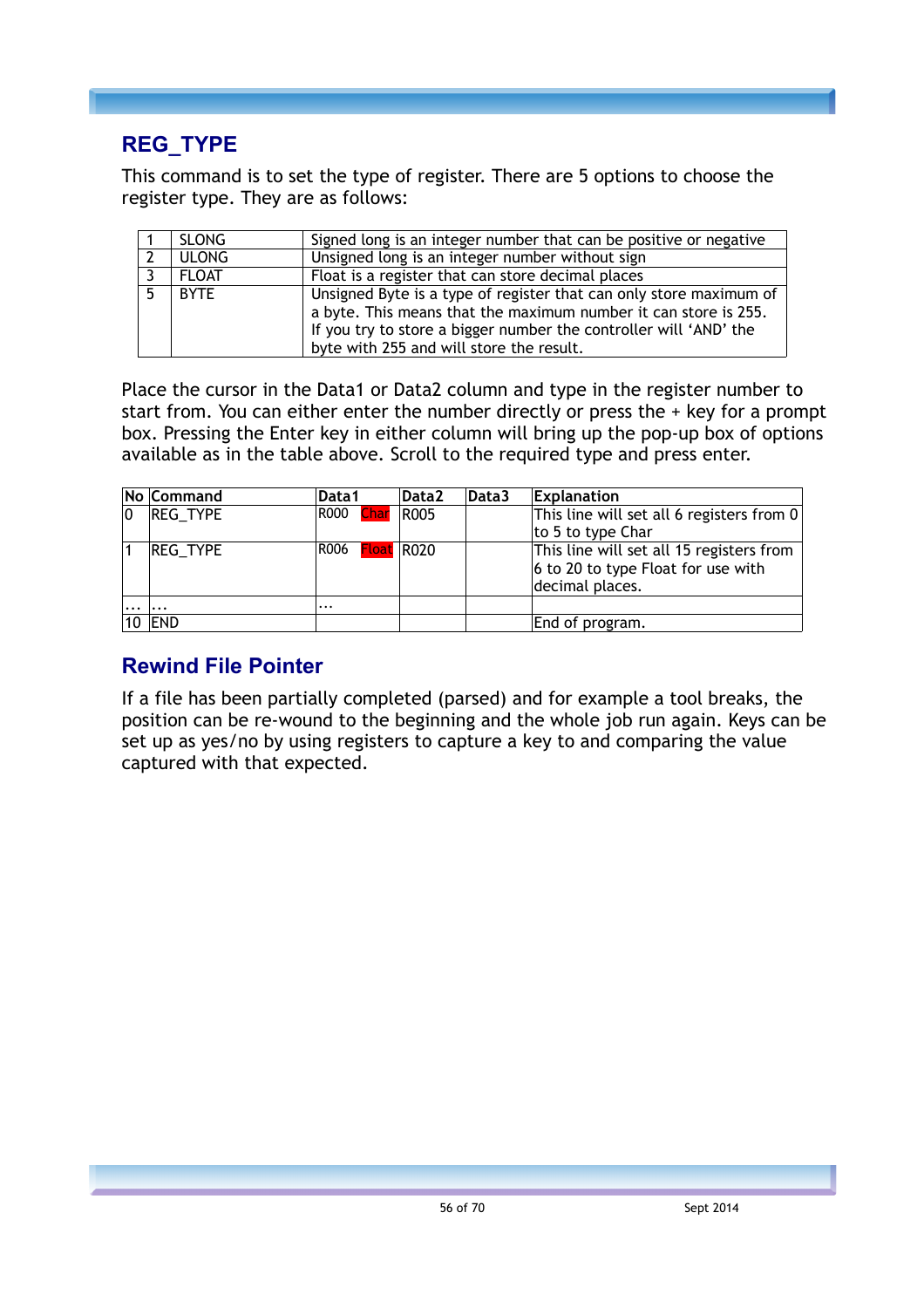#### <span id="page-56-0"></span>**Canvas Drawing Command Definitions**

#### **Draw Canvas**

This allows the user to redraw the Canvas (run screen) following a "Clear Canvas" command.

#### **Clear Canvas**

Clears the running screen of all data. For example it may be necessary to setup a machine by printing many registers to the screen. Once complete this data is no longer required and can be removed from the screen. Normally following a "Clear Canvas" command a "Draw Canvas" command is used to restore the screen data.

#### **Canvas Draw Pointer**

Sets the position on screen in percent as to where the data or object will be drawn.

## **Filled Circle**

Draws a circle or quadrants of and fills with a block colour. Colours can be set via the "set colours" command prior to executing the Filled Circle command. Quadrants are 1, 2, 4 or 8 and combining those values will draw just those Quadrants. If 15 is used then a full circle is drawn.

#### **Draw Rectangle**

Once a position has been set using "Canvas Draw Pointer" a rectangle size can be set, again using %.

## **Set Colours**

The Foreground and Background colours can be set for items being drawn. Enter the value of each colour required in Hexadecimal. There are 5 bits of Blue, 6 Green and 5 Red.

For example entering FFFF will give a peak white colour whilst 0000 will produce Black. Turning on each bit of a colour increases it's brightness and by mixing the brightness of each of the three primary colours the user can program any of 65535 colours.

Peak RED = F800, Peak GREEN = 07E0, Peak Blue = 001F

#### **Draw Line**

There are four parameters to the Draw Line command. Enter the X and Y start position in % of where the line is to start in the first two data columns. Next set the X and Y finish points in the last two data columns.

Use the Set Colours Command before the Draw Line command to set the colour of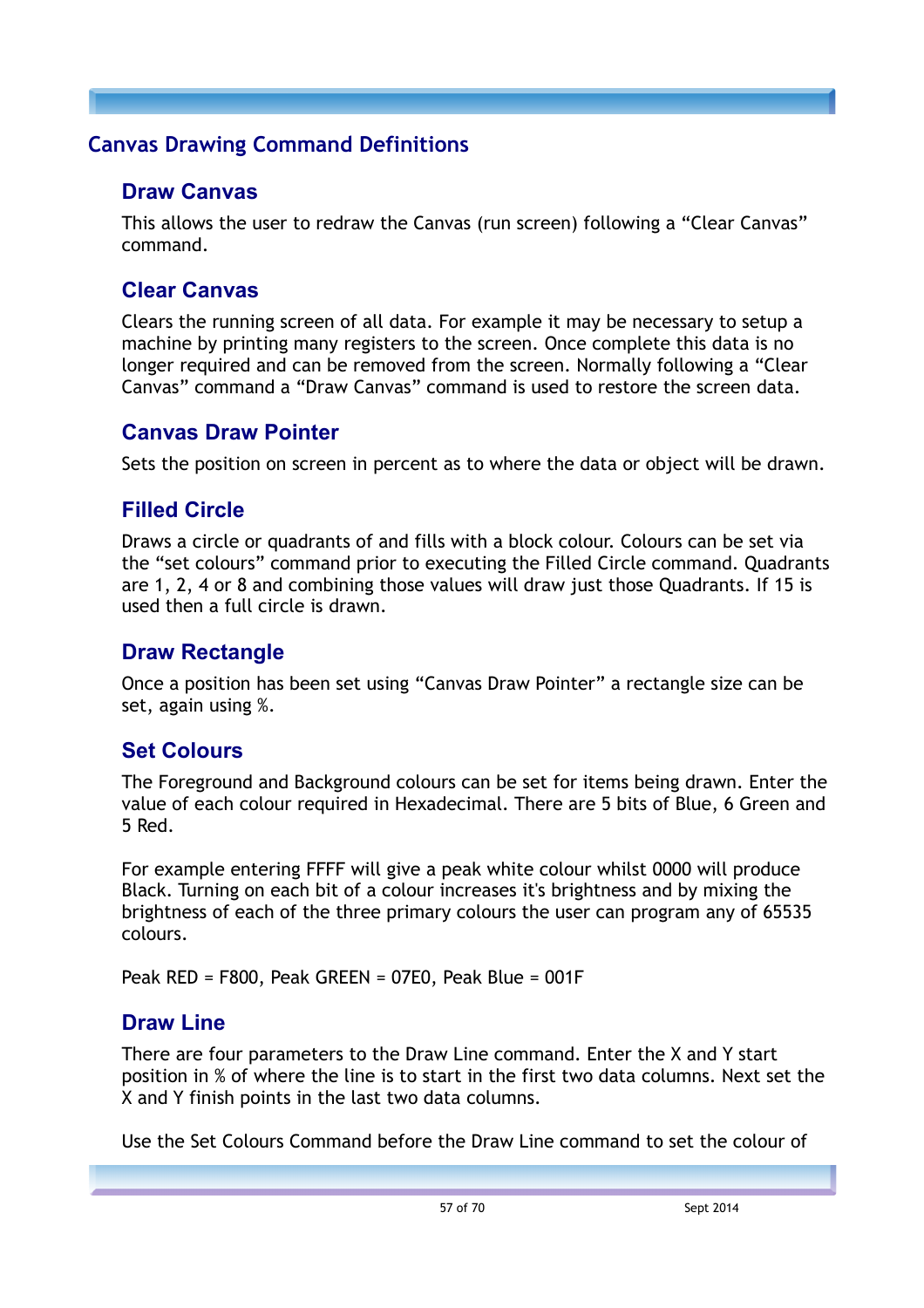the line.

|                | <b>No Command</b> | Data1    | Data <sub>2</sub> | Data3 | Data4 | <b>Explanation</b>                                                                                                      |
|----------------|-------------------|----------|-------------------|-------|-------|-------------------------------------------------------------------------------------------------------------------------|
| $\overline{0}$ | Draw Line         | 50       | 0                 | 10    | 100   | Starts drawing at the top centre<br>of the screen and finishes at the<br>bottom centre (Vertical Line is<br>produced)   |
|                | Draw Line         | 0        | 50                | 100   |       | Starts drawing at the middle left<br>of the screen and finishes at the<br>right middle (Horizontal Line is<br>produced) |
|                |                   | $\cdots$ |                   |       |       |                                                                                                                         |
|                | <b>10 END</b>     |          |                   |       |       | End of program.                                                                                                         |

In the above example, a crosshair pair of lines is produced centrally on the screen.

#### **Draw JPEG Image**

The Jpeg Image command draws an image on the canvas starting at draw point X,Y set with the DRAW POS command. The data fields are joined together to form the stored file name on the SMC this should be no more than 12 characters on the SMC and on the PMC4 16.

#### **JPEG Image Size**

MAP command Jpeg Size sets the size of a Jpeg image in the X and Y planes in percentage of the canvas area

Data[0] =  $X$  plane size max value 100% Data[1] = Y plane size max value 100%

This command should be used before the Draw Jpeg command so that the size is set when drawn.

#### **Work Piece Size**

Specifies the dimensions of the work piece to be drawn in the live tool path image

There are 3 dimensions for the workpiece, they are X, Y and Z which can be set directly or via a register. Press the + key to enter the register number.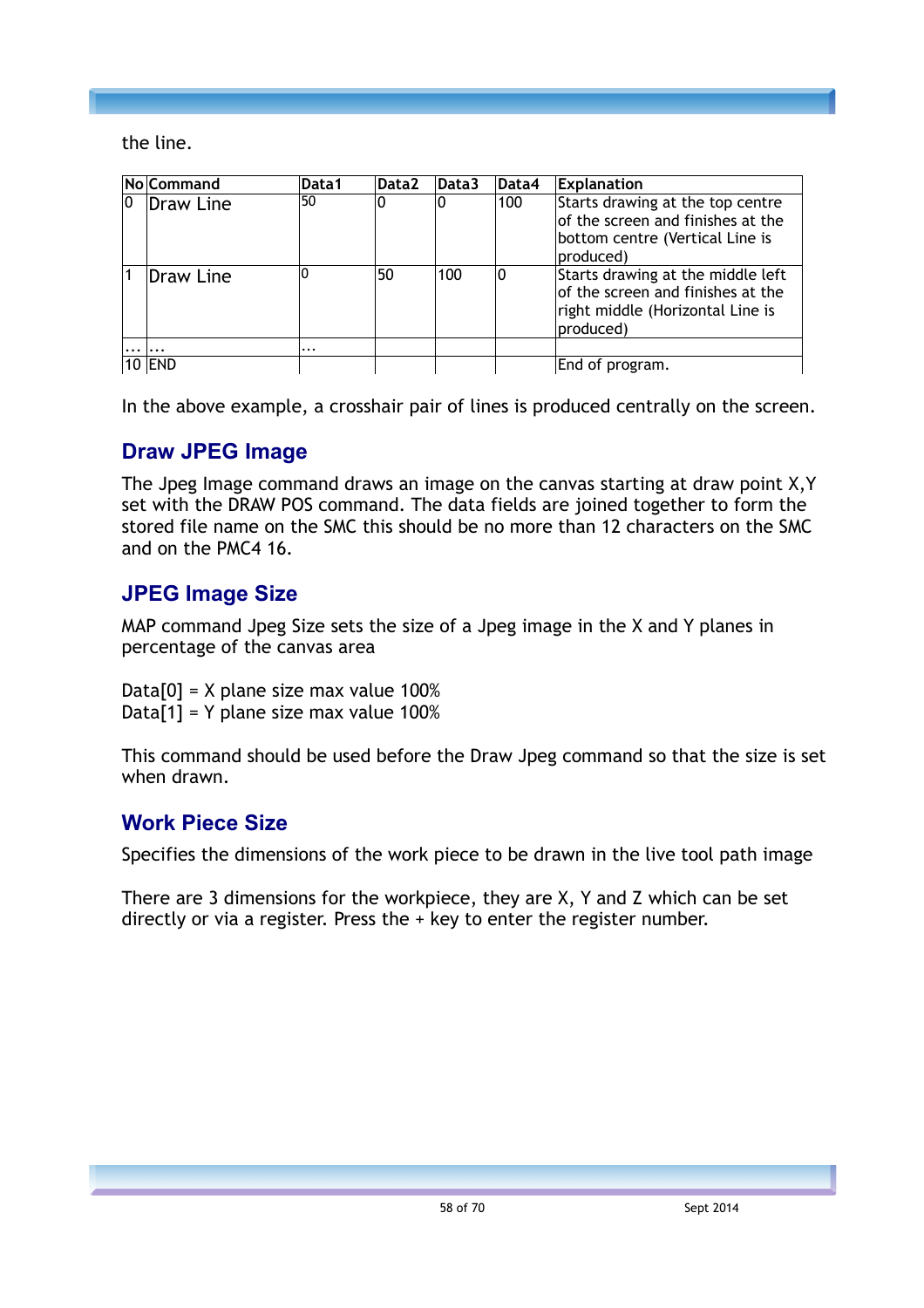#### <span id="page-58-0"></span>**Data Recording**

#### **Log Task**

The data logger can record ADC inputs, DAC outputs and other features of the controller that may need to be recorded. This gives the user great flexibility when analysing data as diagnostics may show that when a certain combination of outputs and inputs are active there is an adverse affect in the analogue readings or it may be used as verification that once a setpoint is reached an operation actually occurs.

Options are:

- 1. ADC Channel
- 2. Position Reg
- 3. Elapsed Time
- 4. Torque Demand
- 5. Register
- 6. Input Port

Explanation:

- 1. If the ADC command is selected there are 2 available data options; the channel to be recorded and the number of samples to average during a read of the ADC.
- 2. The position register option has one parameter which is the encoder number, the second option is ignored.
- 3. Elapsed Time has no options to be set
- 4. Torque Demand option has one parameter which is the axis to be recorded.
- 5. Register option has one parameter which is the register number to be recorded.
- 6. Input Port has no options and records the whole port.

This command should be followed by the Start Log command which is where the number of samples and time period are set.

#### **Start Data Recording**

Starts Recording data based on two parameters – Maximum number of samples to take and the time period between samples. Time period is in

#### **Stop Data Recording**

Stops Recording data, there are no further parameters for this command.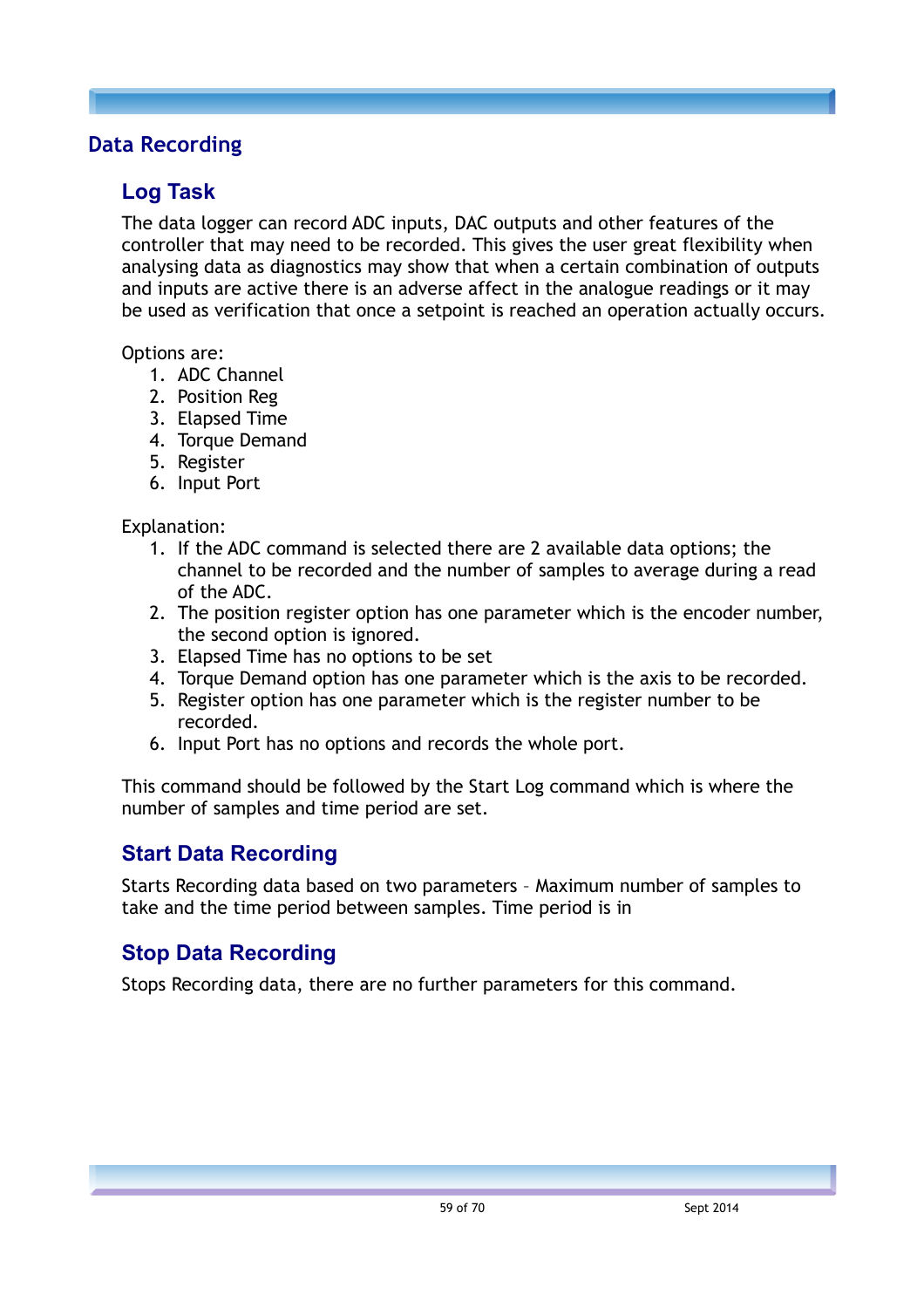# **Other Menus**



## **Options Menu**

By pressing the key under the menu icon, a pull down menu appears showing 4 options as shown above. These options are:

# **Loop quantity**

The controller has a loop counter, which stops the controller when the counter reaches zero. If the counter is initially set to zero then the machine will operate until the operator stops the controller by pressing a key on the Keypad. The operator should programme the loop counter with the number of repetitions they wish the system to complete. Once the loop counter reaches '0' the program will stop and the counter will be set to zero again.

## **Load, Save, Save As MAP file**

The user can store and recall from Memory as many files as needed, the only limit being the size of the memory. For the available internal memory please see the datasheet for the particular controller you are using.

The user can also save programs into a USB drive if extra space is required or for back up. When the pop up window appears the user first has to select where to save the file by using the  $+$  and  $-$  keys to select a drive: A: $=$  RAM Memory, B: $=$  Flash Memory, C:= USB drive and then type the required file name.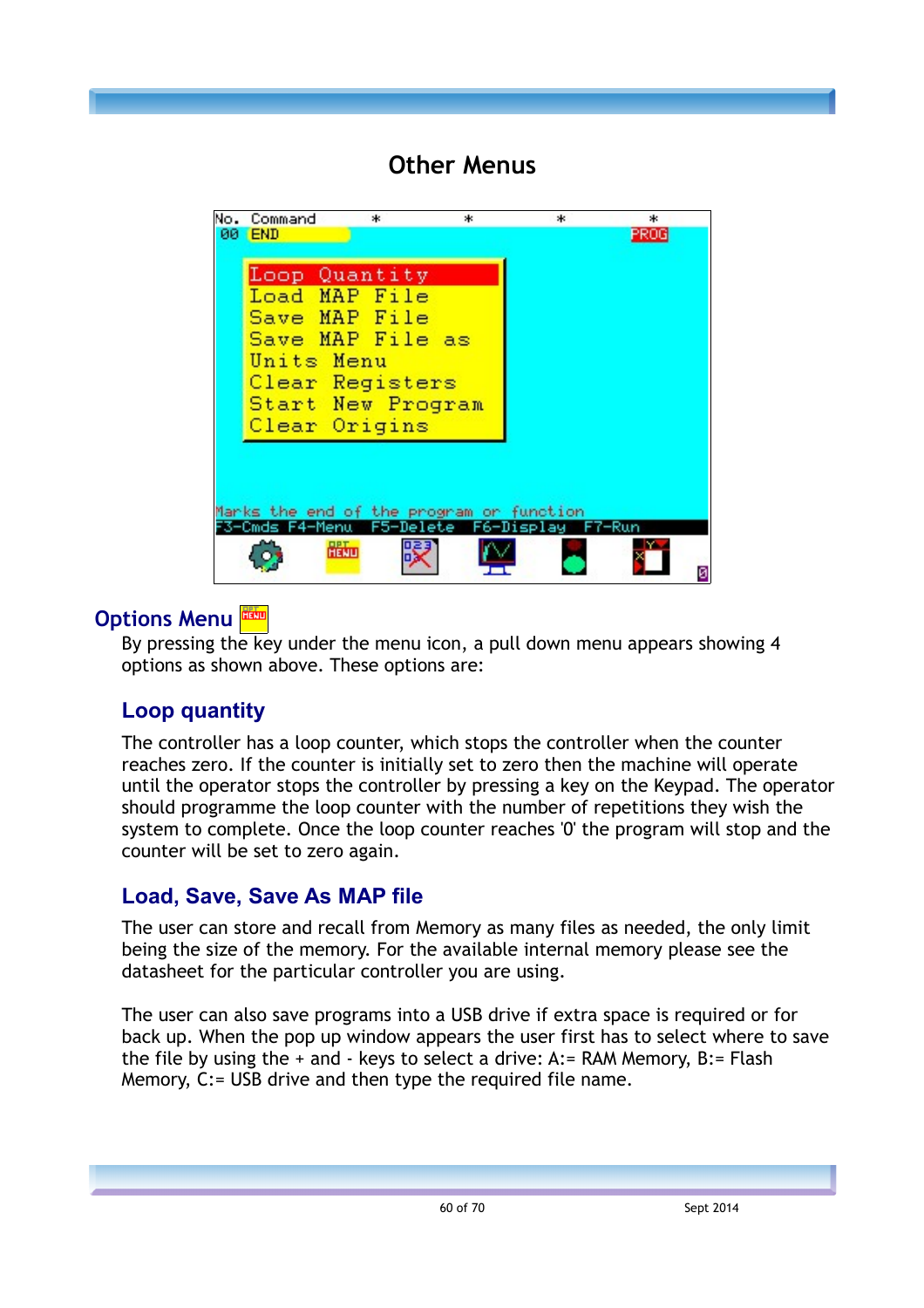#### **Units Menu**

By selecting Units menu a new pull down menu appears from which the user can select metric or imperial units. This is a stored setting so that after the power has been turned off the previously set units are used.

#### **Clear Registers**

The user has 256 registers available in a program in which he can store data, do mathematical operations, logic operations etc. By selecting this option the data stored into the registers will be deleted. The system can also be setup in the settings menu's to clear the registers on start up if required.

#### **Start New Program**

This option is used when the user wants to create a new program. By selecting this option the user will be prompted that any unsaved data in the current program will be lost.

#### **Clear Origins**

The Origins can be cleared with this option if set and for instance a new job is to be started.

#### **Deleting a command**  $\mathbb{R}$

To delete a line move the cursor over the command that requires deleting. Pressing F5 a message box will appear with the caption "Delete current line ENTER = Yes". As stated press ENTER to delete the line and any other key to cancel the delete command. After deleting the current line, all the lines following will be moved up one position.

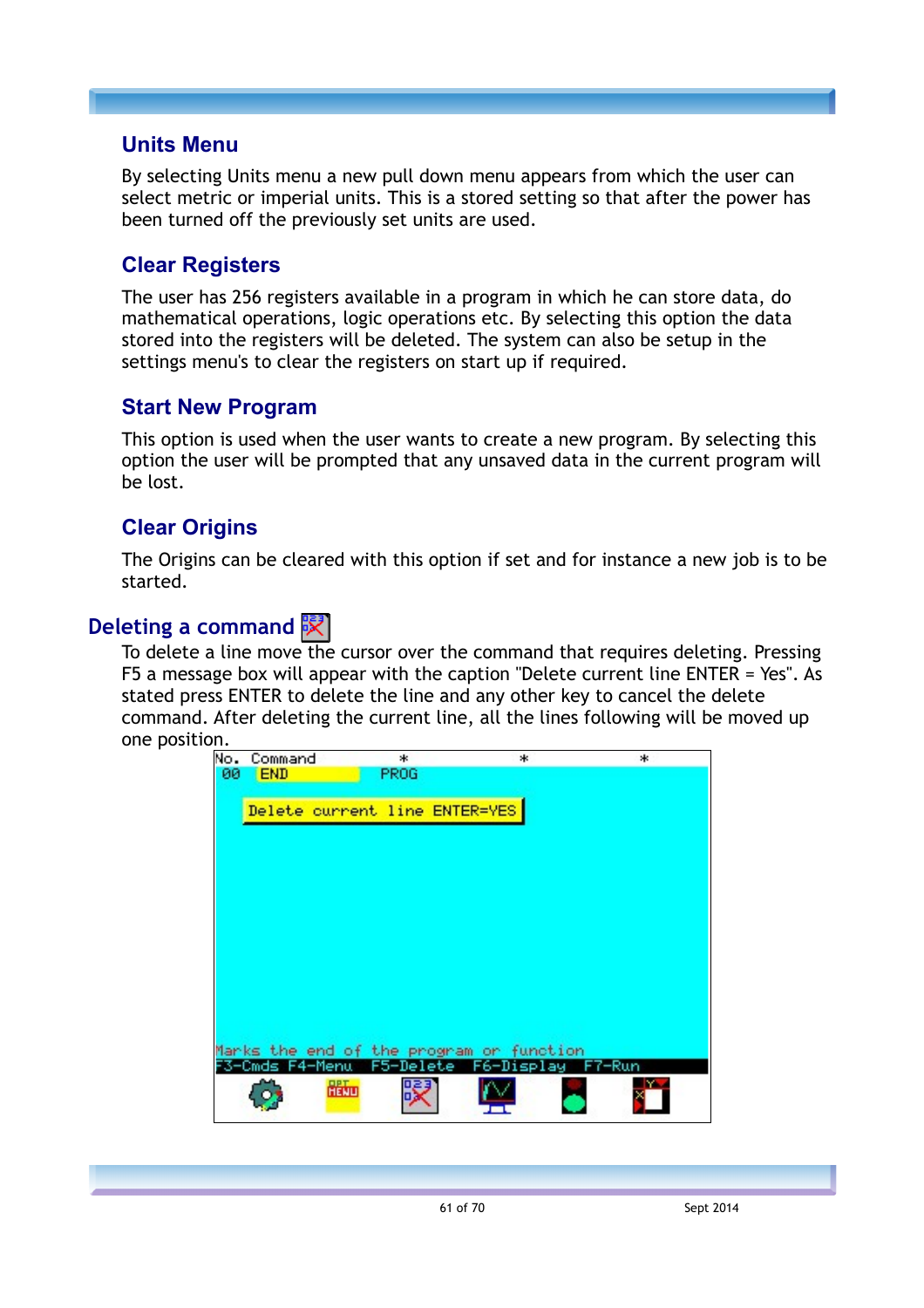If any Jump commands or similar that require a specific line number are used in the program and are below the deleted line, the operator will be prompted to automatically adjust these numbers or leave as they are.

# **Display Registers and Graph**

By pressing the corresponding key, a pop up menu will be drawn as follows:

| No. Command                              | * |           | *          | * | *      |   |
|------------------------------------------|---|-----------|------------|---|--------|---|
| 00 END                                   |   |           |            |   | PROG   |   |
|                                          |   |           |            |   |        |   |
| Display Registers                        |   |           |            |   |        |   |
| Display Origins                          |   |           |            |   |        |   |
| Display Trace Buffer                     |   |           |            |   |        |   |
| Visualize                                |   |           |            |   |        |   |
|                                          |   |           |            |   |        |   |
|                                          |   |           |            |   |        |   |
|                                          |   |           |            |   |        |   |
|                                          |   |           |            |   |        |   |
|                                          |   |           |            |   |        |   |
|                                          |   |           |            |   |        |   |
|                                          |   |           |            |   |        |   |
|                                          |   |           |            |   |        |   |
|                                          |   |           |            |   |        |   |
|                                          |   |           |            |   |        |   |
| Marks the end of the program or function |   |           |            |   |        |   |
| F3-Cmds F4-Menu                          |   | F5-Delete | F6-Display |   | F7-Run |   |
|                                          | 骶 |           |            |   |        |   |
|                                          |   |           |            |   |        |   |
|                                          |   |           |            |   |        | ø |

The user can scroll down between the options using the UP and Down keys and press ENTER to select an option.

## **Display Registers**

Will show on screen the current value stored on each Register. Using the up and down arrows the user can scroll through the 256 registers.

# **Display Origins**

This will display a small pop-up box with the x,y,z origins that have been set for the edges of the part to be machined.

## **Display Trace Buffer**

This feature shows the sequence of lines that have last been run. This is useful in debugging a program as you cannot always see where a jump has actually gone to or which condition was met. This is a circular buffer and gets overwritten and so only shows the last 256 lines run.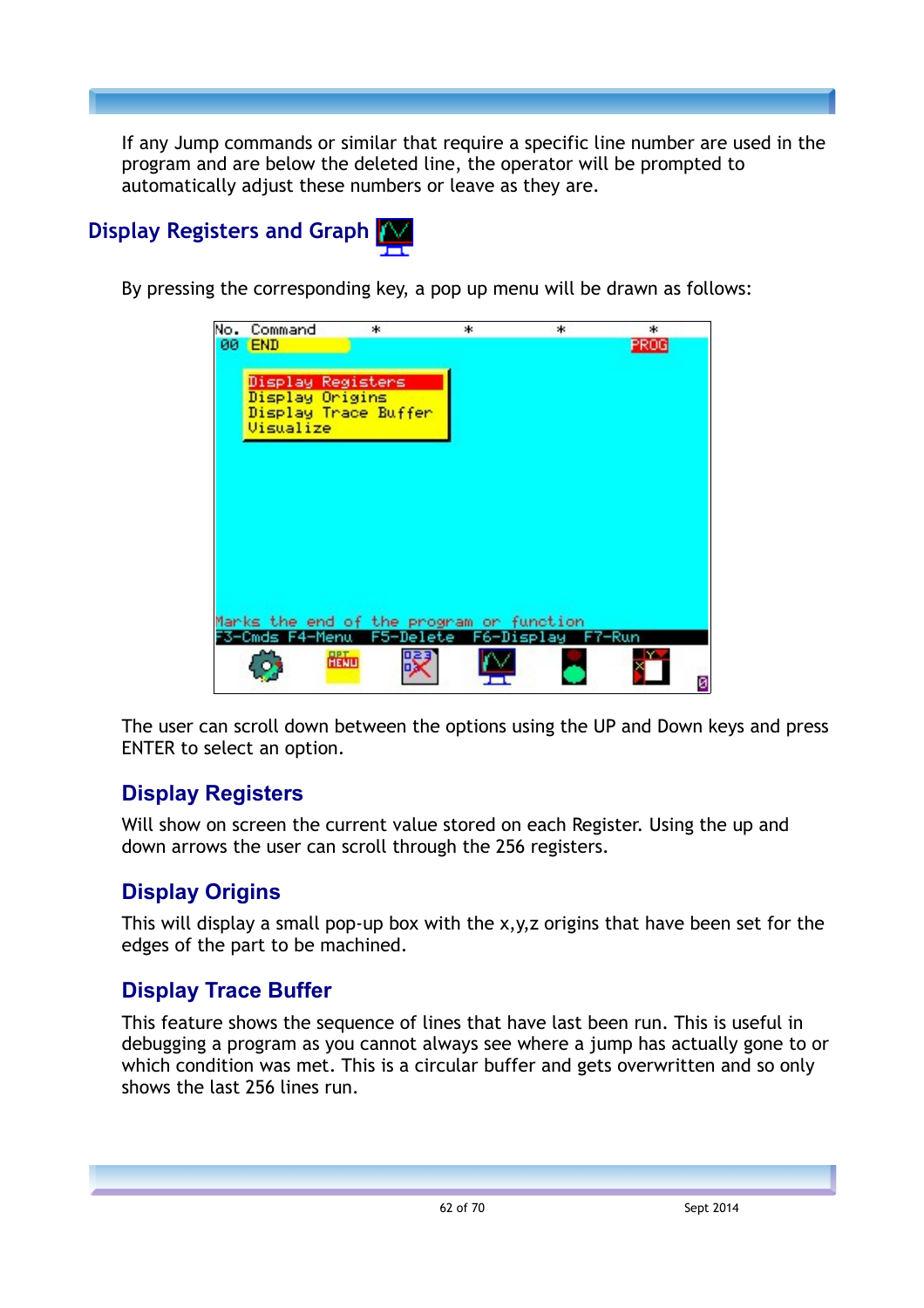#### **Visualise**

This option shows the toolpath that is generated by the commands entered. This is useful for checking the part generation and the envisaged shape.

# **Running a Program**

Once the database has been updated with the users program the controller is ready for use. Use the F7 key to start the motion control program running. To stop the machine press the STOP key or MENU key. When the controller is running the program, it will display the canvas as currently set up.





This Icon is only displayed when the program is running. By pressing F8 the program will Stop the execution of the program at the current line. Running the program again will resume from the position stopped at. Exiting the menu and returning will cause the program to start from the beginning.



This screen allows the user to move to a position with the axis under control. The axis are torque limited as some machines need to be jogged whilst guards are open, speed is also set at a reduced rate.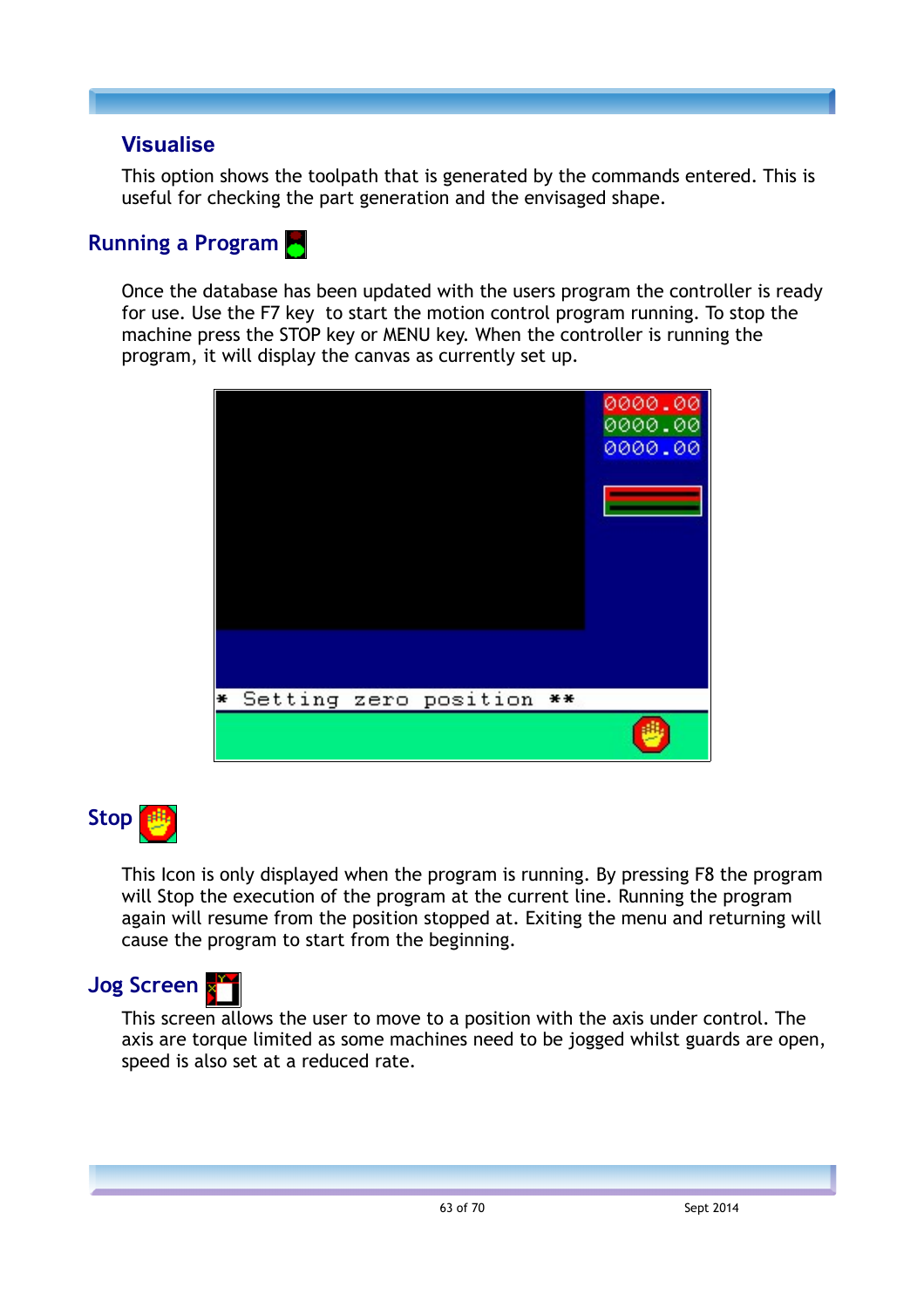

## **Axis Select**

Use the Letter key assigned to an axis or the Left and Right arrow keys to select between the axis that are enabled on the controller. This will change the Ax= value to the axis selected.

# **Tool Height Set**

Using the tool height set option will move the tool at a pre-set speed to contact the tool setter which must be positioned accurately under the tool position. Also check that the setter is clean and no swarf is trapped under the device which will give a false reading. Likewise the tool itself should be clean before performing this operation.

# **Speed Decrease**

Pressing or holding this key decreases the speed for the selected axis within the limits set for that axis.

## **Speed Increase**

Pressing or holding this key increases the speed for the selected axis within the limits set for that axis.

# **Stop Motion**

Pressing this key terminates the motion, brings the motors to a controlled stop and disables the drives.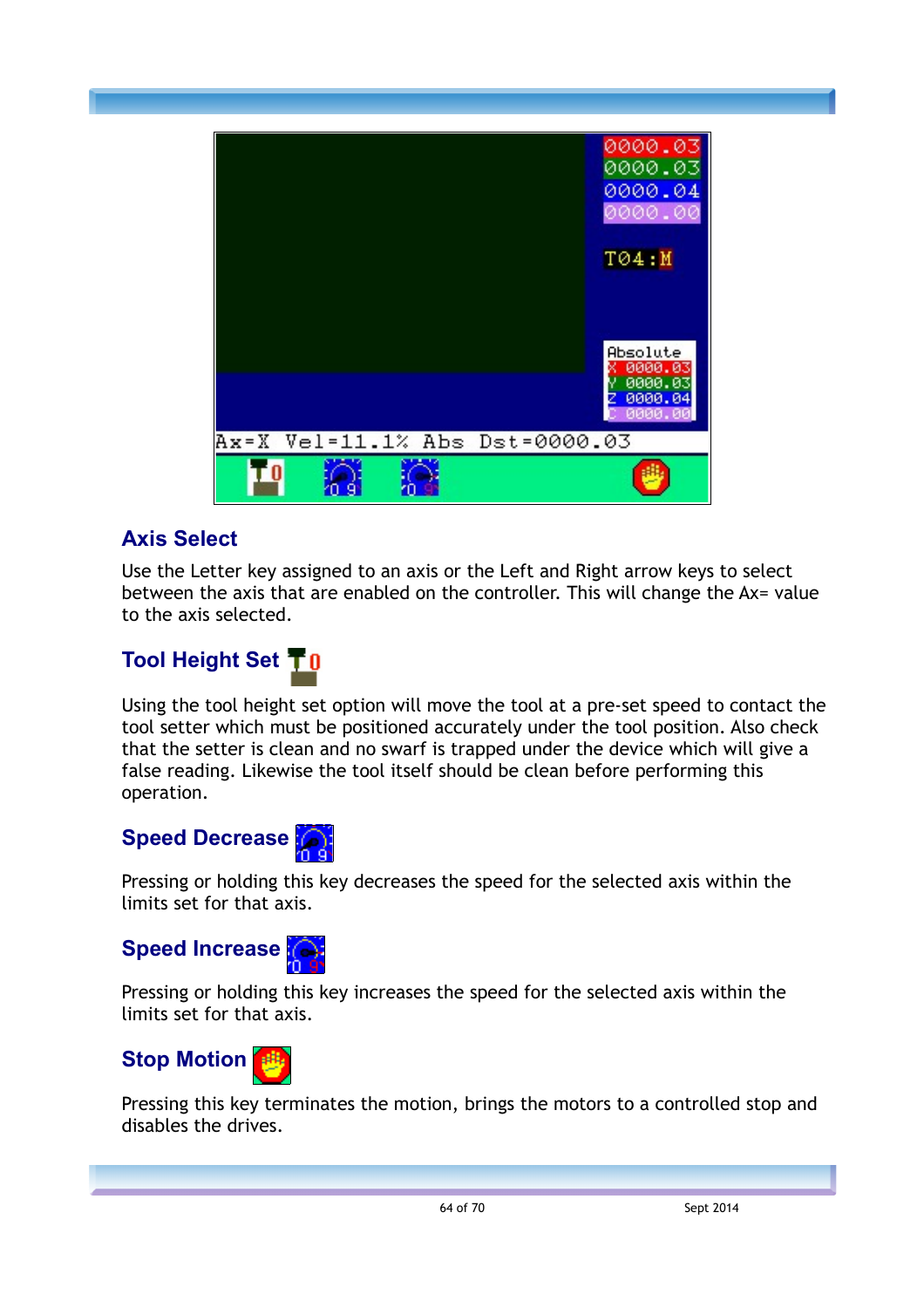#### **Destination**

The destination for an axis can be set in different ways. The external Jog Wheel is one. These tend to have axis selection inputs as well as coarse or fine speed adjustments and are useful for setting positions as the tool and job can be viewed whilst manually moving the axis.

If fitted the internal jog wheel can be used along with the keypad to select the axis, or the position typed in directly with the numeric keypad. The up and down arrow keys can also be used to scroll the destination, if an accurate position is required we suggest that position is typed directly.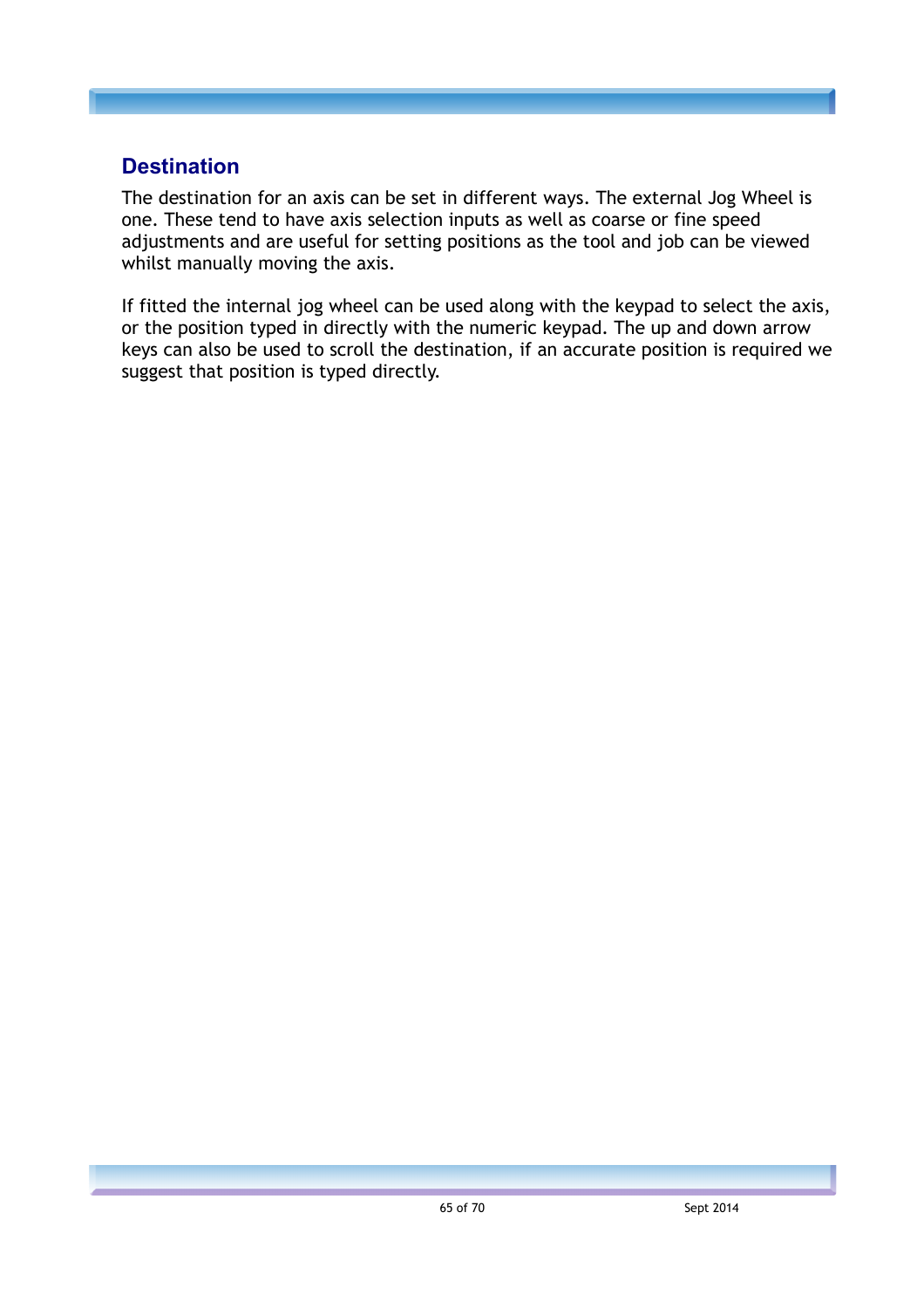# **Operators Screen**



Select the Operator's screen from the main menu and you will be presented with a screen as set-up using the Canvas options. All screens will have the same bottom row of icons regardless of how the canvas is set-up.



This screen is designed to execute a program already created, however it is not possible to modify a program from here. There are very few facilities in this menu, these are

- Select a file
- Enter the number cycles to run
- Start and Stop the process
- Display Graphs

# **Open File**

The operator menu can not be used without at least one product in existence. To open the product that is required for production press the key below the icon open that is F3 on the controller's keypad. The controller will draw the retrieve file menu as shown in Figure 25 in the next section. Use the up and down arrow keys to select the required file, this will be highlighted in white. Press ENTER to load the selected file or MENU to return to the operator menu. After a file has been selected it's name will appear in the file name box.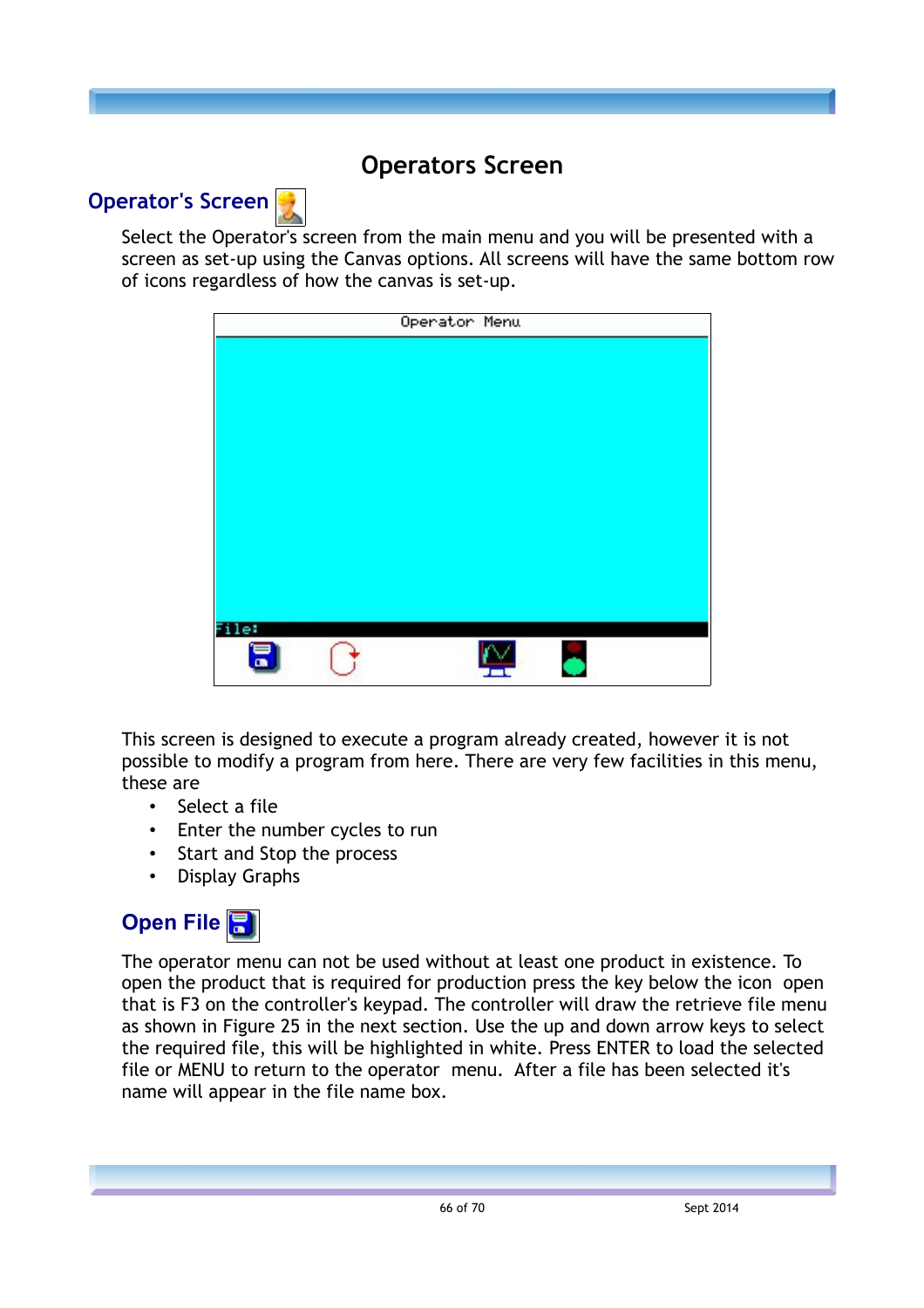# **Loop**

If the cycles quantity required is greater than 0 (zero) the system will continue to operate until the counter is counted down to zero. If the counter is zero when the process is started it is the same as "Don't count" and therefore the process will continue without limit. To enter a value in the counter press the key below the icon that is F4, the controller will display a message box containing the words "Enter loop quantity ->\_\_\_\_\_\_\_ at the prompt enter the quantity required then press enter. After the command the controller will display the new target count. This is a temporary setting and the counter will be set to '0' automatically after the loop is finish.

# **Display Registers and Graph**

By pressing the corresponding key, a pop up menu will be drawn as follows:

| No. Command                              | *           |                      | * | * | *      |   |
|------------------------------------------|-------------|----------------------|---|---|--------|---|
| 00 END                                   |             |                      |   |   | PROG   |   |
|                                          |             |                      |   |   |        |   |
| Display Registers                        |             |                      |   |   |        |   |
| Display Origins                          |             |                      |   |   |        |   |
| Display Trace Buffer                     |             |                      |   |   |        |   |
| Visualize                                |             |                      |   |   |        |   |
|                                          |             |                      |   |   |        |   |
|                                          |             |                      |   |   |        |   |
|                                          |             |                      |   |   |        |   |
|                                          |             |                      |   |   |        |   |
|                                          |             |                      |   |   |        |   |
|                                          |             |                      |   |   |        |   |
|                                          |             |                      |   |   |        |   |
|                                          |             |                      |   |   |        |   |
|                                          |             |                      |   |   |        |   |
|                                          |             |                      |   |   |        |   |
| Marks the end of the program or function |             |                      |   |   |        |   |
| F3-Cmds F4-Menu                          |             | F5-Delete F6-Display |   |   | F7-Run |   |
|                                          | <b>Refu</b> |                      |   |   |        |   |
|                                          |             |                      |   |   |        |   |
|                                          |             |                      |   |   |        | ø |

The user can scroll down between the options using the UP and Down keys and press ENTER to select an option.

## **Display Registers**

Will show on screen the current value stored on each Register. Using the up and down arrows the user can scroll through the 256 registers.

# **Display Origins**

This will display a small pop-up box with the x,y,z origins that have been set for the edges of the part to be machined.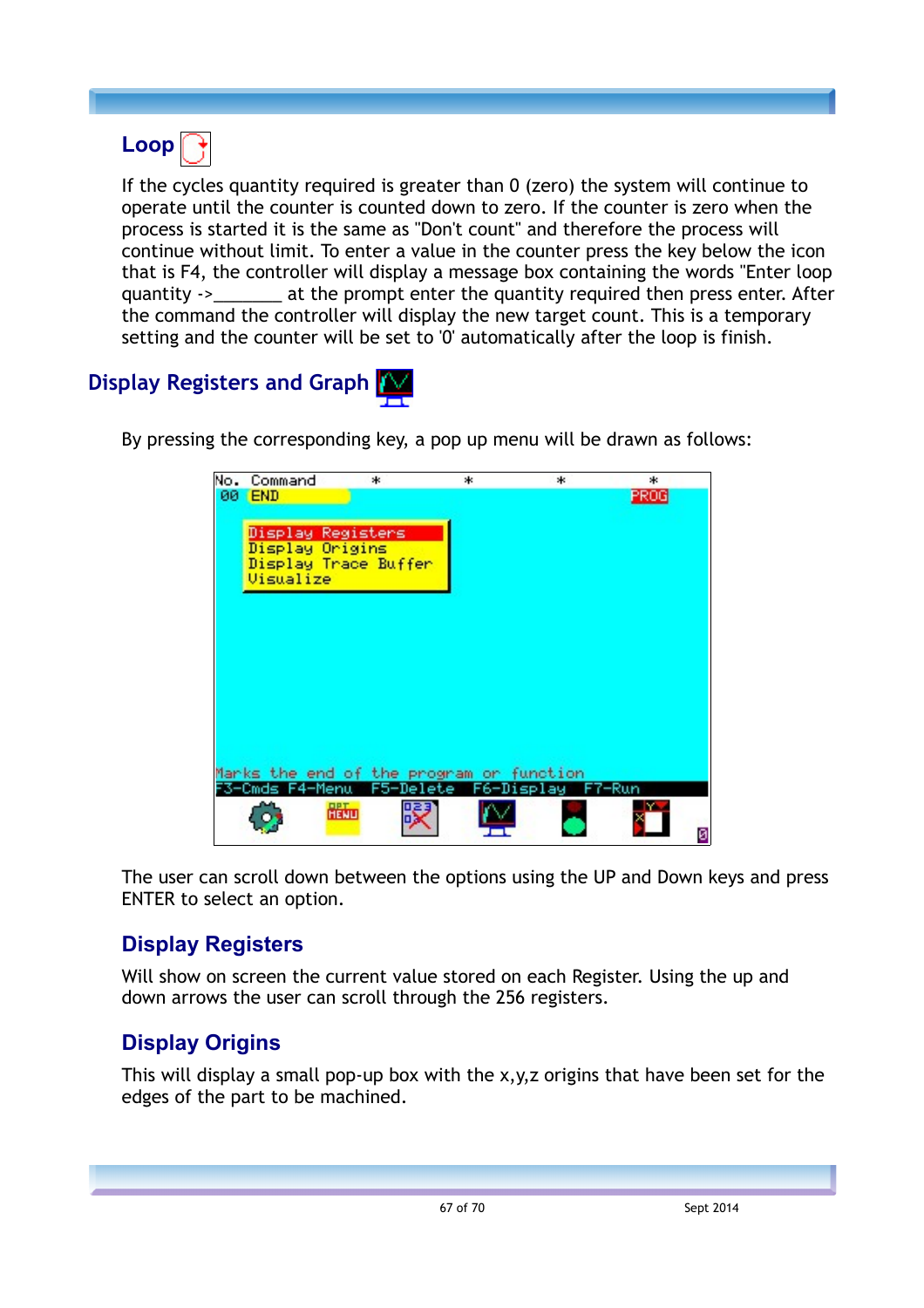#### **Display Trace Buffer**

This feature shows the sequence of lines that have last been run. This is useful in debugging a program as you cannot always see where a jump has actually gone to or which condition was met. This is a circular buffer and gets overwritten and so only shows the last 256 lines run.

#### **Visualise**

This option shows the toolpath that is generated by the commands entered. This is useful for checking the part generation and the envisaged shape.



Once the system has a valid file loaded the process can be started. The program can be loaded either by the edit create menu or the memory but an error message will be display if the operator tries to run an empty data base. To start the process simply press the key below the icon, that is F5. The first time the system is running all axis that have valid home switch settings will start by moving towards the home position. After homing the system will commence the program



This Icon is only displayed when the program is running. Pressing the stop key terminates the motion, brings the motors to a controlled stop and disables the drives.

END

We hope that you find the information you need in this manual. In the event that you are unsure or find that something is not covered please in the first instance contact your local distributor. If they are unable to help, it will then be referred back to TRM's Technical support staff.